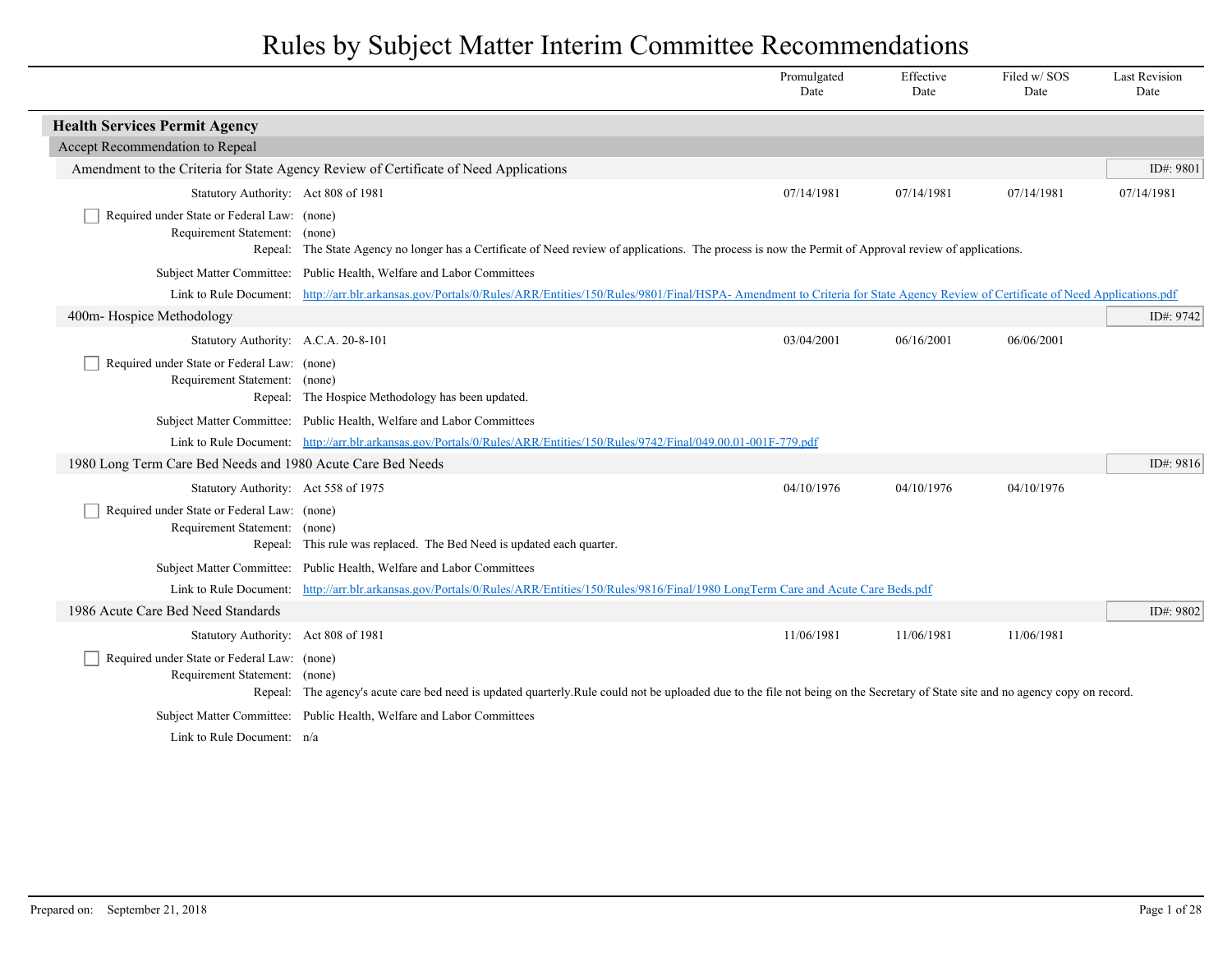|                                                                              |                                                                                                                                                                           | Promulgated<br>Date | Effective<br>Date | Filed w/SOS<br>Date | <b>Last Revision</b><br>Date |
|------------------------------------------------------------------------------|---------------------------------------------------------------------------------------------------------------------------------------------------------------------------|---------------------|-------------------|---------------------|------------------------------|
|                                                                              | Adopion of Emergency Fee Structure by the Arkansas Health Services Commission                                                                                             |                     |                   |                     | ID#: 9835                    |
| Statutory Authority: Act 593 of 1987                                         |                                                                                                                                                                           | 08/28/1987          | 08/28/1987        | 08/28/1987          |                              |
| Required under State or Federal Law: (none)<br>Requirement Statement: (none) | Repeal: The fee structure has been updated.                                                                                                                               |                     |                   |                     |                              |
|                                                                              | Subject Matter Committee: Public Health, Welfare and Labor Committees                                                                                                     |                     |                   |                     |                              |
|                                                                              | Link to Rule Document: http://arr.blr.arkansas.gov/Portals/0/Rules/ARR/Entities/150/Rules/9835/Final/1.pdf                                                                |                     |                   |                     |                              |
| Amendment to Article V, Section I of Bylaws                                  |                                                                                                                                                                           |                     |                   |                     | ID#: 9820                    |
| Statutory Authority: Act 558 of 1975                                         |                                                                                                                                                                           | 10/30/1978          | 10/30/1978        | 10/30/1978          |                              |
| Required under State or Federal Law: (none)<br>Requirement Statement: (none) | Repeal: Article V, Section I of Bylaws has been updated.Rule could not be uploaded due to the file not being on the Secretary of State site and no agency copy on record. |                     |                   |                     |                              |
|                                                                              | Subject Matter Committee: Public Health, Welfare and Labor Committees                                                                                                     |                     |                   |                     |                              |
| Link to Rule Document: n/a                                                   |                                                                                                                                                                           |                     |                   |                     |                              |
|                                                                              | Amendment to Health Services Commission's Population Based Nursing Home Bed Need Methodology                                                                              |                     |                   |                     | ID#: 9747                    |
| Statutory Authority: A.C.A 20-8-101                                          |                                                                                                                                                                           | 06/25/1999          | 09/17/1999        | 09/17/1999          | 06/17/1999                   |
| Required under State or Federal Law: (none)<br>Requirement Statement: (none) | Repeal: The Population Based Nursing Home Bed Methodology has been updated.                                                                                               |                     |                   |                     |                              |
|                                                                              | Subject Matter Committee: Public Health, Welfare and Labor Committees                                                                                                     |                     |                   |                     |                              |
|                                                                              | Link to Rule Document: http://arr.blr.arkansas.gov/Portals/0/Rules/ARR/Entities/150/Rules/9747/Final/049.00.99-003F-1088.pdf                                              |                     |                   |                     |                              |
| Amendment to Population Based Nursing Home Methodology                       |                                                                                                                                                                           |                     |                   |                     | ID#: 9854                    |
|                                                                              | Statutory Authority: Ark. Code Ann. 20-8-101                                                                                                                              | 06/25/1999          | 09/17/1999        | 09/17/1999          | 09/27/1999                   |
| Required under State or Federal Law: (none)<br>Requirement Statement: (none) | Repeal: The Population Based Nursing Home Bed Need Methodology has been updated.                                                                                          |                     |                   |                     |                              |
|                                                                              | Subject Matter Committee: Public Health, Welfare and Labor Committees                                                                                                     |                     |                   |                     |                              |
|                                                                              | Link to Rule Document: http://arr.blr.arkansas.gov/Portals/0/Rules/ARR/Entities/150/Rules/9854/Final/049.00.99-003F-1088.pdf                                              |                     |                   |                     |                              |
| Amendment to the Health Commission's Nursing Home Methodology                |                                                                                                                                                                           |                     |                   |                     | ID#: 9777                    |
|                                                                              | Statutory Authority: Act 593 of 1987, as amended                                                                                                                          | 04/26/1992          | 04/22/1992        | 06/11/1992          |                              |
| Required under State or Federal Law: (none)<br>Requirement Statement: (none) | Repeal: The Health Commission's Nursing Home Methodology has been revised and replaced.                                                                                   |                     |                   |                     |                              |
|                                                                              | Subject Matter Committee: Public Health, Welfare and Labor Committees                                                                                                     |                     |                   |                     |                              |
|                                                                              | Link to Rule Document: http://arr.blr.arkansas.gov/Portals/0/Rules/ARR/Entities/150/Rules/9777/Final/049.00.92-003F-2764.pdf                                              |                     |                   |                     |                              |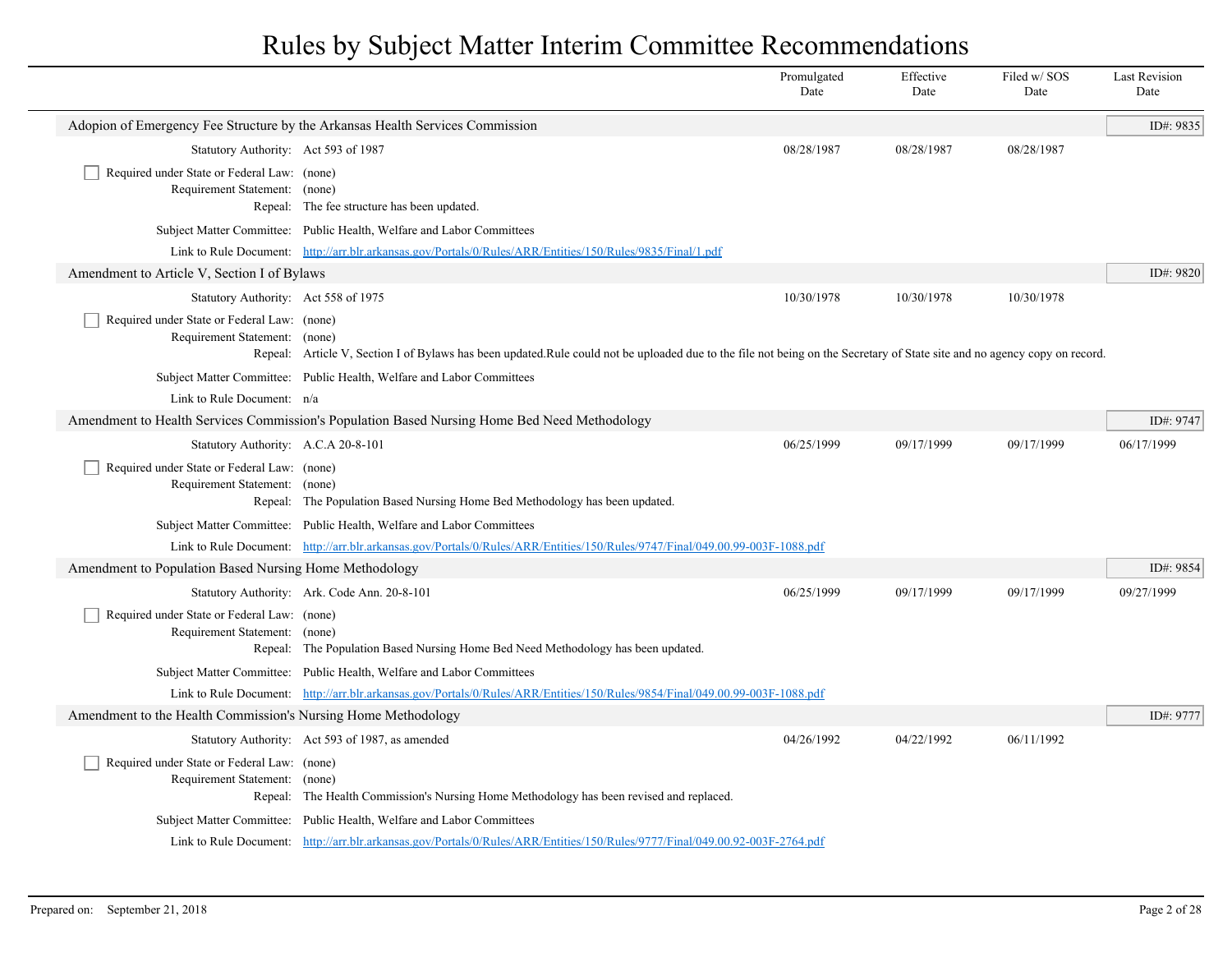|                                                                              |                                                                                                                                                                                                                                                                        | Promulgated<br>Date | Effective<br>Date | Filed w/SOS<br>Date | <b>Last Revision</b><br>Date |
|------------------------------------------------------------------------------|------------------------------------------------------------------------------------------------------------------------------------------------------------------------------------------------------------------------------------------------------------------------|---------------------|-------------------|---------------------|------------------------------|
| Amendment to the Nursing Home Bed Need Methdology                            |                                                                                                                                                                                                                                                                        |                     |                   |                     | ID#: 9844                    |
|                                                                              | Statutory Authority: Act 593 of 1987, as amended                                                                                                                                                                                                                       | 06/02/1989          | 07/05/1989        | 07/14/1989          | 08/27/1982                   |
| Required under State or Federal Law: (none)<br>Requirement Statement: (none) | Repeal: The Nursing Home Bed Need Methodology has been revised and replaced.                                                                                                                                                                                           |                     |                   |                     |                              |
|                                                                              | Subject Matter Committee: Public Health, Welfare and Labor Committees                                                                                                                                                                                                  |                     |                   |                     |                              |
|                                                                              | Link to Rule Document: http://arr.blr.arkansas.gov/Portals/0/Rules/ARR/Entities/150/Rules/9844/Final/2.pdf                                                                                                                                                             |                     |                   |                     |                              |
| Arkansas Governor's Developmental Disabilities Planning Council              |                                                                                                                                                                                                                                                                        |                     |                   |                     | ID#: 9814                    |
| Statutory Authority: Act 808 of 1981                                         |                                                                                                                                                                                                                                                                        | 05/02/1986          | 05/02/1986        | 05/02/1986          |                              |
| Required under State or Federal Law: (none)<br>Requirement Statement:        | (none)<br>Repeal: Governor Asa Hutchinson's Executive Order EO 15-19 abolished the DDC, recreated it and renamed it (GCDD). The current Council drafted all new applications, policies, and<br>procedures for grants and other Council business under its new DSADF&A. |                     |                   |                     |                              |
|                                                                              | Subject Matter Committee: Public Health, Welfare and Labor Committees                                                                                                                                                                                                  |                     |                   |                     |                              |
|                                                                              | Link to Rule Document: http://arr.blr.arkansas.gov/Portals/0/Rules/ARR/Entities/150/Rules/9814/Final/3.pdf                                                                                                                                                             |                     |                   |                     |                              |
|                                                                              | Arkansas Statewide Health Coordinating Council Bylaws; Changes in Rules and Regulations of the Arkansas Health Planning and Development Agency                                                                                                                         |                     |                   |                     | ID#: 9789                    |
| Statutory Authority: Act 558 of 1975                                         |                                                                                                                                                                                                                                                                        | 12/27/1977          | 12/27/1977        | 12/27/1977          |                              |
| Required under State or Federal Law: (none)<br>Requirement Statement: (none) | Repeal: Neither the Arkansas Statewide Coordinating Council nor the Arkansas Health Planning and Development Agency exist any longer. The rules and regulations have been revised<br>and replaced.                                                                     |                     |                   |                     |                              |
|                                                                              | Subject Matter Committee: Public Health, Welfare and Labor Committees                                                                                                                                                                                                  |                     |                   |                     |                              |
|                                                                              | Link to Rule Document: http://arr.blr.arkansas.gov/Portals/0/Rules/ARR/Entities/150/Rules/9789/Final/4.pdf                                                                                                                                                             |                     |                   |                     |                              |
| Assisted Living Permit of Approval Methodology                               |                                                                                                                                                                                                                                                                        |                     |                   |                     | ID#: 9852                    |
|                                                                              | Statutory Authority: Ark. Code Ann. 20-8-101                                                                                                                                                                                                                           | 08/04/2001          | 09/26/2001        | 01/22/2002          | 01/31/2002                   |
| Required under State or Federal Law: (none)<br>Requirement Statement: (none) | Repeal: The Assisted Living Permit of Approval Methodology has been revised and replaced.                                                                                                                                                                              |                     |                   |                     |                              |
|                                                                              | Subject Matter Committee: Public Health, Welfare and Labor Committees                                                                                                                                                                                                  |                     |                   |                     |                              |
|                                                                              | Link to Rule Document: http://arr.blr.arkansas.gov/Portals/0/Rules/ARR/Entities/150/Rules/9852/Final/5.pdf                                                                                                                                                             |                     |                   |                     |                              |
| Bed Need Methodology                                                         |                                                                                                                                                                                                                                                                        |                     |                   |                     | ID#: 9842                    |
|                                                                              | Statutory Authority: Act 593 of 1987, as amended                                                                                                                                                                                                                       | 03/31/1989          | 05/30/1989        | 05/10/1989          |                              |
| Required under State or Federal Law: (none)<br>Requirement Statement: (none) | Repeal: The Bed Need Methodology has been revised and replaced.                                                                                                                                                                                                        |                     |                   |                     |                              |
|                                                                              | Subject Matter Committee: Public Health, Welfare and Labor Committees                                                                                                                                                                                                  |                     |                   |                     |                              |
|                                                                              | Link to Rule Document: http://arr.blr.arkansas.gov/Portals/0/Rules/ARR/Entities/150/Rules/9842/Final/6.pdf                                                                                                                                                             |                     |                   |                     |                              |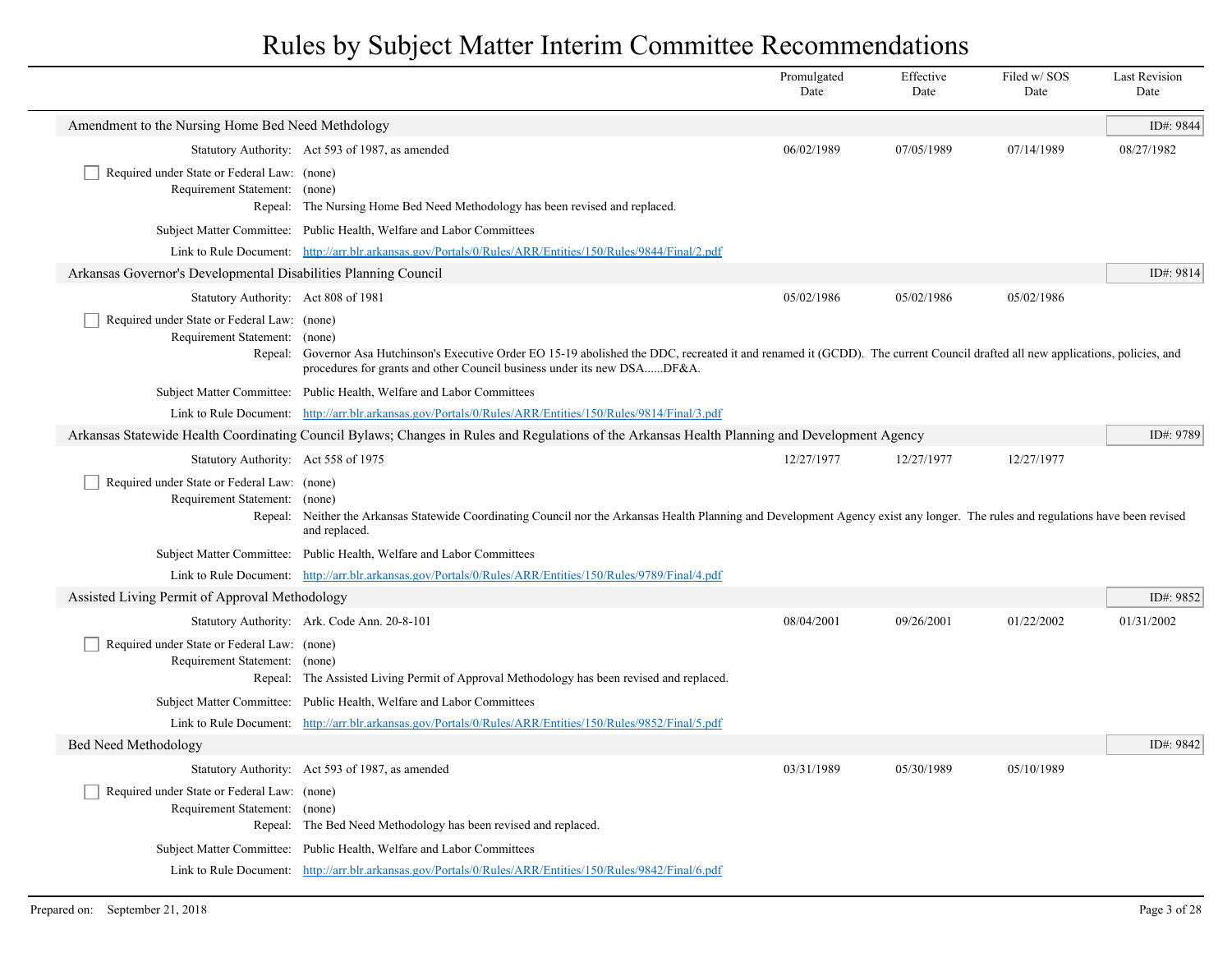|                                                                              |                                                                                                                                                                                                                                              | Promulgated<br>Date | Effective<br>Date | Filed w/SOS<br>Date | <b>Last Revision</b><br>Date |
|------------------------------------------------------------------------------|----------------------------------------------------------------------------------------------------------------------------------------------------------------------------------------------------------------------------------------------|---------------------|-------------------|---------------------|------------------------------|
|                                                                              | Bylaws of the Arkansas Health Services Commission Policies for Permit of Approval Review                                                                                                                                                     |                     |                   |                     | ID#: 9839                    |
|                                                                              | Statutory Authority: Act 593 of 1987, as amended                                                                                                                                                                                             | 11/18/1987          | 11/18/1987        | 11/20/1987          |                              |
| Required under State or Federal Law: (none)<br>Requirement Statement: (none) | Repeal: The Arkansas Health Services Commission no longer exists. The policies have been revised and replaced.                                                                                                                               |                     |                   |                     |                              |
|                                                                              | Subject Matter Committee: Public Health, Welfare and Labor Committees                                                                                                                                                                        |                     |                   |                     |                              |
|                                                                              | Link to Rule Document: http://arr.blr.arkansas.gov/Portals/0/Rules/ARR/Entities/150/Rules/9839/Final/7.pdf                                                                                                                                   |                     |                   |                     |                              |
| Bylaws of the Arkansas Statewide Health Coordinating Council                 |                                                                                                                                                                                                                                              |                     |                   |                     | ID#: 9792                    |
| Statutory Authority: Act 558 of 1975                                         |                                                                                                                                                                                                                                              | 04/27/1978          | 04/27/1978        | 04/27/1978          |                              |
| Required under State or Federal Law: (none)<br>Requirement Statement: (none) | Repeal: The Arkansas Statewide Health Coordinating Council no longer exists. The bylaws have been revised and replaced. Rule could not be uploaded due to the file not being on the<br>Secretary of State site and no agency copy on record. |                     |                   |                     |                              |
|                                                                              | Subject Matter Committee: Public Health, Welfare and Labor Committees                                                                                                                                                                        |                     |                   |                     |                              |
| Link to Rule Document: n/a                                                   |                                                                                                                                                                                                                                              |                     |                   |                     |                              |
|                                                                              | Bylaws of the Health Services Commission Policies and Procedures for Permit of Approval Review                                                                                                                                               |                     |                   |                     | ID#: 9836                    |
|                                                                              | Statutory Authority: Act 593 of 1987, as amended                                                                                                                                                                                             | 09/17/1987          | 09/21/1987        | 09/21/1987          |                              |
| Required under State or Federal Law: (none)<br>Requirement Statement: (none) | Repeal: The Arkansas Health Services Commission no longer exists. The policies and procedure have been revised and replaced.                                                                                                                 |                     |                   |                     |                              |
|                                                                              | Subject Matter Committee: Public Health, Welfare and Labor Committees                                                                                                                                                                        |                     |                   |                     |                              |
|                                                                              | Link to Rule Document: http://arr.blr.arkansas.gov/Portals/0/Rules/ARR/Entities/150/Rules/9836/Final/8.pdf                                                                                                                                   |                     |                   |                     |                              |
| Cardiac Catheterization Standards and Criteria                               |                                                                                                                                                                                                                                              |                     |                   |                     | ID#: 9812                    |
| Statutory Authority: Act 808 of 1981                                         |                                                                                                                                                                                                                                              | 02/24/1986          | 02/24/1986        | 02/24/1986          |                              |
| Required under State or Federal Law: (none)<br>Requirement Statement: (none) | Repeal: The agency no longer has cardiac catheterization standards and criteria.Rule could not be uploaded due to the file not being on the Secretary of State site and no agency copy on<br>record.                                         |                     |                   |                     |                              |
|                                                                              | Subject Matter Committee: Public Health, Welfare and Labor Committees                                                                                                                                                                        |                     |                   |                     |                              |
| Link to Rule Document: n/a                                                   |                                                                                                                                                                                                                                              |                     |                   |                     |                              |
|                                                                              | Change in Nursing Home Methodology-Removal of language regarding Life Care Providers                                                                                                                                                         |                     |                   |                     | ID#: 9759                    |
|                                                                              | Statutory Authority: Ark. Code Ann. 20-8-103                                                                                                                                                                                                 | 03/14/2003          | 04/25/2003        | 04/29/2003          | 05/09/2003                   |
| Required under State or Federal Law: (none)<br>Requirement Statement: (none) | Repeal: The Nursing Home Bed Methodology has been revised and replaced.                                                                                                                                                                      |                     |                   |                     |                              |
|                                                                              | Subject Matter Committee: Public Health, Welfare and Labor Committees                                                                                                                                                                        |                     |                   |                     |                              |
|                                                                              | Link to Rule Document: http://arr.blr.arkansas.gov/Portals/0/Rules/ARR/Entities/150/Rules/9759/Final/Binder4.pdf                                                                                                                             |                     |                   |                     |                              |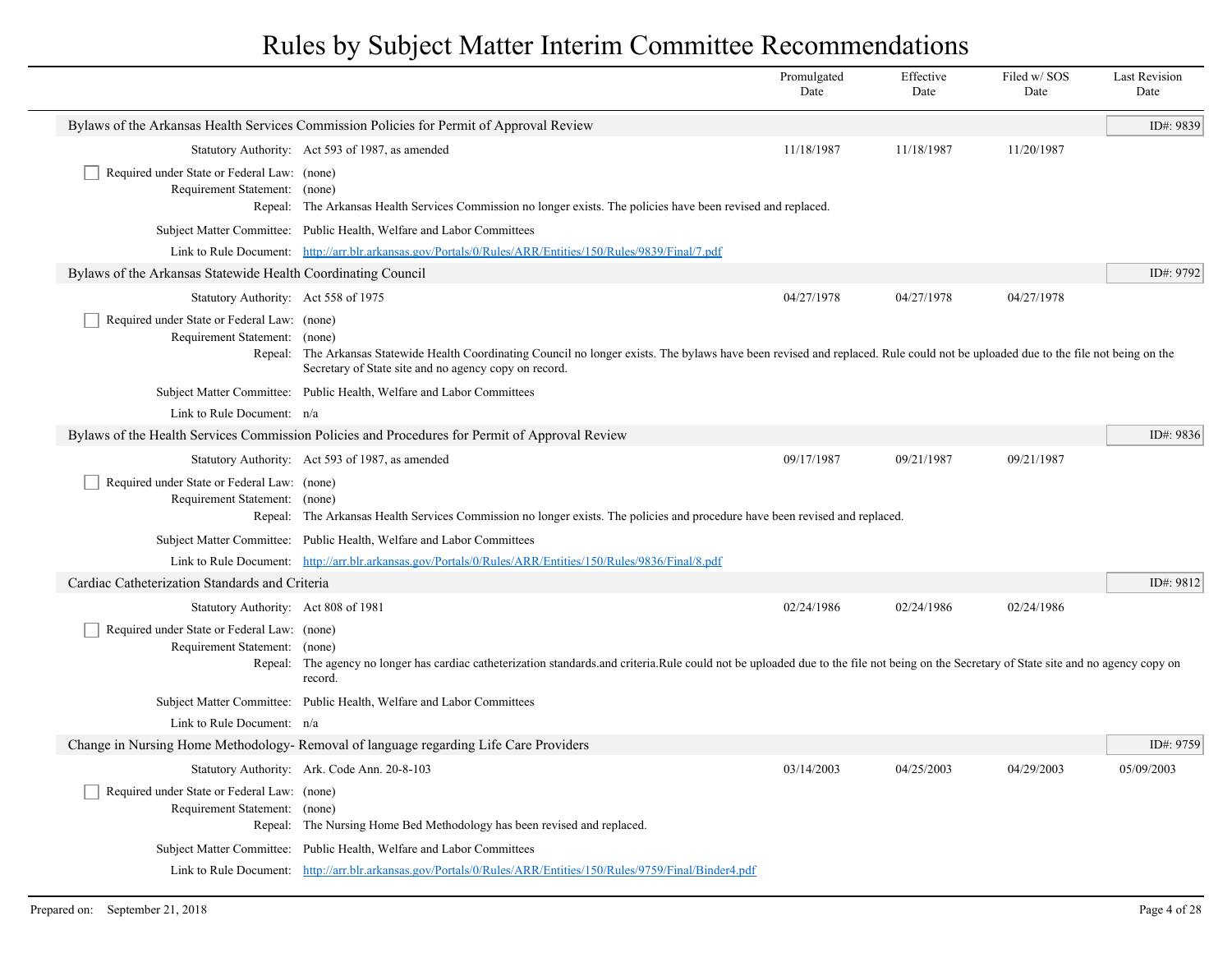|                                                                                  |                                                                                                                                                                                                                                                                | Promulgated<br>Date | Effective<br>Date | Filed w/SOS<br>Date | <b>Last Revision</b><br>Date |
|----------------------------------------------------------------------------------|----------------------------------------------------------------------------------------------------------------------------------------------------------------------------------------------------------------------------------------------------------------|---------------------|-------------------|---------------------|------------------------------|
|                                                                                  | Changes in Rules and Regulations of the Arkansas State Health Planning and Development Agency                                                                                                                                                                  |                     |                   |                     | ID#: 9821                    |
| Statutory Authority: Act 558 of 1975                                             |                                                                                                                                                                                                                                                                | 12/15/1978          | 12/15/1978        | 12/15/1978          |                              |
| Required under State or Federal Law: (none)<br>Requirement Statement:<br>Repeal: | (none)<br>The Arkansas Helath Planning and Development Agency no longer exists. The Rules and Regulations have been revised and replaced. Rule could not be uploaded due to the file<br>not being on the Secretary of State site and no agency copy on record. |                     |                   |                     |                              |
|                                                                                  | Subject Matter Committee: Public Health, Welfare and Labor Committees                                                                                                                                                                                          |                     |                   |                     |                              |
| Link to Rule Document: n/a                                                       |                                                                                                                                                                                                                                                                |                     |                   |                     |                              |
| Changes in the Nursing Home Permit of Approval Methodology                       |                                                                                                                                                                                                                                                                |                     |                   |                     | ID#: 9761                    |
|                                                                                  | Statutory Authority: Ark. Code Ann. 20-8-103                                                                                                                                                                                                                   | 08/01/2002          | 09/06/2002        | 10/03/2002          | 10/14/2002                   |
| Required under State or Federal Law: (none)<br>Requirement Statement: (none)     | Repeal: The Nursing Home Permit of Approval Methodology has been revised and replaced.                                                                                                                                                                         |                     |                   |                     |                              |
|                                                                                  | Subject Matter Committee: Public Health, Welfare and Labor Committees                                                                                                                                                                                          |                     |                   |                     |                              |
|                                                                                  | Link to Rule Document: http://arr.blr.arkansas.gov/Portals/0/Rules/ARR/Entities/150/Rules/9761/Final/049.00.02-005F.pdf                                                                                                                                        |                     |                   |                     |                              |
| Changes to the Arkansas Permit of Approval Rulebook                              |                                                                                                                                                                                                                                                                |                     |                   |                     | ID#: 9851                    |
|                                                                                  | Statutory Authority: Ark. Code Ann. 20-8-101                                                                                                                                                                                                                   | 06/29/2001          | 07/30/2001        | 08/09/2001          | 08/19/2001                   |
| Required under State or Federal Law: (none)<br>Requirement Statement: (none)     | Repeal: The Arkansas Permit of Approval Rulebook has been revised and updated.                                                                                                                                                                                 |                     |                   |                     |                              |
|                                                                                  | Subject Matter Committee: Public Health, Welfare and Labor Committees                                                                                                                                                                                          |                     |                   |                     |                              |
|                                                                                  | Link to Rule Document: http://arr.blr.arkansas.gov/Portals/0/Rules/ARR/Entities/150/Rules/9851/Final/049.00.01-004F-782.pdf                                                                                                                                    |                     |                   |                     |                              |
| Changes to the Permit of Approval Rulebook                                       |                                                                                                                                                                                                                                                                |                     |                   |                     | ID#: 9746                    |
| Statutory Authority: A.C.20-8-101                                                |                                                                                                                                                                                                                                                                | 06/29/2001          | 07/30/2001        | 08/09/2001          |                              |
| Required under State or Federal Law: (none)<br>Requirement Statement: (none)     | Repeal: The Permit of Approval Rulebook has been revised and updated.                                                                                                                                                                                          |                     |                   |                     |                              |
|                                                                                  | Subject Matter Committee: Public Health, Welfare and Labor Committees                                                                                                                                                                                          |                     |                   |                     |                              |
|                                                                                  | Link to Rule Document: http://arr.blr.arkansas.gov/Portals/0/Rules/ARR/Entities/150/Rules/9746/Final/049.00.01-004F-782.pdf                                                                                                                                    |                     |                   |                     |                              |
|                                                                                  | Computerized Tomographic Scanner Standards & Radiation Therapy Services Standards                                                                                                                                                                              |                     |                   |                     | ID#: 9796                    |
| Statutory Authority: Act 558 of 1975                                             |                                                                                                                                                                                                                                                                | 02/23/1981          | 02/23/1981        | 02/03/1981          |                              |
| Required under State or Federal Law: (none)<br>Requirement Statement: (none)     | Repeal: The agency no longer has computerized tomographic scanner standards and radiation therapy services standards.                                                                                                                                          |                     |                   |                     |                              |
| Subject Matter Committee:                                                        | Public Health, Welfare and Labor Committees                                                                                                                                                                                                                    |                     |                   |                     |                              |
|                                                                                  | Link to Rule Document: http://arr.blr.arkansas.gov/Portals/0/Rules/ARR/Entities/150/Rules/9796/Final/HSPA-Computerized Tomographic Scanner Standards & Radiation Therapy Services Standards.pdf                                                                |                     |                   |                     |                              |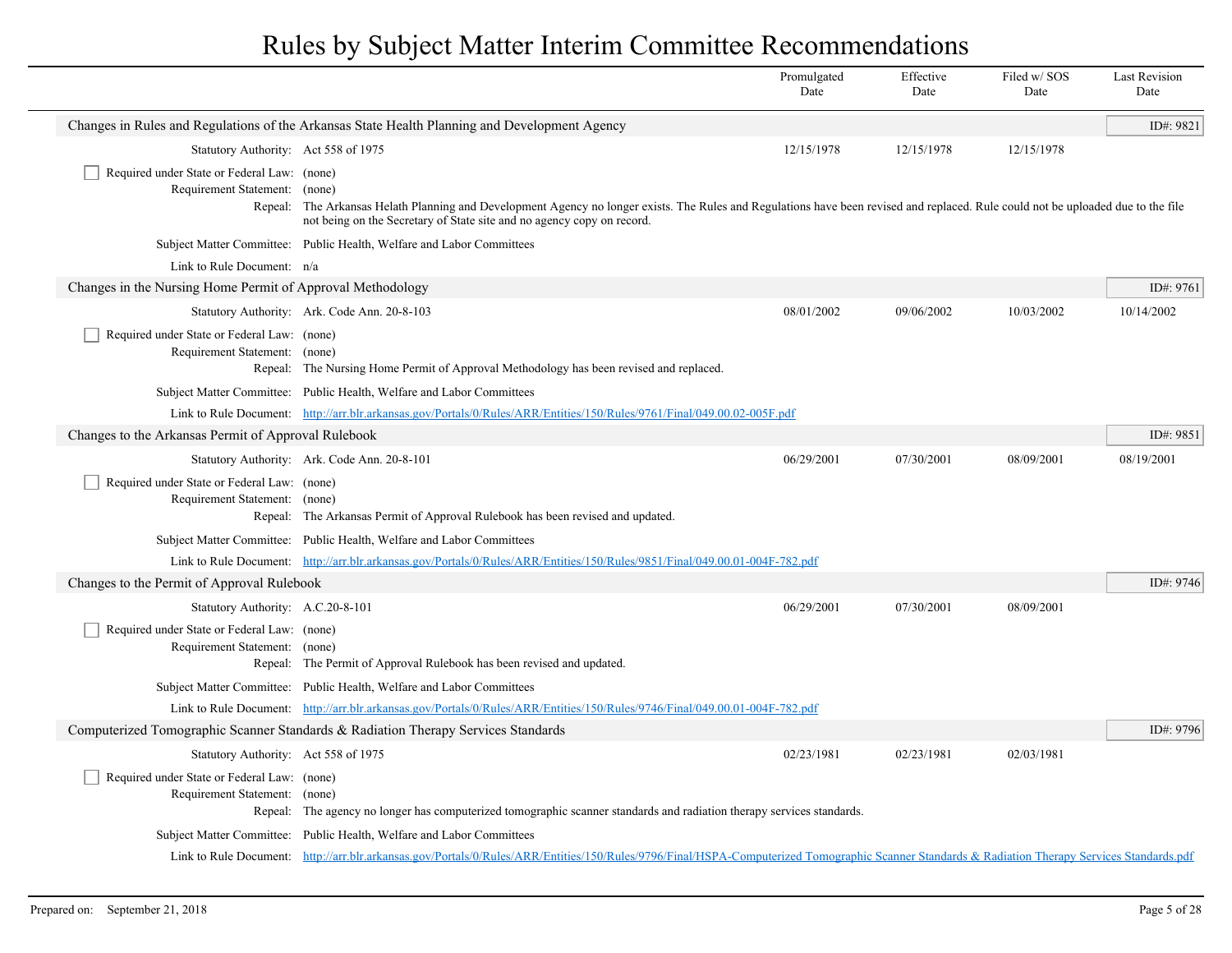|                                                                              |                                                                                                                                                                                                                                             | Promulgated<br>Date | Effective<br>Date | Filed w/SOS<br>Date | <b>Last Revision</b><br>Date |
|------------------------------------------------------------------------------|---------------------------------------------------------------------------------------------------------------------------------------------------------------------------------------------------------------------------------------------|---------------------|-------------------|---------------------|------------------------------|
| Criteria and Standards for Outpatient Surgery Center                         |                                                                                                                                                                                                                                             |                     |                   |                     | ID#: 9828                    |
| Statutory Authority: Act 558 of 1975                                         |                                                                                                                                                                                                                                             | 08/22/1980          | 08/22/1980        | 08/22/1980          |                              |
| Required under State or Federal Law: (none)<br>Requirement Statement: (none) | Repeal: The agency no longer has criteria and standards for outpatient surgery centers.                                                                                                                                                     |                     |                   |                     |                              |
|                                                                              | Subject Matter Committee: Public Health, Welfare and Labor Committees                                                                                                                                                                       |                     |                   |                     |                              |
|                                                                              | Link to Rule Document: http://arr.blr.arkansas.gov/Portals/0/Rules/ARR/Entities/150/Rules/9828/Final/HSPA-Criteria and Standards for Otpatient Surgery Centers.pdf                                                                          |                     |                   |                     |                              |
| Criteria for Computerize Tomography (CT) Scanners                            |                                                                                                                                                                                                                                             |                     |                   |                     | ID#: 9790                    |
| Statutory Authority: Act 558 of 1975                                         |                                                                                                                                                                                                                                             | 02/24/1977          | 02/24/1977        | 02/24/1977          |                              |
| Required under State or Federal Law: (none)<br>Requirement Statement: (none) | Repeal: The agency no longer has criteria for computerize tomography (CT) scanners.                                                                                                                                                         |                     |                   |                     |                              |
|                                                                              | Subject Matter Committee: Public Health, Welfare and Labor Committees                                                                                                                                                                       |                     |                   |                     |                              |
|                                                                              | Link to Rule Document: http://arr.blr.arkansas.gov/Portals/0/Rules/ARR/Entities/150/Rules/9790/Final/Criteria for Computerize Tomography (CT) Scanners.pdf                                                                                  |                     |                   |                     |                              |
| Criteria Home Health                                                         |                                                                                                                                                                                                                                             |                     |                   |                     | ID#: 9706                    |
|                                                                              | Statutory Authority: Act 593 of 1987, as amended                                                                                                                                                                                            | 08/21/1993          | 09/08/1993        | 10/15/1993          |                              |
| Required under State or Federal Law: (none)<br>Requirement Statement: (none) | Repeal: The Criteria for Home Health has been revised and replaced.                                                                                                                                                                         |                     |                   |                     |                              |
|                                                                              | Subject Matter Committee: Public Health, Welfare and Labor Committees                                                                                                                                                                       |                     |                   |                     |                              |
|                                                                              | Link to Rule Document: http://arr.blr.arkansas.gov/Portals/0/Rules/ARR/Entities/150/Rules/9706/Final/049.00.93-004F-60.pdf                                                                                                                  |                     |                   |                     |                              |
| Current Arkansas Statewide Health Coordinating Counci                        |                                                                                                                                                                                                                                             |                     |                   |                     | ID#: 9823                    |
| Statutory Authority: Act 558 of 1975                                         |                                                                                                                                                                                                                                             | 11/05/1979          | 11/05/1979        | 11/05/1979          |                              |
| Required under State or Federal Law: (none)<br>Requirement Statement: (none) | Repeal: The Arkansas Statewide Health Coordinating Council no longer exists. The rules have been revised and replaced. Rule could not be uploaded due to the file not being on the<br>Secretary of State site and no agency copy on record. |                     |                   |                     |                              |
|                                                                              | Subject Matter Committee: Public Health, Welfare and Labor Committees                                                                                                                                                                       |                     |                   |                     |                              |
| Link to Rule Document: n/a                                                   |                                                                                                                                                                                                                                             |                     |                   |                     |                              |
| Definition and methodology for Child Health Management Services (CHMS)       |                                                                                                                                                                                                                                             |                     |                   |                     | ID#: 9855                    |
|                                                                              | Statutory Authority: Ark. Code Ann. 20-8-101., Act 593 of 1987, as amended, and changes necessitated by<br>Act 1360 of 1997                                                                                                                 | 11/04/1998          | 11/19/1998        | 12/30/1998          |                              |
| Required under State or Federal Law: (none)<br>Requirement Statement: (none) | Repeal: The agency did not develop /implement a definition and methodology for Child Helth Management Services(CHMS)                                                                                                                        |                     |                   |                     |                              |
|                                                                              | Subject Matter Committee: Public Health, Welfare and Labor Committees                                                                                                                                                                       |                     |                   |                     |                              |
|                                                                              | Link to Rule Document: http://arr.blr.arkansas.gov/Portals/0/Rules/ARR/Entities/150/Rules/9855/Final/HSPA-Definition and Methodology for Child Health Management Services (CHMS).pdf                                                        |                     |                   |                     |                              |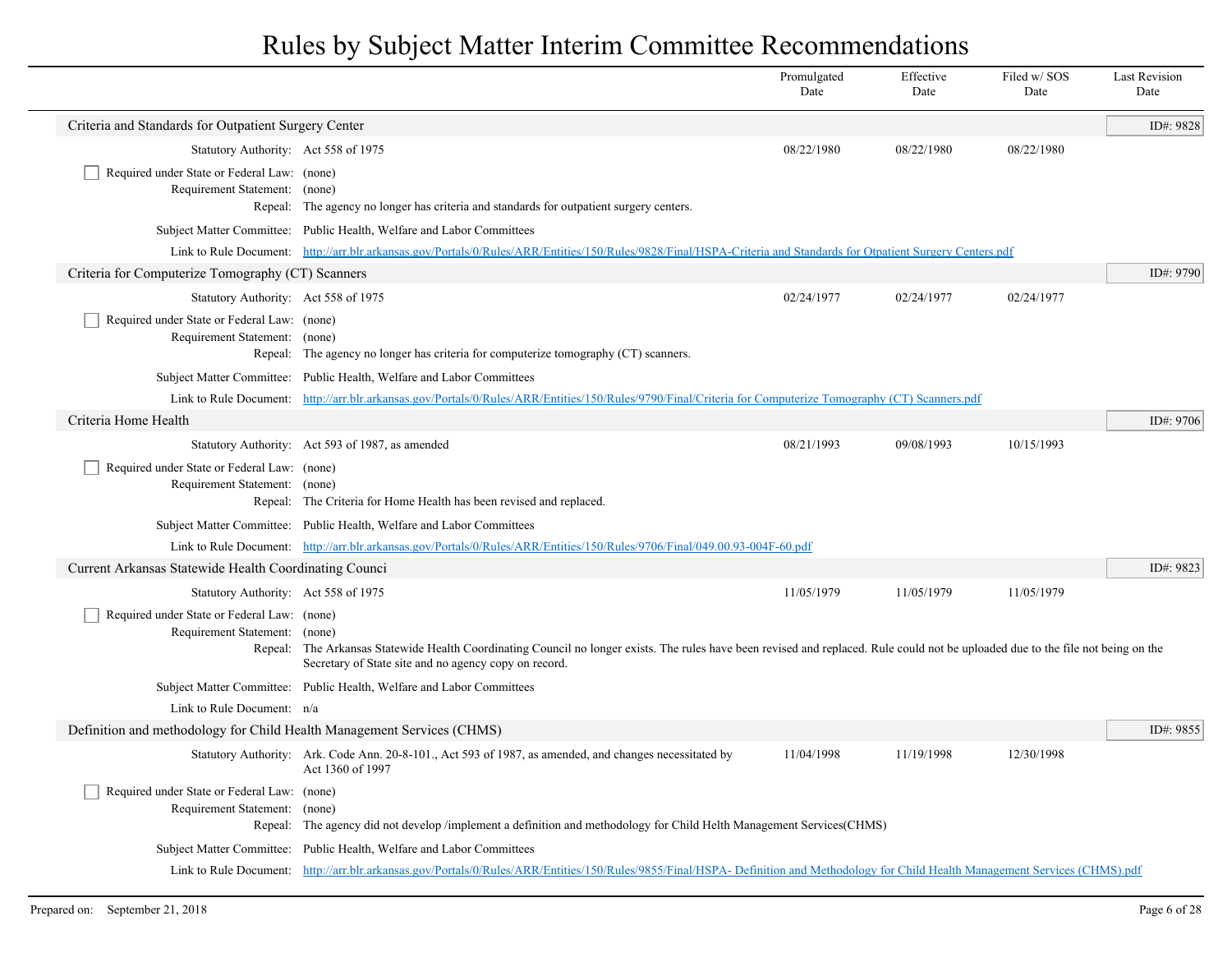|                                                                                  |                                                                                                                                                                                                                                                                                                   | Promulgated<br>Date | Effective<br>Date | Filed w/SOS<br>Date | <b>Last Revision</b><br>Date |
|----------------------------------------------------------------------------------|---------------------------------------------------------------------------------------------------------------------------------------------------------------------------------------------------------------------------------------------------------------------------------------------------|---------------------|-------------------|---------------------|------------------------------|
| Delay in Requirement of Permit of Approval for Residential Care Facilities only  |                                                                                                                                                                                                                                                                                                   |                     |                   |                     | ID#: 9726                    |
|                                                                                  | Statutory Authority: Act 593 of 19878, as amened                                                                                                                                                                                                                                                  | 11/02/1994          | 12/28/1994        | 12/08/1994          |                              |
| Required under State or Federal Law: (none)<br>Requirement Statement:            | (none)<br>Repeal: The agency delay in the requirement of Permit of Approval of Residential Care Facilities has ended.                                                                                                                                                                             |                     |                   |                     |                              |
|                                                                                  | Subject Matter Committee: Public Health, Welfare and Labor Committees                                                                                                                                                                                                                             |                     |                   |                     |                              |
|                                                                                  | Link to Rule Document: http://arr.blr.arkansas.gov/Portals/0/Rules/ARR/Entities/150/Rules/9726/Final/049.00.94-004F-68.pdf                                                                                                                                                                        |                     |                   |                     |                              |
|                                                                                  | Delay in Requirement of Section VI.A.(2) of Permit of Approval for Residential Care Facilities Only                                                                                                                                                                                               |                     |                   |                     | ID#: 9724                    |
|                                                                                  | Statutory Authority: Act 593 of 1987, as amended                                                                                                                                                                                                                                                  | 01/28/1994          | 04/11/1994        | 03/23/1994          |                              |
| Required under State or Federal Law: (none)<br>Requirement Statement:<br>Repeal: | (none)<br>The agency delay in the requirement of Section VI. A. (2) of Permit of Approval of Residential Care Facilities has ended.                                                                                                                                                               |                     |                   |                     |                              |
|                                                                                  | Subject Matter Committee: Public Health, Welfare and Labor Committees                                                                                                                                                                                                                             |                     |                   |                     |                              |
|                                                                                  | Link to Rule Document: http://arr.blr.arkansas.gov/Portals/0/Rules/ARR/Entities/150/Rules/9724/Final/049.00.94-003F-67.pdf<br>Emergency Regulation - HSC Regulation 014 P.P.E. - Moratorium on new applications for Child Health Management Services (CHMS) subject to Permit of Approval review. |                     |                   |                     | ID#: 9767                    |
|                                                                                  | Statutory Authority: Act 593 of 1987, as amended                                                                                                                                                                                                                                                  | 09/27/1997          | 10/28/1997        | 09/26/1997          |                              |
| Required under State or Federal Law: (none)<br>Requirement Statement:            | (none)<br>Repeal: The agency did not develop/implement Regulation - HSC Regulation 014 p.P. E.-Moratorium on new applications for Child Health Management Services(CHMS) subject to<br>Permit of Approval review.                                                                                 |                     |                   |                     |                              |
|                                                                                  | Subject Matter Committee: Public Health, Welfare and Labor Committees                                                                                                                                                                                                                             |                     |                   |                     |                              |
|                                                                                  | Link to Rule Document: http://arr.blr.arkansas.gov/Portals/0/Rules/ARR/Entities/150/Rules/9767/Final/049.00.97-004F-4832.pdf                                                                                                                                                                      |                     |                   |                     |                              |
|                                                                                  | Emergency Regulation - HSC Regulation No. 015 P.P.E. - Moratorium on new applications for hospice facilities and hospice agencies subject to Permit of Approval review.                                                                                                                           |                     |                   |                     | ID#: 9766                    |
|                                                                                  | Statutory Authority: Arkansas Act 593 of 1987, as amended                                                                                                                                                                                                                                         | 09/23/1997          | 09/23/1997        | 09/26/1997          |                              |
| Required under State or Federal Law: (none)<br>Requirement Statement:            | (none)<br>Repeal: This was an emergency rule that ended. There is no longer a moratorium on new applications for hospice facilities and hospice agencies subject to Permit of Approval review.,                                                                                                   |                     |                   |                     |                              |
|                                                                                  | Subject Matter Committee: Public Health, Welfare and Labor Committees                                                                                                                                                                                                                             |                     |                   |                     |                              |
|                                                                                  | Link to Rule Document: http://arr.blr.arkansas.gov/Portals/0/Rules/ARR/Entities/150/Rules/9766/Final/049.00.97-005F-4833.pdf                                                                                                                                                                      |                     |                   |                     |                              |
| Emergency Rule on Residential Care Facilities                                    |                                                                                                                                                                                                                                                                                                   |                     |                   |                     | ID#: 9783                    |
|                                                                                  | Statutory Authority: Act 593 of 1987, as amended                                                                                                                                                                                                                                                  | 02/14/1991          | 03/22/1991        | 03/22/1991          |                              |
| Required under State or Federal Law: (none)<br>Requirement Statement: (none)     | Repeal: This was an emergency rule that ended.                                                                                                                                                                                                                                                    |                     |                   |                     |                              |
|                                                                                  | Subject Matter Committee: Public Health, Welfare and Labor Committees                                                                                                                                                                                                                             |                     |                   |                     |                              |
|                                                                                  | Link to Rule Document: http://arr.blr.arkansas.gov/Portals/0/Rules/ARR/Entities/150/Rules/9783/Final/HSPA- Emergency Rule on Residential Care Facilities3-91.pdf                                                                                                                                  |                     |                   |                     |                              |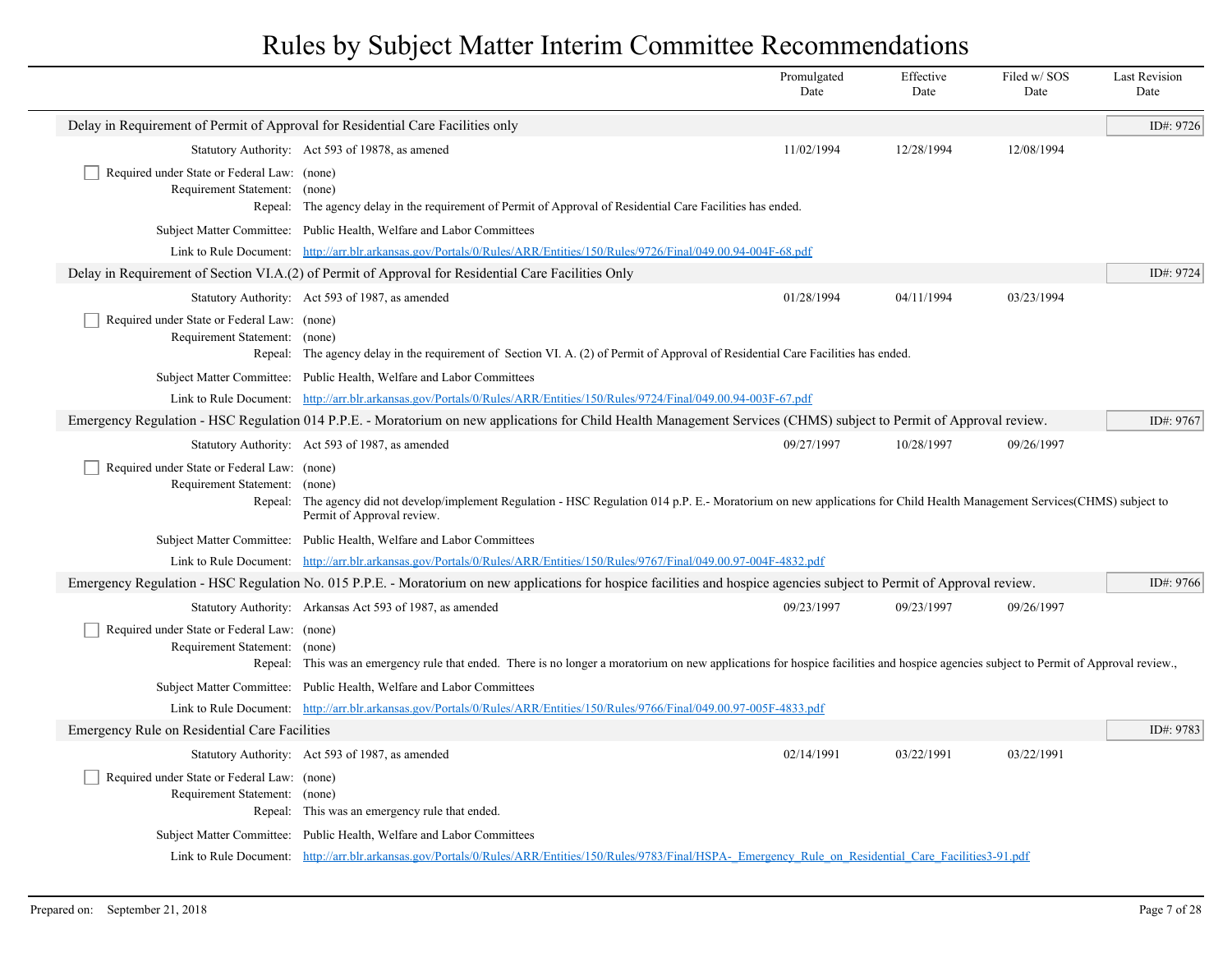|                                                                                 |                                                                                                                                                                                           | Promulgated<br>Date | Effective<br>Date | Filed w/SOS<br>Date | <b>Last Revision</b><br>Date |
|---------------------------------------------------------------------------------|-------------------------------------------------------------------------------------------------------------------------------------------------------------------------------------------|---------------------|-------------------|---------------------|------------------------------|
|                                                                                 | Emergency Rule Permit of Approval Applications for Additional Nursing Home Beds and Home Health Agencies                                                                                  |                     |                   |                     | ID#: 9718                    |
|                                                                                 | Statutory Authority: Act 593 of 1987, as amended                                                                                                                                          | 11/26/1993          | 12/16/1993        | 12/16/1993          |                              |
| Required under State or Federal Law: (none)<br>Requirement Statement: (none)    | Repeal: This was an emergency rule that ended.                                                                                                                                            |                     |                   |                     |                              |
|                                                                                 | Subject Matter Committee: Public Health, Welfare and Labor Committees                                                                                                                     |                     |                   |                     |                              |
|                                                                                 | Link to Rule Document: http://arr.blr.arkansas.gov/Portals/0/Rules/ARR/Entities/150/Rules/9718/Final/049.00.93-007E-63.pdf                                                                |                     |                   |                     |                              |
|                                                                                 | Emergency Rule: HSC Regulation No. 017 PPE - Moratorium on Acceptance of Applications                                                                                                     |                     |                   |                     | ID#: 9773                    |
|                                                                                 | Statutory Authority: Act 593 of 1987, as amended                                                                                                                                          | 07/23/1998          | 07/23/1998        | 08/03/1998          |                              |
| Required under State or Federal Law: (none)<br>Requirement Statement: (none)    | Repeal: This was an emergency rule that ended.                                                                                                                                            |                     |                   |                     |                              |
|                                                                                 | Subject Matter Committee: Public Health, Welfare and Labor Committees                                                                                                                     |                     |                   |                     |                              |
|                                                                                 | Link to Rule Document: http://arr.blr.arkansas.gov/Portals/0/Rules/ARR/Entities/150/Rules/9773/Final/049.00.98-004E-1842.pdf                                                              |                     |                   |                     |                              |
| Emergency Rule: Permit of Approval Applications for Residential Care Facilities |                                                                                                                                                                                           |                     |                   |                     | ID#: 9781                    |
|                                                                                 | Statutory Authority: Act 593 of 1987, as amended                                                                                                                                          | 07/18/1990          | 07/18/1990        | 07/20/1990          |                              |
| Required under State or Federal Law: (none)<br>Requirement Statement: (none)    | Repeal: This was an emergency rule that ended.                                                                                                                                            |                     |                   |                     |                              |
|                                                                                 | Subject Matter Committee: Public Health, Welfare and Labor Committees                                                                                                                     |                     |                   |                     |                              |
|                                                                                 | Link to Rule Document: http://arr.blr.arkansas.gov/Portals/0/Rules/ARR/Entities/150/Rules/9781/Final/049.00.90-003F-2786.pdf                                                              |                     |                   |                     |                              |
|                                                                                 | Emergency Rule: Moratorium on the Review of Additional Hospital and Nursing Home Health Agencies                                                                                          |                     |                   |                     | ID#: 9838                    |
|                                                                                 | Statutory Authority: Act 593 of 1987, as amended                                                                                                                                          | 10/21/1987          | 10/30/1987        | 10/30/1987          |                              |
| Required under State or Federal Law: (none)<br>Requirement Statement: (none)    | Repeal: This was an emergency rule that ended. Rule could not be uploaded due to the file not being on the Secretary of State site and no agency copy on record.                          |                     |                   |                     |                              |
|                                                                                 | Subject Matter Committee: Public Health, Welfare and Labor Committees                                                                                                                     |                     |                   |                     |                              |
| Link to Rule Document: n/a                                                      |                                                                                                                                                                                           |                     |                   |                     |                              |
|                                                                                 | Exception to Procedures for Expeditious Processing of Certain Certificate of Need Applications                                                                                            |                     |                   |                     | ID#: 9800                    |
| Statutory Authority: Act 808 of 1981                                            |                                                                                                                                                                                           | 05/28/1981          | 05/28/1981        | 05/28/1981          |                              |
| Required under State or Federal Law: (none)<br>Requirement Statement:           | (none)<br>Repeal: The expedite process has been revies and updated for Permit of Approval applications that meet certain guidelines.                                                      |                     |                   |                     |                              |
|                                                                                 | Subject Matter Committee: Public Health, Welfare and Labor Committees                                                                                                                     |                     |                   |                     |                              |
| Link to Rule Document:                                                          | http://arr.blr.arkansas.gov/Portals/0/Rules/ARR/Entities/150/Rules/9800/Final/HSPA- Exception to Procedures for Expeditious Processing of Certain Certificate of Need<br>Applications.pdf |                     |                   |                     |                              |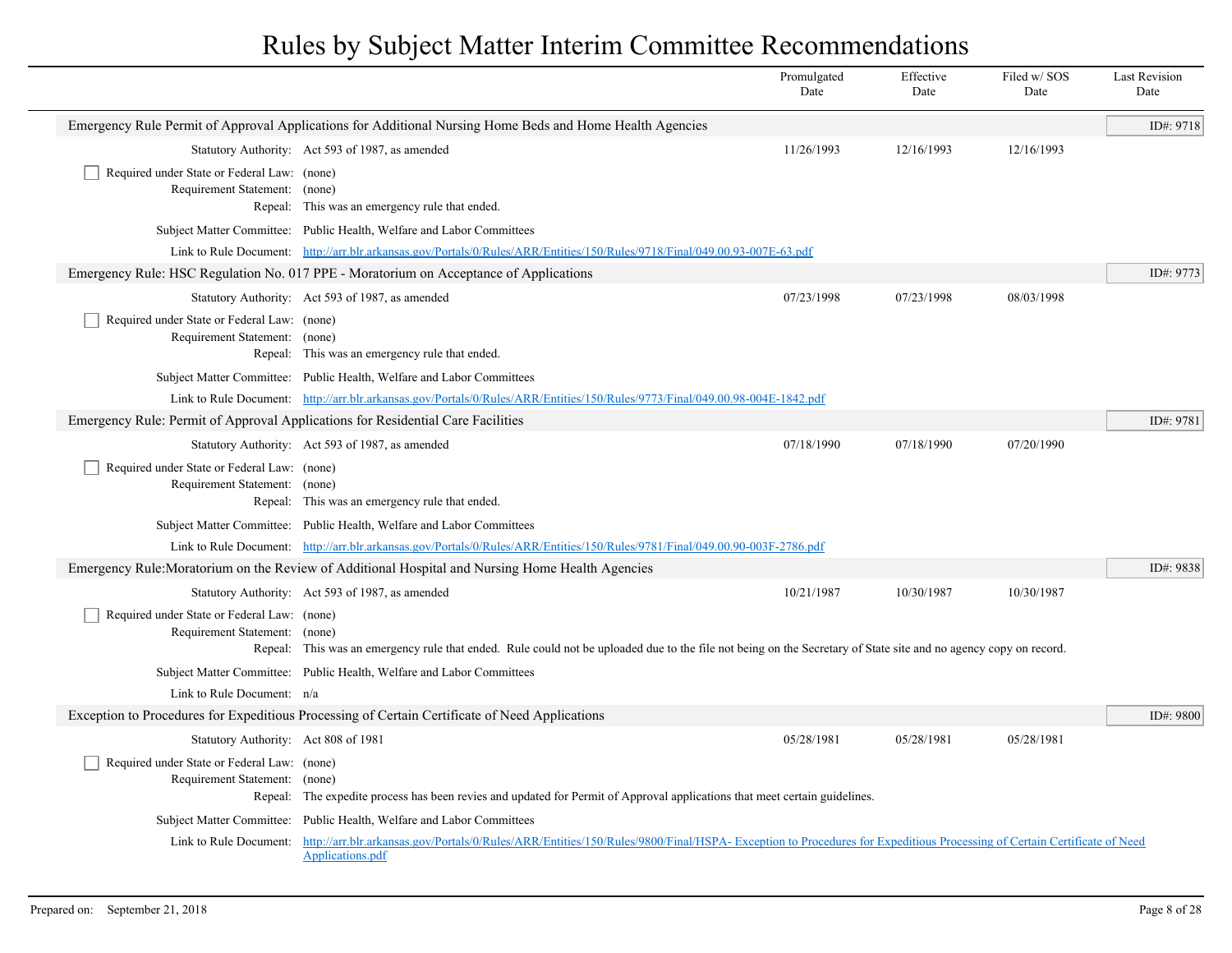|                                                                                  |                                                                                                                                                                                                                                                                                                                                                         | Promulgated<br>Date | Effective<br>Date | Filed w/SOS<br>Date | <b>Last Revision</b><br>Date |
|----------------------------------------------------------------------------------|---------------------------------------------------------------------------------------------------------------------------------------------------------------------------------------------------------------------------------------------------------------------------------------------------------------------------------------------------------|---------------------|-------------------|---------------------|------------------------------|
| Extension of Moratorium on Permit of Approval Applications                       |                                                                                                                                                                                                                                                                                                                                                         |                     |                   |                     | ID#: $9701$                  |
|                                                                                  | Statutory Authority: Act 593 of 1987, as amended                                                                                                                                                                                                                                                                                                        | 06/05/1993          | 07/07/1993        | 07/27/1993          | 09/08/1993                   |
| Required under State or Federal Law: Acts 1987<br>$ \bm{\mathsf{v}} $            | Requirement Statement: The federal and state laws restricting hospital construction are not mere guidelines which the director of the state agency is free to disregard. A moratorium is hereby in effect until<br>October 1,1993 on the acceptance of Permit of Approval Applications by the Health Services Agency.<br>Repeal: This moratorium ended. |                     |                   |                     |                              |
|                                                                                  | Subject Matter Committee: Public Health, Welfare and Labor Committees                                                                                                                                                                                                                                                                                   |                     |                   |                     |                              |
|                                                                                  | Link to Rule Document: http://arr.blr.arkansas.gov/Portals/0/Rules/ARR/Entities/150/Rules/9701/Final/049.00.93-003F-59.pdf                                                                                                                                                                                                                              |                     |                   |                     |                              |
| Extension of Moratorium on Permit of Approval Applications                       |                                                                                                                                                                                                                                                                                                                                                         |                     |                   |                     | ID#: 9703                    |
|                                                                                  | Statutory Authority: Act 593 of 1987 as amended                                                                                                                                                                                                                                                                                                         | 08/21/1993          | 09/30/1993        | 09/10/1993          | 09/08/1993                   |
| Required under State or Federal Law: Act 1987<br>$ \bm{\mathsf{v}} $<br>Repeal:  | Requirement Statement: There shall be a moratorium on the acceptance of Permit of Approval applications by the Health Services Agency until April 1,1994.<br>This moratorium ended.                                                                                                                                                                     |                     |                   |                     |                              |
|                                                                                  | Subject Matter Committee: Public Health, Welfare and Labor Committees                                                                                                                                                                                                                                                                                   |                     |                   |                     |                              |
|                                                                                  | Link to Rule Document: http://arr.blr.arkansas.gov/Portals/0/Rules/ARR/Entities/150/Rules/9703/Final/HSPA- Extension on Moratorium on Permit of Approval Applications 9-10-93.pdf                                                                                                                                                                       |                     |                   |                     |                              |
| Extension of Moratorium on Permit of Approval Applications                       |                                                                                                                                                                                                                                                                                                                                                         |                     |                   |                     | ID#: 9765                    |
|                                                                                  | Statutory Authority: Act 593 of 1987, as amended                                                                                                                                                                                                                                                                                                        | 03/17/1993          | 03/22/1993        | 03/31/1993          |                              |
| Required under State or Federal Law: (none)<br>Requirement Statement: (none)     | Repeal: This moratorium ended.                                                                                                                                                                                                                                                                                                                          |                     |                   |                     |                              |
|                                                                                  | Subject Matter Committee: Public Health, Welfare and Labor Committees                                                                                                                                                                                                                                                                                   |                     |                   |                     |                              |
|                                                                                  | Link to Rule Document: http://arr.blr.arkansas.gov/Portals/0/Rules/ARR/Entities/150/Rules/9765/Final/049.00.93-002F-58.pdf                                                                                                                                                                                                                              |                     |                   |                     |                              |
| Filing of a Moratorium on Freestanding Ambulatory Surgery Beds                   |                                                                                                                                                                                                                                                                                                                                                         |                     |                   |                     | ID#: 9824                    |
| Statutory Authority: Act 558 of 1975                                             |                                                                                                                                                                                                                                                                                                                                                         | 11/26/1979          | 11/26/1979        | 11/26/1979          |                              |
| Required under State or Federal Law: (none)<br>Requirement Statement:<br>Repeal: | (none)<br>This moratorium ended. Agency does not currently regulate freestanding ambulatory surgery beds.                                                                                                                                                                                                                                               |                     |                   |                     |                              |
|                                                                                  | Subject Matter Committee: Public Health, Welfare and Labor Committees                                                                                                                                                                                                                                                                                   |                     |                   |                     |                              |
|                                                                                  | Link to Rule Document: http://arr.blr.arkansas.gov/Portals/0/Rules/ARR/Entities/150/Rules/9824/Final/Filing of a Moratorium on Freestanding Ambulatory Surgery Beds.pdf                                                                                                                                                                                 |                     |                   |                     |                              |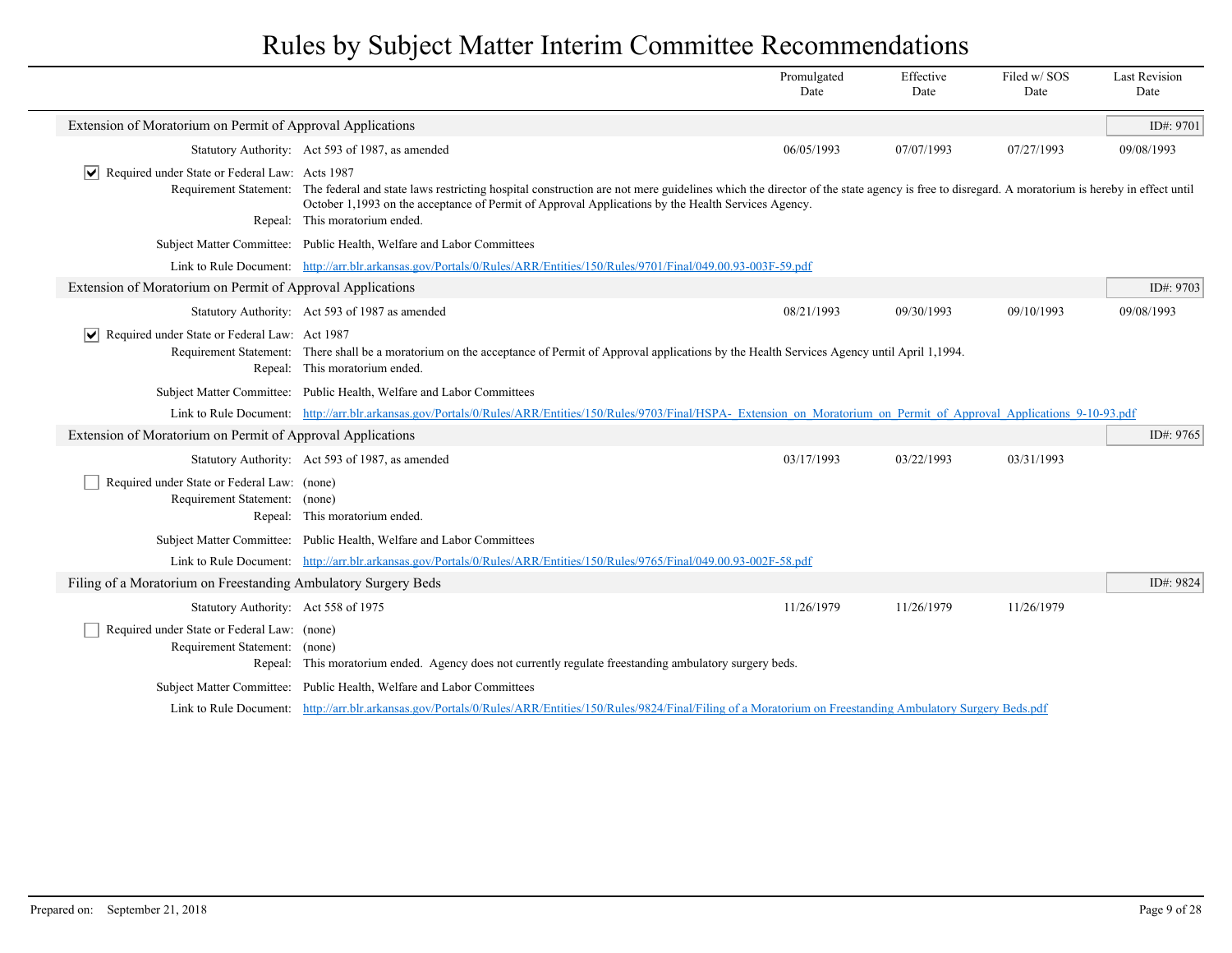|                                                                              |                                                                                                                                                                                                                                                                                                                                                                                                                                                                                                               | Promulgated<br>Date | Effective<br>Date | Filed w/SOS<br>Date | <b>Last Revision</b><br>Date |
|------------------------------------------------------------------------------|---------------------------------------------------------------------------------------------------------------------------------------------------------------------------------------------------------------------------------------------------------------------------------------------------------------------------------------------------------------------------------------------------------------------------------------------------------------------------------------------------------------|---------------------|-------------------|---------------------|------------------------------|
|                                                                              | Filing of Adopted Rule Making in Accordance with Administrative Procedure Act 434 of 1967 as Amended                                                                                                                                                                                                                                                                                                                                                                                                          |                     |                   |                     | ID#: 9786                    |
| Statutory Authority: Act 558 of 1975                                         |                                                                                                                                                                                                                                                                                                                                                                                                                                                                                                               | 12/13/1977          | 12/16/1977        | 12/27/1977          |                              |
|                                                                              | $\vert \checkmark \vert$ Required under State or Federal Law: P.L.93-641 the National Health Planning and Resources Development Act of 1974<br>Requirement Statement: To administer the state's responsibility as the State Health<br>Planning Agency. These rules will be employed in decision making pertaining to the Review of New Institutional Health Services and will become a part of the Review Procedures<br>and Criteria for the conduct and administration of the State Certificate of Need law. |                     |                   |                     |                              |
|                                                                              | Repeal: This rule has been revised and updated.                                                                                                                                                                                                                                                                                                                                                                                                                                                               |                     |                   |                     |                              |
|                                                                              | Subject Matter Committee: Public Health, Welfare and Labor Committees                                                                                                                                                                                                                                                                                                                                                                                                                                         |                     |                   |                     |                              |
|                                                                              | Link to Rule Document: http://arr.blr.arkansas.gov/Portals/0/Rules/ARR/Entities/150/Rules/9786/Final/049.00.77-004F-2815.pdf                                                                                                                                                                                                                                                                                                                                                                                  |                     |                   |                     |                              |
| Home Health Care Standards and Criteria                                      |                                                                                                                                                                                                                                                                                                                                                                                                                                                                                                               |                     |                   |                     | ID#: 9795                    |
| Statutory Authority: Act 558 of 1975                                         |                                                                                                                                                                                                                                                                                                                                                                                                                                                                                                               | 07/17/1980          | 07/17/1980        | 06/27/1980          |                              |
| Required under State or Federal Law: (none)<br>Requirement Statement: (none) | Repeal: The Home Health Care Standards and Criteria have been revised and updated.                                                                                                                                                                                                                                                                                                                                                                                                                            |                     |                   |                     |                              |
|                                                                              | Subject Matter Committee: Public Health, Welfare and Labor Committees                                                                                                                                                                                                                                                                                                                                                                                                                                         |                     |                   |                     |                              |
|                                                                              | Link to Rule Document: http://arr.blr.arkansas.gov/Portals/0/Rules/ARR/Entities/150/Rules/9795/Final/Home Health Care Standards and Criteria.pdf                                                                                                                                                                                                                                                                                                                                                              |                     |                   |                     |                              |
|                                                                              | HSC Regulation 001 -- Health Services Commission Policies & Procedures (as amended $4/98$ )                                                                                                                                                                                                                                                                                                                                                                                                                   |                     |                   |                     | ID#: $9771$                  |
|                                                                              | Statutory Authority: Act 593 of 1987, as amended                                                                                                                                                                                                                                                                                                                                                                                                                                                              | 03/27/1998          | 04/28/1998        | 05/18/1998          |                              |
| Required under State or Federal Law: (none)<br>Requirement Statement: (none) | Repeal: HSC Regulation 001-Health Service Commission name has been changed. The policies and procedures have been revised and updated.                                                                                                                                                                                                                                                                                                                                                                        |                     |                   |                     |                              |
|                                                                              | Subject Matter Committee: Public Health, Welfare and Labor Committees                                                                                                                                                                                                                                                                                                                                                                                                                                         |                     |                   |                     |                              |
| Link to Rule Document:                                                       | http://arr.blr.arkansas.gov/Portals/0/Rules/ARR/Entities/150/Rules/9771/Final/049.00.98-003F-2956.pdf                                                                                                                                                                                                                                                                                                                                                                                                         |                     |                   |                     |                              |
|                                                                              | HSC Regulation 001 Health Services Permit Commission Policies and Procedures                                                                                                                                                                                                                                                                                                                                                                                                                                  |                     |                   |                     | ID#: 9754                    |
|                                                                              | Statutory Authority: Ark. Code Ann. 20-8-103                                                                                                                                                                                                                                                                                                                                                                                                                                                                  | 01/12/2004          | 03/12/2004        | 03/19/2004          | 04/20/2004                   |
| Required under State or Federal Law: (none)<br>Requirement Statement: (none) | Repeal: HSC Regulation 001-Health Services Permit Commission policies and procedures have been revised and updated.                                                                                                                                                                                                                                                                                                                                                                                           |                     |                   |                     |                              |
|                                                                              | Subject Matter Committee: Public Health, Welfare and Labor Committees                                                                                                                                                                                                                                                                                                                                                                                                                                         |                     |                   |                     |                              |
|                                                                              | Link to Rule Document: http://arr.blr.arkansas.gov/Portals/0/Rules/ARR/Entities/150/Rules/9754/Final/HSPA-HSC Regulation 001 Health Services Permit Commission Policies and Procedures.pdf                                                                                                                                                                                                                                                                                                                    |                     |                   |                     |                              |
|                                                                              | HSC Regulation 003 -- Moratorium on Hospice Services --- Moratorium on new applications for hospice facilities and hospice agencies subject to Permit of Approval review                                                                                                                                                                                                                                                                                                                                      |                     |                   |                     | ID#: 9770                    |
|                                                                              | Statutory Authority: Act 593 of 1987, as amended                                                                                                                                                                                                                                                                                                                                                                                                                                                              | 09/27/1997          | 10/28/1997        | 11/20/1997          |                              |
| Required under State or Federal Law: (none)<br>Requirement Statement:        | (none)<br>Repeal: This moratorium ended.                                                                                                                                                                                                                                                                                                                                                                                                                                                                      |                     |                   |                     |                              |
|                                                                              | Subject Matter Committee: Public Health, Welfare and Labor Committees                                                                                                                                                                                                                                                                                                                                                                                                                                         |                     |                   |                     |                              |
|                                                                              | Link to Rule Document: http://arr.blr.arkansas.gov/Portals/0/Rules/ARR/Entities/150/Rules/9770/Final/049.00.97-006F-4423.pdf                                                                                                                                                                                                                                                                                                                                                                                  |                     |                   |                     |                              |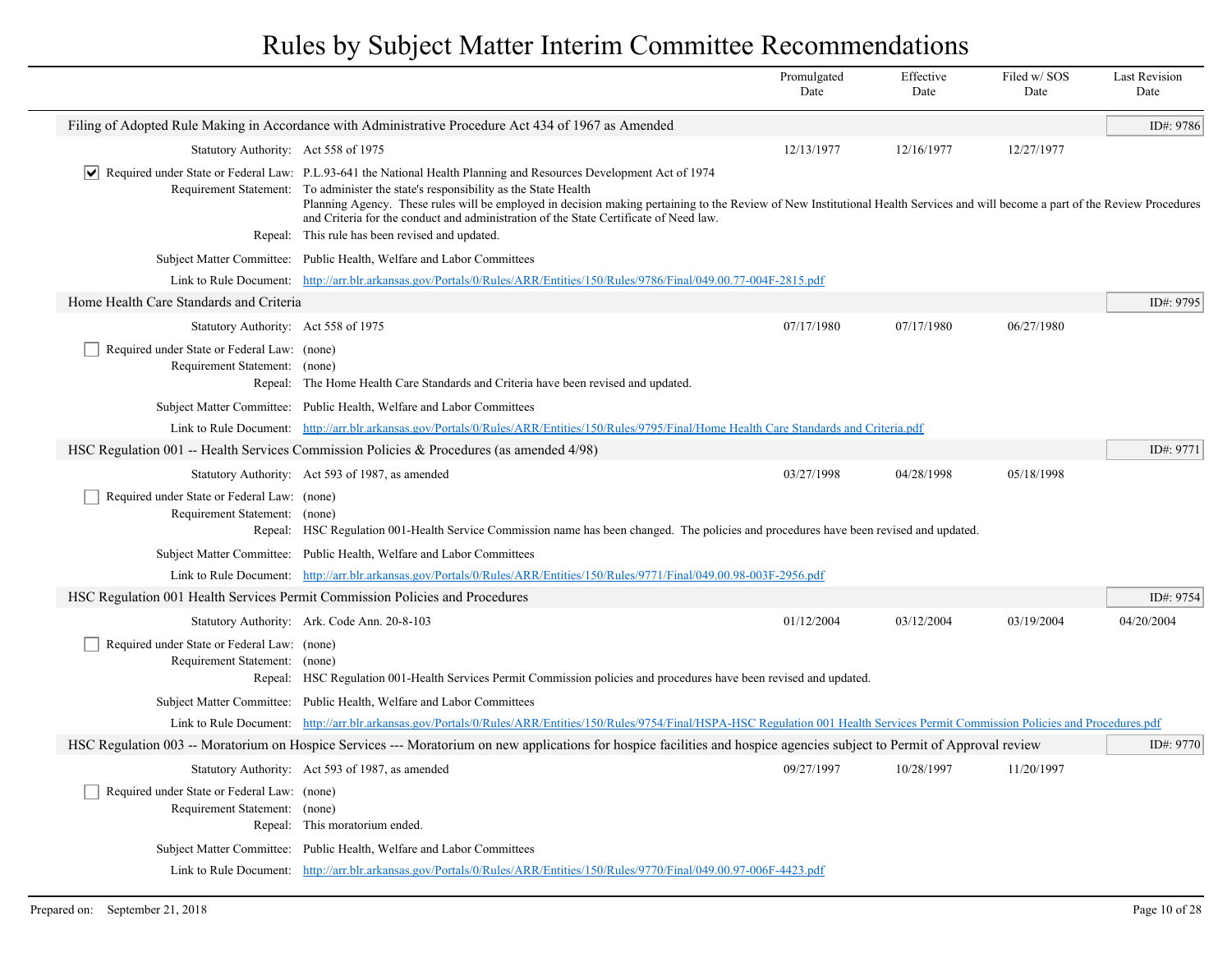|                                                                              |                                                                                                                                      | Promulgated<br>Date | Effective<br>Date | Filed w/SOS<br>Date | <b>Last Revision</b><br>Date |
|------------------------------------------------------------------------------|--------------------------------------------------------------------------------------------------------------------------------------|---------------------|-------------------|---------------------|------------------------------|
|                                                                              | HSC Regulation 004 - Moratorium on new applications for Child Health Management Services (CHMS) subject to Permit of Approval review |                     |                   |                     | ID#: 9769                    |
|                                                                              | Statutory Authority: Act 593 of 1987, as amended                                                                                     | 09/27/1997          | 10/28/1997        | 11/20/1997          |                              |
| Required under State or Federal Law: (none)<br>Requirement Statement: (none) | Repeal: This moratorium ended.                                                                                                       |                     |                   |                     |                              |
|                                                                              | Subject Matter Committee: Public Health, Welfare and Labor Committees                                                                |                     |                   |                     |                              |
|                                                                              | Link to Rule Document: http://arr.blr.arkansas.gov/Portals/0/Rules/ARR/Entities/150/Rules/9769/Final/049.00.97-007F-4424.pdf         |                     |                   |                     |                              |
| HSC Regulation 100 M Nursing Home Bed Methodology                            |                                                                                                                                      |                     |                   |                     | ID#: 9737                    |
|                                                                              | Statutory Authority: Ark. Code Ann. 20-8-103                                                                                         | 03/14/2006          | 03/14/2006        | 07/11/2006          | 07/17/2006                   |
| Required under State or Federal Law: (none)<br>Requirement Statement: (none) | Repeal: The Nursing Home Bed Need Methodology has been revised and replaced.                                                         |                     |                   |                     |                              |
|                                                                              | Subject Matter Committee: Public Health, Welfare and Labor Committees                                                                |                     |                   |                     |                              |
|                                                                              | Link to Rule Document: http://arr.blr.arkansas.gov/Portals/0/Rules/ARR/Entities/150/Rules/9737/Final/Binder3.pdf                     |                     |                   |                     |                              |
| HSC Regulation 100M Changes to the Nursing Home Bed Methodology              |                                                                                                                                      |                     |                   |                     | ID#: 9744                    |
| Statutory Authority: A.C.A. 20-8-101                                         |                                                                                                                                      | 12/04/2000          | 02/16/2001        | 06/06/2001          |                              |
| Required under State or Federal Law: (none)<br>Requirement Statement: (none) | Repeal: The Nursing Home Bed Methodology has been revised and replaced.                                                              |                     |                   |                     |                              |
|                                                                              | Subject Matter Committee: Public Health, Welfare and Labor Committees                                                                |                     |                   |                     |                              |
|                                                                              | Link to Rule Document: http://arr.blr.arkansas.gov/Portals/0/Rules/ARR/Entities/150/Rules/9744/Final/049.00.01-002F-780.pdf          |                     |                   |                     |                              |
| HSC Regulation 100M Nursing Home Bed Methodology                             |                                                                                                                                      |                     |                   |                     | ID#: $9700$                  |
|                                                                              | Statutory Authority: A.C.A. 25-15-201 et. seq                                                                                        | 07/01/2012          | 09/19/2012        | 11/09/2012          | 09/19/2012                   |
| Required under State or Federal Law: (none)<br>Requirement Statement: (none) | Repeal: The Nursing Home Bed Methodology has been revised and replaced.                                                              |                     |                   |                     |                              |
|                                                                              | Subject Matter Committee: Public Health, Welfare and Labor Committees                                                                |                     |                   |                     |                              |
|                                                                              | Link to Rule Document: http://arr.blr.arkansas.gov/Portals/0/Rules/ARR/Entities/150/Rules/9700/Final/049.00.04-004F.pdf              |                     |                   |                     |                              |
| HSC Regulation 100M Nursing Home Bed Need Methodology                        |                                                                                                                                      |                     |                   |                     | ID#: 9753                    |
|                                                                              | Statutory Authority: Ark. Code Ann. 20-8-103                                                                                         | 03/23/2004          | 06/01/2004        | 06/16/2004          | 07/12/2004                   |
| Required under State or Federal Law: (none)<br>Requirement Statement: (none) | Repeal: The Nursing Home Bed Methodology has been revised and replaced.                                                              |                     |                   |                     |                              |
|                                                                              | Subject Matter Committee: Public Health, Welfare and Labor Committees                                                                |                     |                   |                     |                              |
|                                                                              | Link to Rule Document: http://arr.blr.arkansas.gov/Portals/0/Rules/ARR/Entities/150/Rules/9753/Final/049.00.04-004F.pdf              |                     |                   |                     |                              |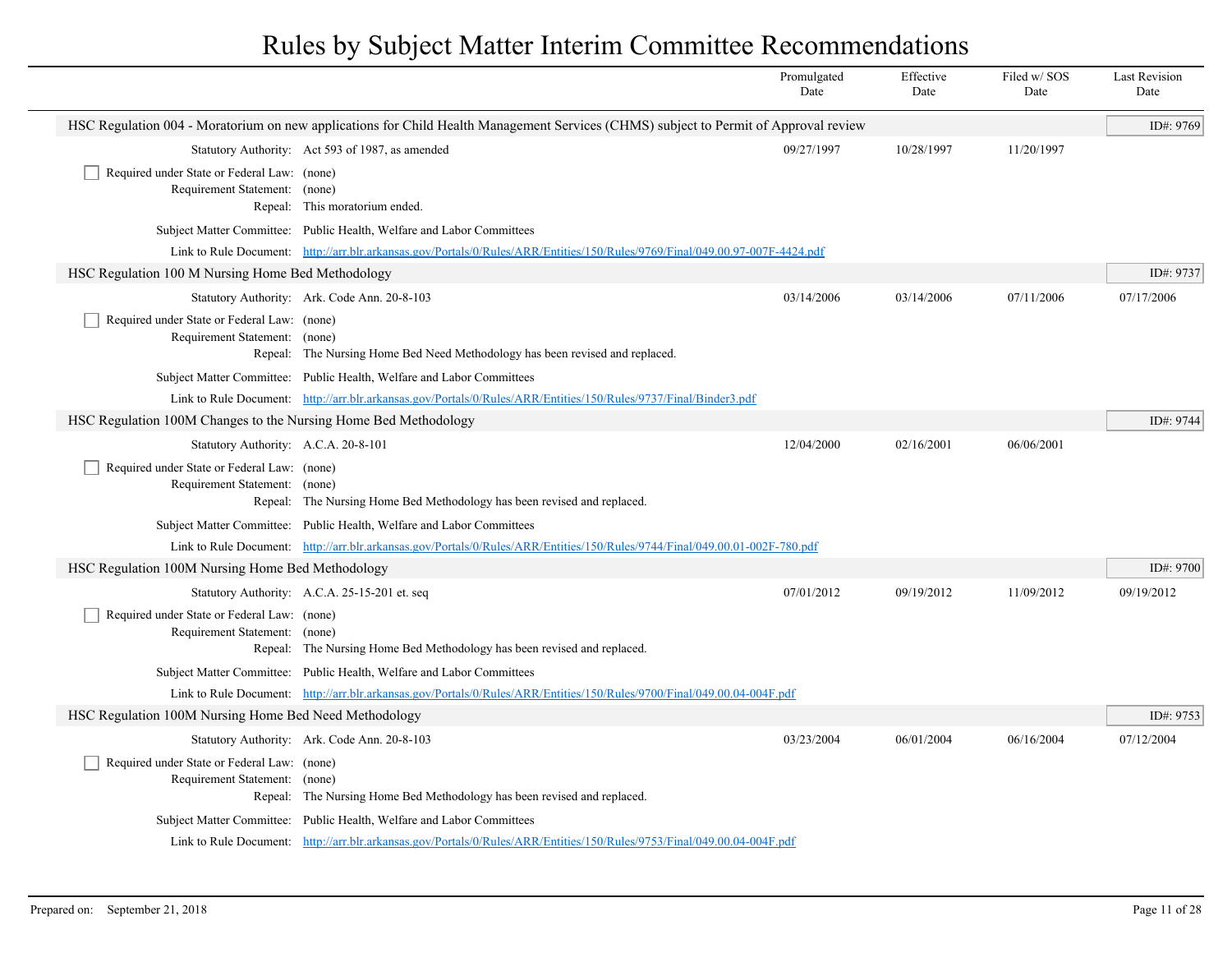|                                                                              |                                                                                                                                                                 | Promulgated<br>Date | Effective<br>Date | Filed w/SOS<br>Date | <b>Last Revision</b><br>Date |
|------------------------------------------------------------------------------|-----------------------------------------------------------------------------------------------------------------------------------------------------------------|---------------------|-------------------|---------------------|------------------------------|
| HSC Regulation 100M Nursing Home Bed Need Methodology                        |                                                                                                                                                                 |                     |                   |                     | ID#: 9758                    |
|                                                                              | Statutory Authority: Ark. Code Ann. 20-8-103                                                                                                                    | 12/14/2002          | 03/07/2003        | 04/10/2003          | 04/20/2003                   |
| Required under State or Federal Law: (none)<br>Requirement Statement: (none) | Repeal: The Nursing Home Bed Need Methodology has been revised and replaced.                                                                                    |                     |                   |                     |                              |
|                                                                              | Subject Matter Committee: Public Health, Welfare and Labor Committees                                                                                           |                     |                   |                     |                              |
|                                                                              | Link to Rule Document: http://arr.blr.arkansas.gov/Portals/0/Rules/ARR/Entities/150/Rules/9758/Final/049.00.03-002F.pdf                                         |                     |                   |                     |                              |
| HSC Regulation 100M Nursing Home Methodology                                 |                                                                                                                                                                 |                     |                   |                     | ID#: 9705                    |
|                                                                              | Statutory Authority: Ark. Code Ann. 20-8-103                                                                                                                    | 01/10/2009          | 07/01/2009        | 06/30/2009          |                              |
| Required under State or Federal Law: (none)<br>Requirement Statement: (none) | Repeal: This moratorium ended.                                                                                                                                  |                     |                   |                     |                              |
|                                                                              | Subject Matter Committee: Public Health, Welfare and Labor Committees                                                                                           |                     |                   |                     |                              |
|                                                                              | Link to Rule Document: http://arr.blr.arkansas.gov/Portals/0/Rules/ARR/Entities/150/Rules/9705/Final/Binder5.pdf                                                |                     |                   |                     |                              |
| HSC Regulation 100M Nursing Home Methodology                                 |                                                                                                                                                                 |                     |                   |                     | ID#: 9710                    |
|                                                                              | Statutory Authority: Ark. Code Ann. 20-8-103                                                                                                                    | 09/27/2008          | 12/11/2008        | 01/16/2009          |                              |
| Required under State or Federal Law: (none)<br>Requirement Statement: (none) | Repeal: The Nursing Home Methodology has been revised and replaced.                                                                                             |                     |                   |                     |                              |
|                                                                              | Subject Matter Committee: Public Health, Welfare and Labor Committees                                                                                           |                     |                   |                     |                              |
|                                                                              | Link to Rule Document: http://arr.blr.arkansas.gov/Portals/0/Rules/ARR/Entities/150/Rules/9710/Final/HSC Regulation 100M Nursing Home Bed Methodology 03-07.pdf |                     |                   |                     |                              |
| HSC Regulation 100M Nursing Home Methodology                                 |                                                                                                                                                                 |                     |                   |                     | ID#: 9716                    |
|                                                                              | Statutory Authority: Ark. Code Ann. 20-8-103                                                                                                                    | 04/15/2008          | 06/05/2008        | 09/10/2008          | 04/15/2008                   |
| Required under State or Federal Law: (none)<br>Requirement Statement: (none) | Repeal: The Nursing Home Methodology has been revised and replaced.                                                                                             |                     |                   |                     |                              |
|                                                                              | Subject Matter Committee: Public Health, Welfare and Labor Committees                                                                                           |                     |                   |                     |                              |
|                                                                              | Link to Rule Document: http://arr.blr.arkansas.gov/Portals/0/Rules/ARR/Entities/150/Rules/9716/Final/Binder1.pdf                                                |                     |                   |                     |                              |
|                                                                              | HSC Regulation 100M.A1 -- Nursing Home Bed Need Methodology (as amended 4/98)                                                                                   |                     |                   |                     | ID#: 9772                    |
|                                                                              | Statutory Authority: Act 593 of 1987, as amended                                                                                                                | 03/27/1998          | 04/28/1998        | 05/18/1998          |                              |
| Required under State or Federal Law: (none)<br>Requirement Statement: (none) | Repeal: The Nursing Home Bed Need Methodology has been revised and replaced.                                                                                    |                     |                   |                     |                              |
|                                                                              | Subject Matter Committee: Public Health, Welfare and Labor Committees                                                                                           |                     |                   |                     |                              |
|                                                                              | Link to Rule Document: http://arr.blr.arkansas.gov/Portals/0/Rules/ARR/Entities/150/Rules/9772/Final/049.00.98-002F-2955.pdf                                    |                     |                   |                     |                              |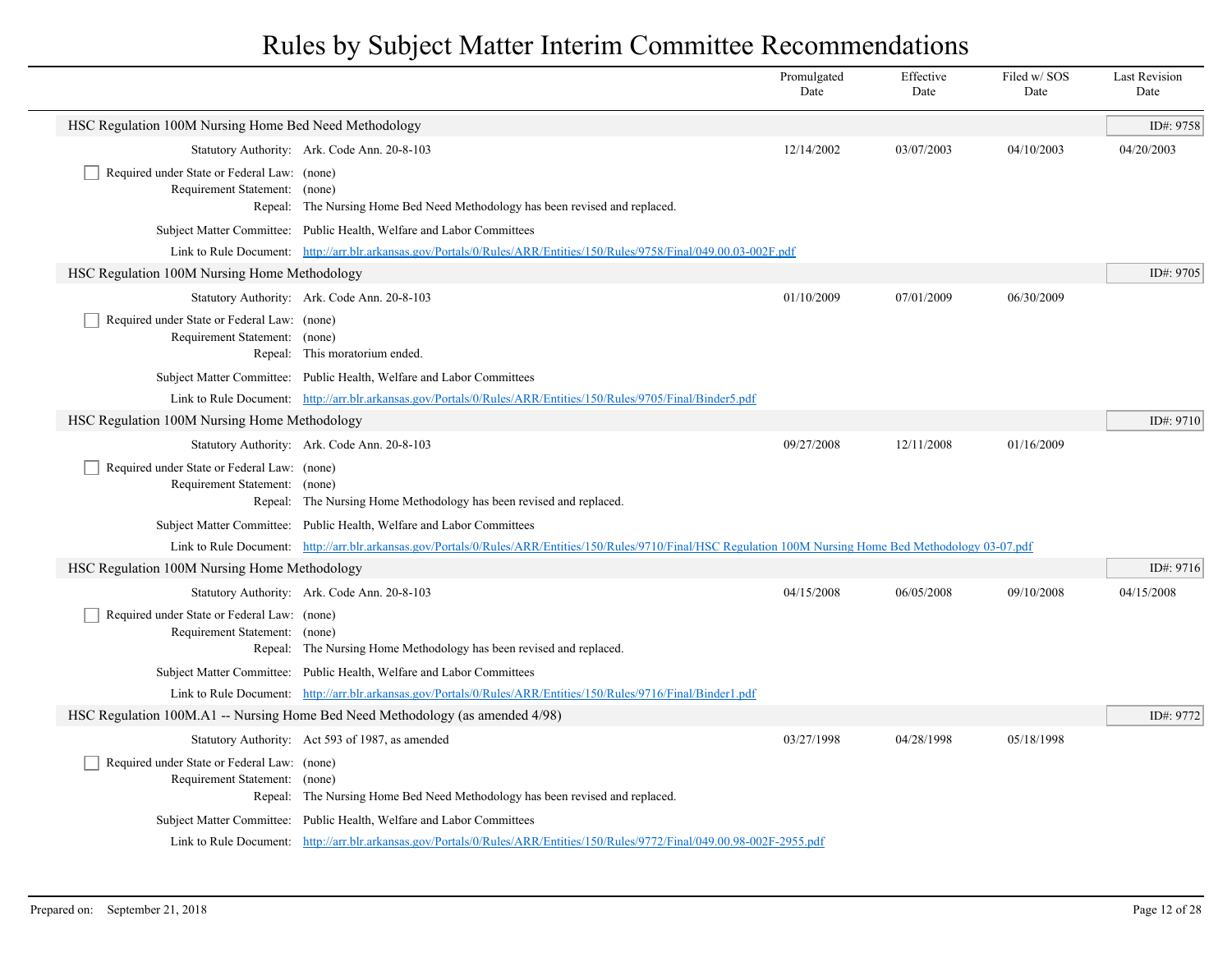|                                                                              |                                                                                                                                                                                                                  | Promulgated<br>Date | Effective<br>Date | Filed w/SOS<br>Date | <b>Last Revision</b><br>Date |
|------------------------------------------------------------------------------|------------------------------------------------------------------------------------------------------------------------------------------------------------------------------------------------------------------|---------------------|-------------------|---------------------|------------------------------|
|                                                                              | HSC Regulation 110 M Psychiatric Treatment Facilities (PRTF) Bed Need Methodology                                                                                                                                |                     |                   |                     | ID#: 9732                    |
|                                                                              | Statutory Authority: Ark. Code Ann. 20-8-103                                                                                                                                                                     | 12/17/2005          | 03/09/2006        | 07/11/2006          | 04/24/2006                   |
| Required under State or Federal Law: (none)<br>Requirement Statement: (none) | Repeal: The Psychiatric Residential Treatment Facilities (PRTF) Methodology has been revised and replaced.                                                                                                       |                     |                   |                     |                              |
|                                                                              | Subject Matter Committee: Public Health, Welfare and Labor Committees                                                                                                                                            |                     |                   |                     |                              |
|                                                                              | Link to Rule Document: http://arr.blr.arkansas.gov/Portals/0/Rules/ARR/Entities/150/Rules/9732/Final/Binder1.pdf                                                                                                 |                     |                   |                     |                              |
|                                                                              | HSC Regulation 110M - Psychiatric Residential Treatment Facilities (PRTF) Bed Need Methodology                                                                                                                   |                     |                   |                     | ID#: 9848                    |
|                                                                              | Statutory Authority: Ark. Code Ann. 20-8-103                                                                                                                                                                     | 04/17/2006          | 04/17/2006        | 04/17/2006          |                              |
| Required under State or Federal Law: (none)<br>Requirement Statement: (none) | Repeal: The Nursing Home Bed Methodology has been revised and replaced.                                                                                                                                          |                     |                   |                     |                              |
|                                                                              | Subject Matter Committee: Public Health, Welfare and Labor Committees                                                                                                                                            |                     |                   |                     |                              |
| Link to Rule Document:                                                       | http://arr.blr.arkansas.gov/Portals/0/Rules/ARR/Entities/150/Rules/9848/Final/HSC Regulation 110M. Psychiatric Residential Treatment Facilities (PRTF) Bed Need<br>Methodology2006.pdf                           |                     |                   |                     |                              |
|                                                                              | HSC Regulation 110M - Psychiatric Residential Treatment Facilities (PRTF) Bed Need Methodology                                                                                                                   |                     |                   |                     | ID#: 9849                    |
|                                                                              | Statutory Authority: Ark. Code Ann. 20-8-103                                                                                                                                                                     | 03/19/2003          | 06/08/2006        | 07/11/2006          | 07/17/2006                   |
| Required under State or Federal Law: (none)<br>Requirement Statement: (none) | Repeal: The Psychiatric Residential Treatment Facilities (PRTF) Bed Need Methodology has been revised and replaced.                                                                                              |                     |                   |                     |                              |
|                                                                              | Subject Matter Committee: Public Health, Welfare and Labor Committees                                                                                                                                            |                     |                   |                     |                              |
|                                                                              | Link to Rule Document: http://arr.blr.arkansas.gov/Portals/0/Rules/ARR/Entities/150/Rules/9849/Final/Binder6.pdf                                                                                                 |                     |                   |                     |                              |
| HSC Regulation 110M - Psychiatric Residential Treatment Facilities Charges   |                                                                                                                                                                                                                  |                     |                   |                     | ID#: 9847                    |
|                                                                              | Statutory Authority: Ark. Code Ann. 20-8-103                                                                                                                                                                     | 06/11/2007          | 06/11/2007        | 06/11/2007          |                              |
| Required under State or Federal Law: (none)<br>Requirement Statement: (none) | Repeal: The Psychiatric Residential Treatment Facilities rule has been revised and replaced.Rule could not be uploaded due to the file not being on the Secretary of State site and no agency<br>copy on record. |                     |                   |                     |                              |
|                                                                              | Subject Matter Committee: Public Health, Welfare and Labor Committees                                                                                                                                            |                     |                   |                     |                              |
| Link to Rule Document: n/a                                                   |                                                                                                                                                                                                                  |                     |                   |                     |                              |
| HSC Regulation 200M Residential Care Facility Methodology                    |                                                                                                                                                                                                                  |                     |                   |                     | ID#: 9752                    |
|                                                                              | Statutory Authority: Ark. Code Ann. 20-8-103                                                                                                                                                                     | 06/30/2004          | 09/17/2004        | 09/23/2004          | 10/17/2004                   |
| Required under State or Federal Law: (none)<br>Requirement Statement: (none) | Repeal: The Residential Care Facility Methodology has been revised and replaced.                                                                                                                                 |                     |                   |                     |                              |
|                                                                              | Subject Matter Committee: Public Health, Welfare and Labor Committees                                                                                                                                            |                     |                   |                     |                              |
|                                                                              | Link to Rule Document: http://arr.blr.arkansas.gov/Portals/0/Rules/ARR/Entities/150/Rules/9752/Final/HSC Regulation 200M Residential Care Facilities Methodology 2004.pdf                                        |                     |                   |                     |                              |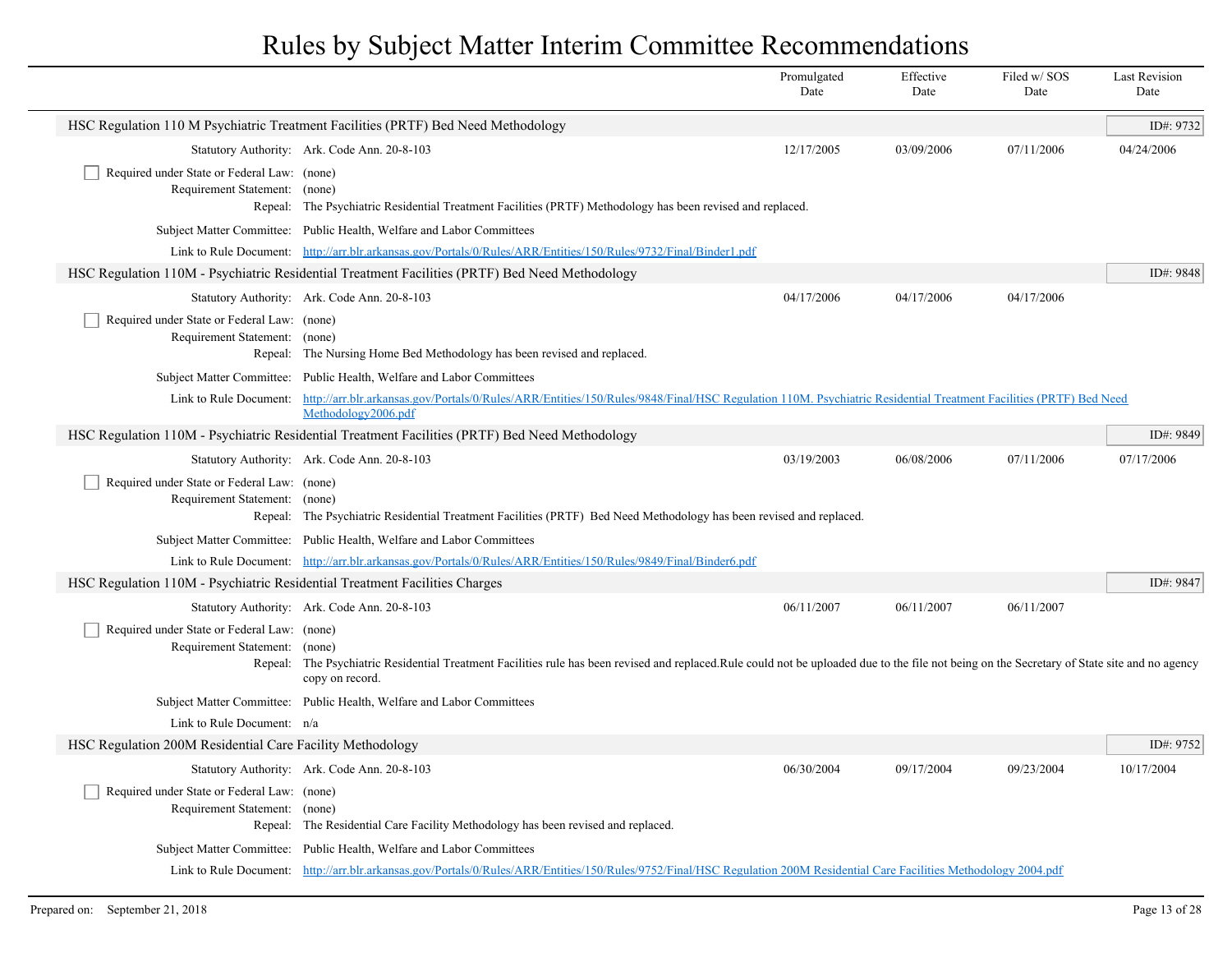|                                                                                         |                                                                                                                                                        | Promulgated<br>Date | Effective<br>Date | Filed w/SOS<br>Date | <b>Last Revision</b><br>Date |
|-----------------------------------------------------------------------------------------|--------------------------------------------------------------------------------------------------------------------------------------------------------|---------------------|-------------------|---------------------|------------------------------|
| HSC Regulation 200M Residential Care Facility Methodology                               |                                                                                                                                                        |                     |                   |                     | ID#: 9750                    |
|                                                                                         | Statutory Authority: Ark. Code Ann. 20-8-103                                                                                                           | 06/19/2005          | 09/08/2005        | 10/10/2005          | 10/17/2005                   |
| Required under State or Federal Law: (none)<br>Requirement Statement: (none)            | Repeal: The Residential Care Facility Methodology has been revised and replaced.                                                                       |                     |                   |                     |                              |
|                                                                                         | Subject Matter Committee: Public Health, Welfare and Labor Committees                                                                                  |                     |                   |                     |                              |
|                                                                                         | Link to Rule Document: http://arr.blr.arkansas.gov/Portals/0/Rules/ARR/Entities/150/Rules/9750/Final/049.00.04-005F.pdf                                |                     |                   |                     |                              |
|                                                                                         | HSC Regulation 200M.A2. -- Amendment to Residential Care Facility (RCF) Methodology                                                                    |                     |                   |                     | ID#: 9768                    |
|                                                                                         | Statutory Authority: Act 593 of 1987, as amended                                                                                                       | 04/25/1997          | 05/30/1997        | 06/05/1997          |                              |
| Required under State or Federal Law: (none)<br>Requirement Statement: (none)<br>Repeal: | The Residential Care Facility Methodology has been revised and replaced.                                                                               |                     |                   |                     |                              |
|                                                                                         | Subject Matter Committee: Public Health, Welfare and Labor Committees                                                                                  |                     |                   |                     |                              |
|                                                                                         | Link to Rule Document: http://arr.blr.arkansas.gov/Portals/0/Rules/ARR/Entities/150/Rules/9768/Final/049.00.97-003F-4719.pdf                           |                     |                   |                     |                              |
|                                                                                         | HSC Regulation 300M Home Health Methodology Change (Rural Hospital and Enforcement                                                                     |                     |                   |                     | ID#: 9721                    |
|                                                                                         | Statutory Authority: Ark. Code Ann. 20-8-103                                                                                                           | 10/01/2006          | 03/09/2007        | 06/20/2007          | 06/22/2007                   |
| Required under State or Federal Law: (none)<br>Requirement Statement: (none)            | Repeal: The Home Health Methodology has been revised and updated.                                                                                      |                     |                   |                     |                              |
|                                                                                         | Subject Matter Committee: Public Health, Welfare and Labor Committees                                                                                  |                     |                   |                     |                              |
|                                                                                         | Link to Rule Document: http://arr.blr.arkansas.gov/Portals/0/Rules/ARR/Entities/150/Rules/9721/Final/049.00.07-005F-9421.pdf                           |                     |                   |                     |                              |
| HSC Regulation 400M- Changes to Hospice Agency Methodology                              |                                                                                                                                                        |                     |                   |                     | ID#: 9728                    |
|                                                                                         | Statutory Authority: Ark. Code Ann. 20-8-103                                                                                                           | 10/01/2006          | 03/09/2007        | 06/20/2007          | 06/22/2007                   |
| Required under State or Federal Law: (none)<br>Requirement Statement: (none)            | Repeal: The Hospice Agency Methodology has been revised and updated.                                                                                   |                     |                   |                     |                              |
|                                                                                         | Subject Matter Committee: Public Health, Welfare and Labor Committees                                                                                  |                     |                   |                     |                              |
|                                                                                         | Link to Rule Document: http://arr.blr.arkansas.gov/Portals/0/Rules/ARR/Entities/150/Rules/9728/Final/049.00.07-002F-9418.pdf                           |                     |                   |                     |                              |
| HSC Regulation 400M Hospice Methodology                                                 |                                                                                                                                                        |                     |                   |                     | ID#: 9743                    |
|                                                                                         | Statutory Authority: Ark. Code Ann. 20-8-103                                                                                                           | 12/10/2004          | 10/10/2005        | 10/10/2005          | 10/17/2005                   |
| Required under State or Federal Law: (none)<br>Requirement Statement: (none)            | Repeal: The Hospice Methodology has been revised and replaced.                                                                                         |                     |                   |                     |                              |
|                                                                                         | Subject Matter Committee: Public Health, Welfare and Labor Committees                                                                                  |                     |                   |                     |                              |
|                                                                                         | Link to Rule Document: http://arr.blr.arkansas.gov/Portals/0/Rules/ARR/Entities/150/Rules/9743/Final/HSC Regulation 400M Hospice Methodology 10-05.pdf |                     |                   |                     |                              |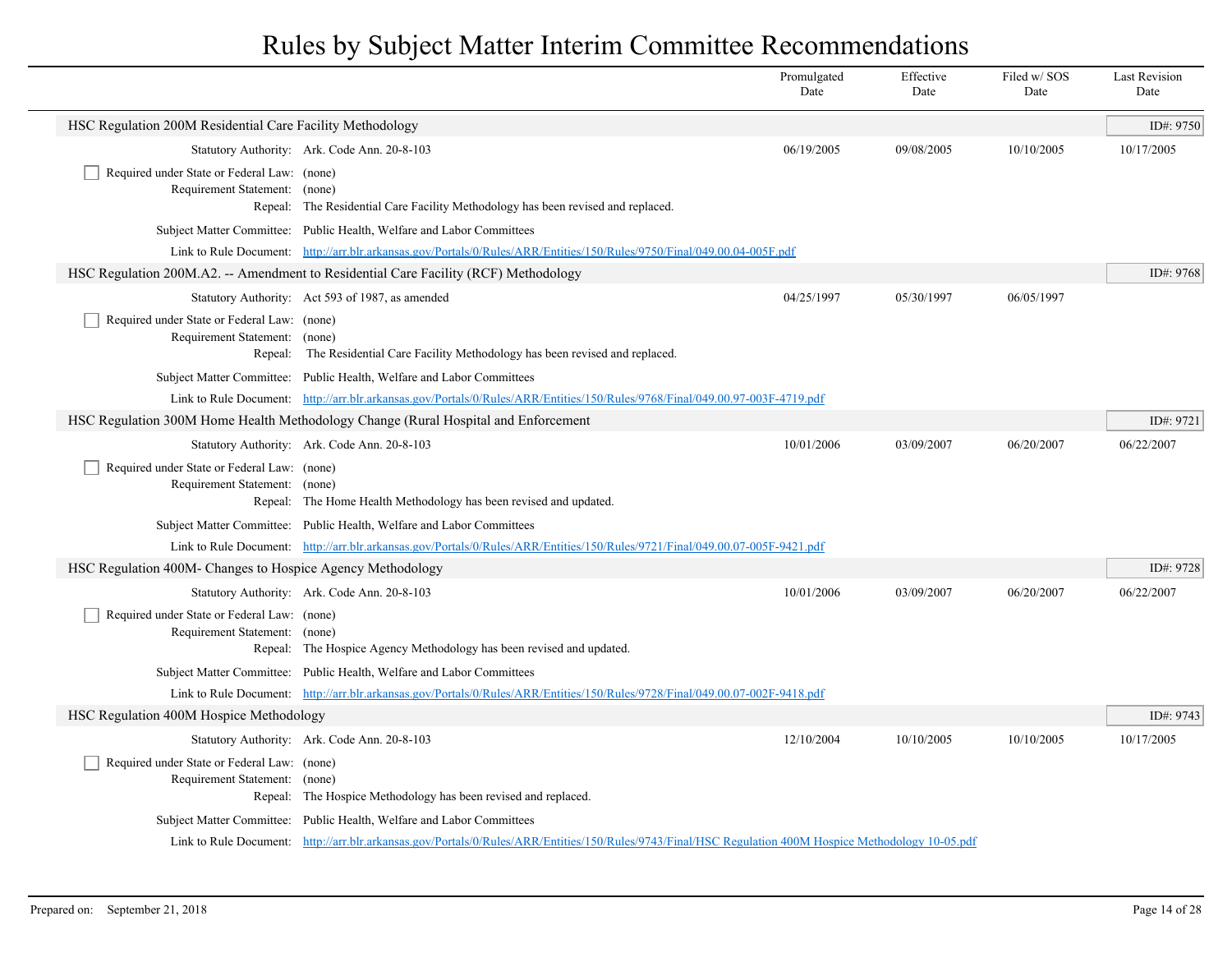|                                                                              |                                                                                                                                                                  | Promulgated<br>Date | Effective<br>Date | Filed w/SOS<br>Date | <b>Last Revision</b><br>Date |
|------------------------------------------------------------------------------|------------------------------------------------------------------------------------------------------------------------------------------------------------------|---------------------|-------------------|---------------------|------------------------------|
| HSC Regulation 400M Hospice Methodology                                      |                                                                                                                                                                  |                     |                   |                     | ID#: 9755                    |
|                                                                              | Statutory Authority: Ark. Code Ann. 20-8-103                                                                                                                     | 01/12/2004          | 03/12/2004        | 03/19/2004          | 04/20/2004                   |
| Required under State or Federal Law: (none)<br>Requirement Statement: (none) | Repeal: The Hospice Methodology has been revised and replaced.                                                                                                   |                     |                   |                     |                              |
|                                                                              | Subject Matter Committee: Public Health, Welfare and Labor Committees                                                                                            |                     |                   |                     |                              |
|                                                                              | Link to Rule Document: http://arr.blr.arkansas.gov/Portals/0/Rules/ARR/Entities/150/Rules/9755/Final/HSPA-HSC Regulation 400M Hospice Methodology.pdf            |                     |                   |                     |                              |
|                                                                              | HSC Regulation 400M- Hospice Methodology- New Hospice Permit of Approval Methodology                                                                             |                     |                   |                     | ID#: 9745                    |
| Statutory Authority: A.C.A. 20-8-101                                         |                                                                                                                                                                  | 03/04/2001          | 05/16/2001        | 07/30/2001          |                              |
| Required under State or Federal Law: (none)<br>Requirement Statement: (none) | Repeal: The Hospice Methodology has been revised and replaced.                                                                                                   |                     |                   |                     |                              |
|                                                                              | Subject Matter Committee: Public Health, Welfare and Labor Committees                                                                                            |                     |                   |                     |                              |
|                                                                              | Link to Rule Document: http://arr.blr.arkansas.gov/Portals/0/Rules/ARR/Entities/150/Rules/9745/Final/049.00.01-003F-781.pdf                                      |                     |                   |                     |                              |
| HSC Regulation 500 M Assisted Living Facility Bed Need Methodology           |                                                                                                                                                                  |                     |                   |                     | ID#: 9740                    |
|                                                                              | Statutory Authority: Ark. Code Ann. 20-8-103                                                                                                                     | 12/10/2004          | 06/08/2006        | 07/11/2006          | 07/17/2006                   |
| Required under State or Federal Law: (none)<br>Requirement Statement: (none) | Repeal: The Assisted Living Facility Bed Methodology has been revised and replaced.                                                                              |                     |                   |                     |                              |
|                                                                              | Subject Matter Committee: Public Health, Welfare and Labor Committees                                                                                            |                     |                   |                     |                              |
|                                                                              | Link to Rule Document: http://arr.blr.arkansas.gov/Portals/0/Rules/ARR/Entities/150/Rules/9740/Final/HSC Regulation 500 M. Assisted Living Methodology 07-06.pdf |                     |                   |                     |                              |
| HSC Regulation 500M Assisted Living Methodology                              |                                                                                                                                                                  |                     |                   |                     | ID#: 9757                    |
|                                                                              | Statutory Authority: Ark. Code Ann. 20-8-103                                                                                                                     | 06/27/2003          | 09/05/2003        | 10/07/2003          | 10/17/2003                   |
| Required under State or Federal Law: (none)<br>Requirement Statement: (none) | Repeal: The Assisted Living Facility Bed Methodology has been revised and replaced.                                                                              |                     |                   |                     |                              |
|                                                                              | Subject Matter Committee: Public Health, Welfare and Labor Committees                                                                                            |                     |                   |                     |                              |
|                                                                              | Link to Rule Document: http://arr.blr.arkansas.gov/Portals/0/Rules/ARR/Entities/150/Rules/9757/Final/HSC Regulation 500M Assisted Living Methodology 2003.pdf    |                     |                   |                     |                              |
| HSC Regulation 500M Nursing Home Bed Need Methodology                        |                                                                                                                                                                  |                     |                   |                     | ID#: 9725                    |
|                                                                              | Statutory Authority: Ark. Code Ann. 20-8-103                                                                                                                     | 01/08/2007          | 03/14/2007        | 06/20/2007          | 07/17/2006                   |
| Required under State or Federal Law: (none)<br>Requirement Statement: (none) | Repeal: The Nursing Home Bed Need Methodology has been revised and replaced.                                                                                     |                     |                   |                     |                              |
|                                                                              | Subject Matter Committee: Public Health, Welfare and Labor Committees                                                                                            |                     |                   |                     |                              |
|                                                                              | Link to Rule Document: http://arr.blr.arkansas.gov/Portals/0/Rules/ARR/Entities/150/Rules/9725/Final/049.00.07-003F-9419.pdf                                     |                     |                   |                     |                              |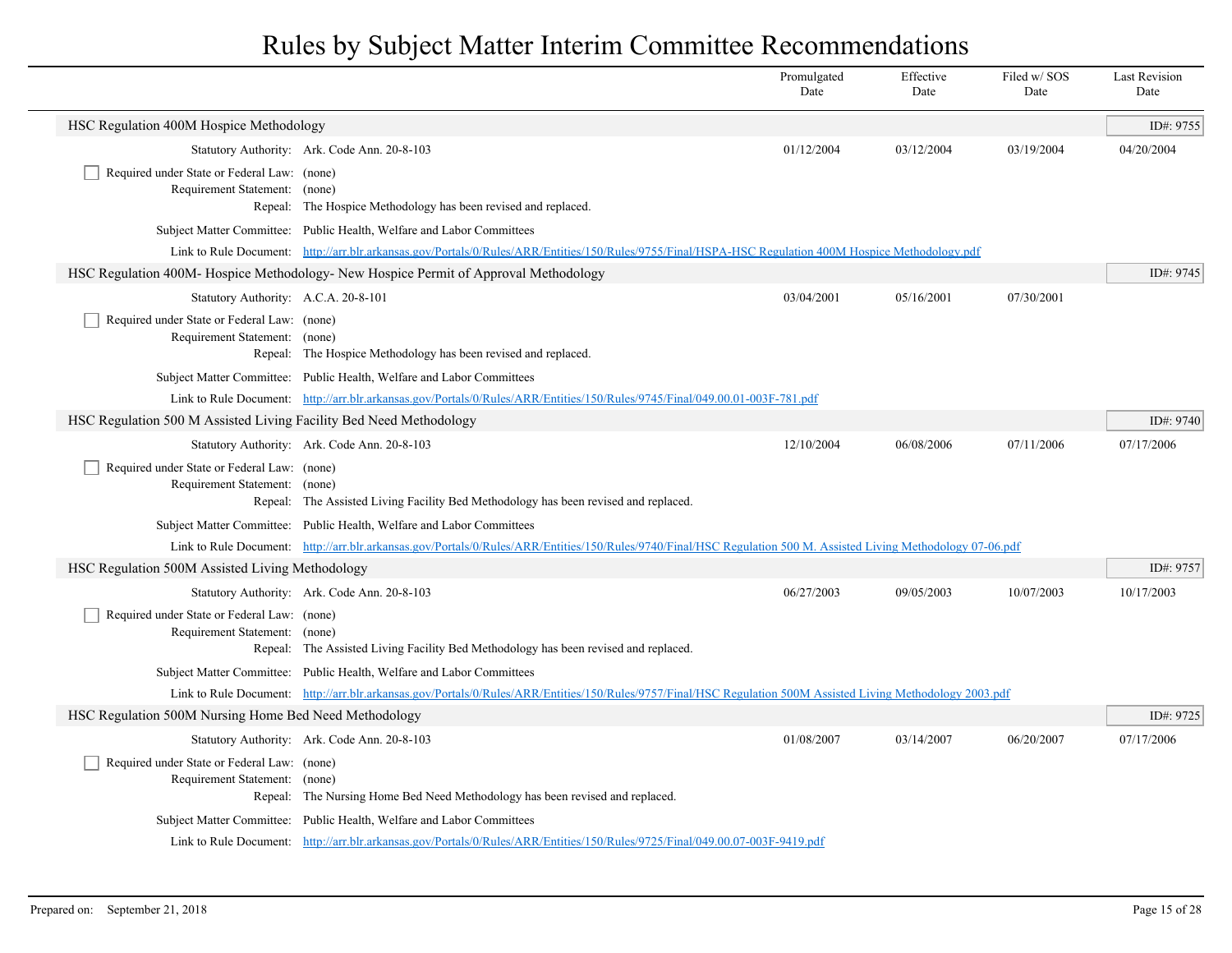|                                                                 |                                                                                                                                                                                                                                     | Promulgated<br>Date | Effective<br>Date | Filed w/SOS<br>Date | <b>Last Revision</b><br>Date |
|-----------------------------------------------------------------|-------------------------------------------------------------------------------------------------------------------------------------------------------------------------------------------------------------------------------------|---------------------|-------------------|---------------------|------------------------------|
|                                                                 | Intermmediate Care Facilities for the Mentally Retarded Arkansas Children's Hospital Exemption from the Minimum Size for Magnetic Resonance Imaging Services                                                                        |                     |                   |                     | ID#: 9832                    |
| Statutory Authority: Act 558 of 1975                            |                                                                                                                                                                                                                                     | 06/12/1986          | 07/30/1986        | 09/15/1986          |                              |
| $ \mathbf{v} $ Required under State or Federal Law: P.L. 93-641 |                                                                                                                                                                                                                                     |                     |                   |                     |                              |
|                                                                 | Requirement Statement: Created State Health Planning and Development Agency to meet the requirements of State health planning under P.L. 93-641.                                                                                    |                     |                   |                     |                              |
|                                                                 | Repeal: Agency does not regulate minimum size requirements for magnetic Resonance Imaging Services for ICF-MRs Rule could not be uploaded due to the file not being on the<br>Secretary of State site and no agency copy on record. |                     |                   |                     |                              |
|                                                                 | Subject Matter Committee: Public Health, Welfare and Labor Committees                                                                                                                                                               |                     |                   |                     |                              |
| Link to Rule Document: n/a                                      |                                                                                                                                                                                                                                     |                     |                   |                     |                              |
| Life Care Facilities Standards and Procedures                   |                                                                                                                                                                                                                                     |                     |                   |                     | ID#: 9805                    |
| Statutory Authority: Act 808 of 1981                            |                                                                                                                                                                                                                                     | 09/26/1983          | 09/26/1983        | 09/26/1983          |                              |
| Required under State or Federal Law: (none)                     |                                                                                                                                                                                                                                     |                     |                   |                     |                              |
| Requirement Statement: (none)                                   |                                                                                                                                                                                                                                     |                     |                   |                     |                              |
|                                                                 | Repeal: The Life Care Facilities Standards and Procedures have been revised and replaced. Rule could not be uploaded due to the file not being on the Secretary of State site and no agency<br>copy on record.                      |                     |                   |                     |                              |
|                                                                 | Subject Matter Committee: Public Health, Welfare and Labor Committees                                                                                                                                                               |                     |                   |                     |                              |
| Link to Rule Document: n/a                                      |                                                                                                                                                                                                                                     |                     |                   |                     |                              |
| Methodology for Hospice Facilities                              |                                                                                                                                                                                                                                     |                     |                   |                     | ID#: 9762                    |
|                                                                 | Statutory Authority: Ark. Code Ann. 20-8-103                                                                                                                                                                                        | 08/01/2002          | 09/06/2002        | 10/03/2002          | 10/14/2002                   |
| Required under State or Federal Law: (none)                     |                                                                                                                                                                                                                                     |                     |                   |                     |                              |
| Requirement Statement:                                          | (none)                                                                                                                                                                                                                              |                     |                   |                     |                              |
|                                                                 | Repeal: The Methodology for Hospice Facilities has been revised and replaced.                                                                                                                                                       |                     |                   |                     |                              |
|                                                                 | Subject Matter Committee: Public Health, Welfare and Labor Committees                                                                                                                                                               |                     |                   |                     |                              |
| Link to Rule Document:                                          | http://arr.blr.arkansas.gov/Portals/0/Rules/ARR/Entities/150/Rules/9762/Final/HSPA-Methodology for Hospice Facilities.pdf                                                                                                           |                     |                   |                     |                              |
| Mobile Magnetic Resonance Imaging                               |                                                                                                                                                                                                                                     |                     |                   |                     | ID#: 9833                    |
| Statutory Authority: Act 558 of 1975                            |                                                                                                                                                                                                                                     | 08/03/1986          | 10/15/1986        | 11/24/1986          |                              |
| $ \vee $ Required under State or Federal Law: P.L. 93-641       |                                                                                                                                                                                                                                     |                     |                   |                     |                              |
|                                                                 | Requirement Statement: Created State Health Planning and Development Agency to meet the requirements of State health planning under P.L. 93-641.                                                                                    |                     |                   |                     |                              |
|                                                                 | Repeal: Agency does not regulate mobile magnetic resonance imaging.                                                                                                                                                                 |                     |                   |                     |                              |
|                                                                 | Subject Matter Committee: Public Health, Welfare and Labor Committees                                                                                                                                                               |                     |                   |                     |                              |
|                                                                 | Link to Rule Document: http://arr.blr.arkansas.gov/Portals/0/Rules/ARR/Entities/150/Rules/9833/Final/HSPA-Mobile Magnetic Resonance Imaging.pdf                                                                                     |                     |                   |                     |                              |
| Moratorium on Permit of Approval Applications                   |                                                                                                                                                                                                                                     |                     |                   |                     | ID#: 9778                    |
|                                                                 | Statutory Authority: Act 593 of 1987, as amended                                                                                                                                                                                    | 07/16/1992          | 08/05/1992        | 08/06/1992          |                              |
| Required under State or Federal Law: (none)                     |                                                                                                                                                                                                                                     |                     |                   |                     |                              |
| Requirement Statement: (none)                                   |                                                                                                                                                                                                                                     |                     |                   |                     |                              |
|                                                                 | Repeal: This moratorium ended.                                                                                                                                                                                                      |                     |                   |                     |                              |
|                                                                 | Subject Matter Committee: Public Health, Welfare and Labor Committees                                                                                                                                                               |                     |                   |                     |                              |
|                                                                 | Link to Rule Document: http://arr.blr.arkansas.gov/Portals/0/Rules/ARR/Entities/150/Rules/9778/Final/HSPA-Moratorium on Permit of Approval Applications 5-92.pdf                                                                    |                     |                   |                     |                              |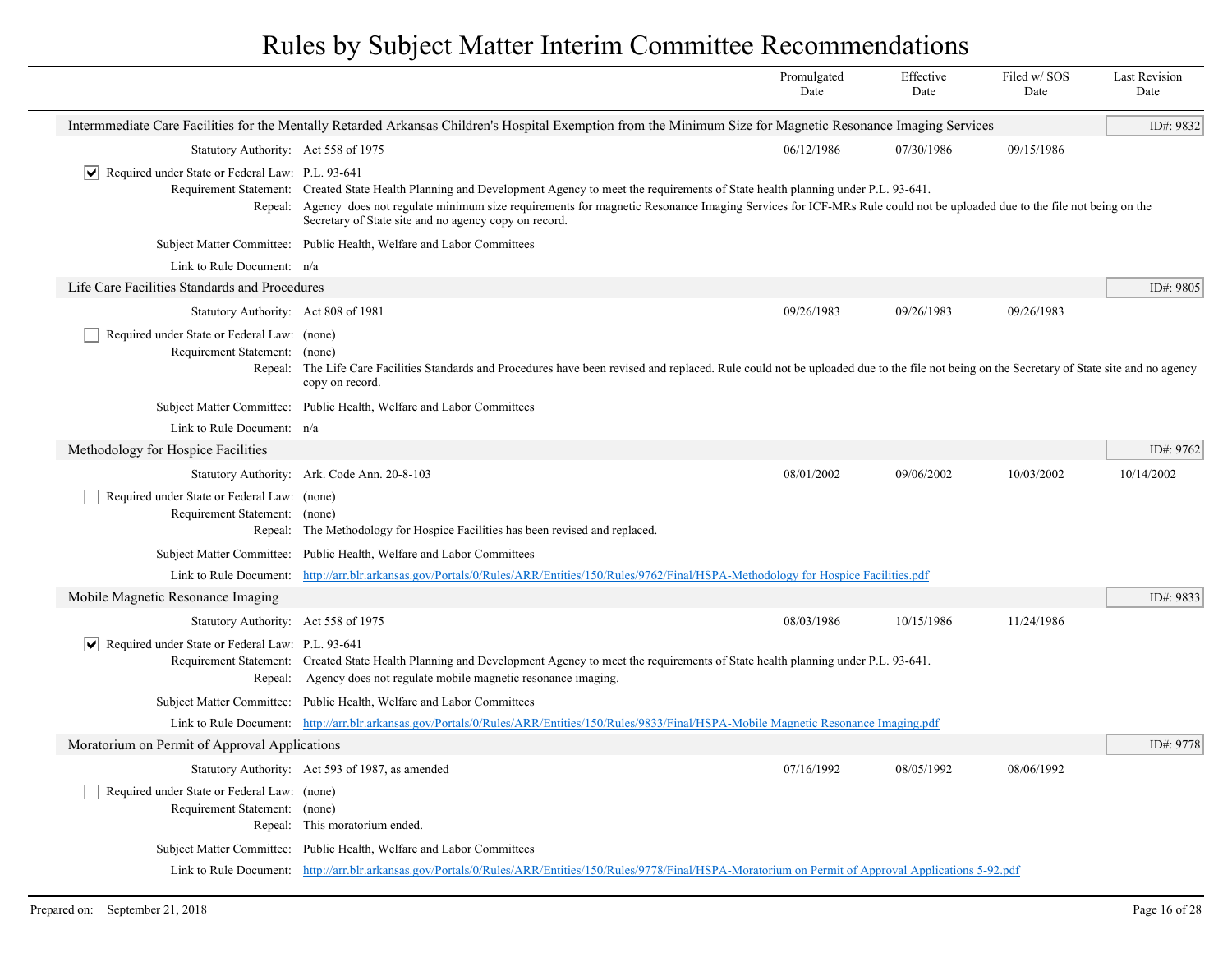|                                                                              |                                                                                                                                                                                                                | Promulgated<br>Date | Effective<br>Date | Filed w/SOS<br>Date | <b>Last Revision</b><br>Date |
|------------------------------------------------------------------------------|----------------------------------------------------------------------------------------------------------------------------------------------------------------------------------------------------------------|---------------------|-------------------|---------------------|------------------------------|
| Moratorium on Permit of Approval Applications                                |                                                                                                                                                                                                                |                     |                   |                     | ID#: 9776                    |
|                                                                              | Statutory Authority: Act 593 of 1987, as amended                                                                                                                                                               | 05/04/1992          | 05/04/1992        | 05/04/1992          |                              |
| Required under State or Federal Law: (none)<br>Requirement Statement: (none) | Repeal: This moratorium ended.                                                                                                                                                                                 |                     |                   |                     |                              |
|                                                                              | Subject Matter Committee: Public Health, Welfare and Labor Committees                                                                                                                                          |                     |                   |                     |                              |
|                                                                              | Link to Rule Document: http://arr.blr.arkansas.gov/Portals/0/Rules/ARR/Entities/150/Rules/9776/Final/HSPA-Moratorium on Permit of Approval Applications.pdf                                                    |                     |                   |                     |                              |
|                                                                              | Moratorium on the Acceptance of Permit of Approval Applications for Home Health Agencies                                                                                                                       |                     |                   |                     | ID#: 9774                    |
|                                                                              | Statutory Authority: Act 593 of 1987, as amended                                                                                                                                                               | 11/10/1991          | 11/10/1991        | 11/19/1991          |                              |
| Required under State or Federal Law: (none)<br>Requirement Statement: (none) | Repeal: This moratorium ended.                                                                                                                                                                                 |                     |                   |                     |                              |
|                                                                              | Subject Matter Committee: Public Health, Welfare and Labor Committees                                                                                                                                          |                     |                   |                     |                              |
|                                                                              | Link to Rule Document: http://arr.blr.arkansas.gov/Portals/0/Rules/ARR/Entities/150/Rules/9774/Final/HSPA-Moratorium on the Acceptance of Permit of Approval Applications for Home Health<br>Applications.pdf  |                     |                   |                     |                              |
|                                                                              | Moratorium on the Review of Additional Hospital and Nursing Home Beds and Home Health Agencies                                                                                                                 |                     |                   |                     | ID#: 9840                    |
|                                                                              | Statutory Authority: Act 593 of 1987, as amended                                                                                                                                                               | 11/13/1987          | 01/23/1988        | 02/18/1988          |                              |
| Required under State or Federal Law: (none)<br>Requirement Statement: (none) | Repeal: This moratorium ended.                                                                                                                                                                                 |                     |                   |                     |                              |
|                                                                              | Subject Matter Committee: Public Health, Welfare and Labor Committees                                                                                                                                          |                     |                   |                     |                              |
|                                                                              | Link to Rule Document: http://arr.blr.arkansas.gov/Portals/0/Rules/ARR/Entities/150/Rules/9840/Final/HSPA-Moratorium on the Review of AdditionalHospital and Nursing Home Beds and Home Health<br>Agencies.pdf |                     |                   |                     |                              |
| Notice of New Director                                                       |                                                                                                                                                                                                                |                     |                   |                     | ID#: 9829                    |
| Statutory Authority: Act 558 of 1975                                         |                                                                                                                                                                                                                | 09/16/1980          | 09/16/1980        | 09/16/1980          |                              |
| Required under State or Federal Law: (none)<br>Requirement Statement: (none) | Repeal: The director has changed.                                                                                                                                                                              |                     |                   |                     |                              |
|                                                                              | Subject Matter Committee: Public Health, Welfare and Labor Committees                                                                                                                                          |                     |                   |                     |                              |
|                                                                              | Link to Rule Document: http://arr.blr.arkansas.gov/Portals/0/Rules/ARR/Entities/150/Rules/9829/Final/HSPA-Notice of New Director.pdf                                                                           |                     |                   |                     |                              |
|                                                                              | Nursing Home Bed Methodology Health Services Permit Agency Regulation 100M                                                                                                                                     |                     |                   |                     | ID#: 9760                    |
|                                                                              | Statutory Authority: Ark. Code Ann. 20-8-103                                                                                                                                                                   | 10/26/2002          | 12/06/2002        | 12/16/2002          | 12/23/2002                   |
| Required under State or Federal Law: (none)<br>Requirement Statement: (none) | Repeal: The Nursing Home Bed Methodology has been revised and replaced.                                                                                                                                        |                     |                   |                     |                              |
|                                                                              | Subject Matter Committee: Public Health, Welfare and Labor Committees                                                                                                                                          |                     |                   |                     |                              |
|                                                                              | Link to Rule Document: http://arr.blr.arkansas.gov/Portals/0/Rules/ARR/Entities/150/Rules/9760/Final/049.00.03-003F.pdf                                                                                        |                     |                   |                     |                              |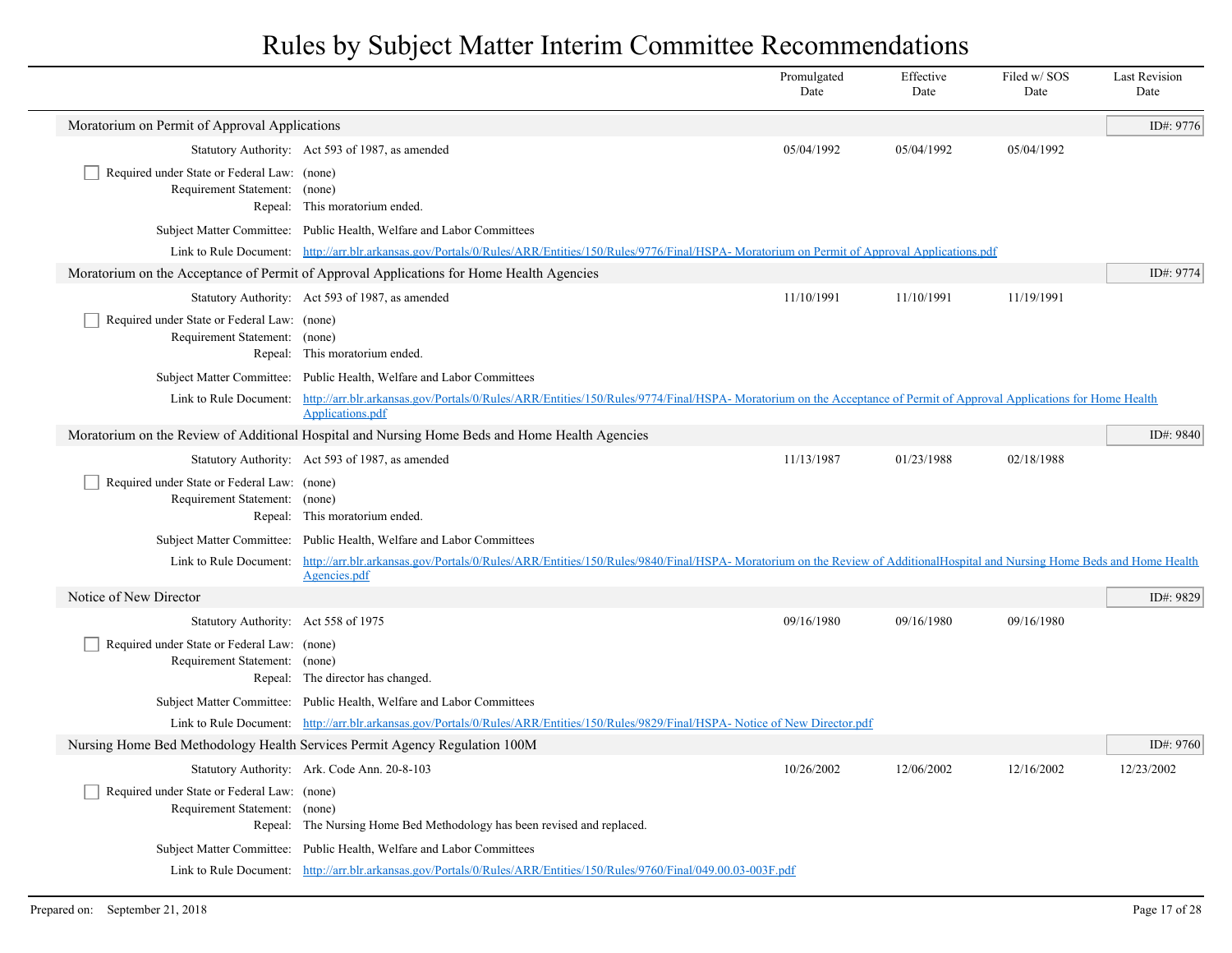|                                                                              |                                                                                                                                                                                             | Promulgated<br>Date | Effective<br>Date | Filed w/SOS<br>Date | <b>Last Revision</b><br>Date |
|------------------------------------------------------------------------------|---------------------------------------------------------------------------------------------------------------------------------------------------------------------------------------------|---------------------|-------------------|---------------------|------------------------------|
| Nursing Home Bed Need Methodology                                            |                                                                                                                                                                                             |                     |                   |                     | ID#: 9803                    |
| Statutory Authority: Act 808 of 1981                                         |                                                                                                                                                                                             | 08/27/1982          | 08/27/1982        | 08/27/1982          |                              |
| Required under State or Federal Law: (none)<br>Requirement Statement: (none) | Repeal: The Nursing Home Bed Need Methodology has been revised and replaced.                                                                                                                |                     |                   |                     |                              |
|                                                                              | Subject Matter Committee: Public Health, Welfare and Labor Committees                                                                                                                       |                     |                   |                     |                              |
|                                                                              | Link to Rule Document: http://arr.blr.arkansas.gov/Portals/0/Rules/ARR/Entities/150/Rules/9803/Final/HSPA-Nursing Home Methodology 6-01.pdf                                                 |                     |                   |                     |                              |
| Nursing Home Bed Need Methodology                                            |                                                                                                                                                                                             |                     |                   |                     | ID#: 9853                    |
|                                                                              | Statutory Authority: Ark. Code Ann. 20-8-101                                                                                                                                                | 06/01/2000          | 02/16/2001        | 06/05/2001          | 06/16/2001                   |
| Required under State or Federal Law: (none)<br>Requirement Statement: (none) | Repeal: The Nursing Home Bed Need Methodology has been revised and replaced.                                                                                                                |                     |                   |                     |                              |
|                                                                              | Subject Matter Committee: Public Health, Welfare and Labor Committees                                                                                                                       |                     |                   |                     |                              |
|                                                                              | Link to Rule Document: http://arr.blr.arkansas.gov/Portals/0/Rules/ARR/Entities/150/Rules/9853/Final/HSPA-Nursing Home Bed Methodology8-82.pdf                                              |                     |                   |                     |                              |
| Nursing Home Bed Standards                                                   |                                                                                                                                                                                             |                     |                   |                     | ID#: 9826                    |
| Statutory Authority: Act 558 of 1975                                         |                                                                                                                                                                                             | 03/10/1980          | 03/10/1980        | 03/10/1980          |                              |
| Required under State or Federal Law: (none)<br>Requirement Statement: (none) | Repeal: The Nursing Home Bed Standards have been revised and replaced. Rule could not be uploaded due to the file not being on the Secretary of State site and no agency copy on<br>record. |                     |                   |                     |                              |
|                                                                              | Subject Matter Committee: Public Health, Welfare and Labor Committees                                                                                                                       |                     |                   |                     |                              |
| Link to Rule Document: n/a                                                   |                                                                                                                                                                                             |                     |                   |                     |                              |
| Nursing Home Methodology                                                     |                                                                                                                                                                                             |                     |                   |                     | ID#: 9717                    |
| Statutory Authority: Act 593 of 1987                                         |                                                                                                                                                                                             | 08/21/1993          | 09/08/1993        | 11/10/1993          |                              |
| Required under State or Federal Law: (none)<br>Requirement Statement: (none) | Repeal: The Nursing Home Methodology has been revised and replaced.                                                                                                                         |                     |                   |                     |                              |
|                                                                              | Subject Matter Committee: Public Health, Welfare and Labor Committees                                                                                                                       |                     |                   |                     |                              |
|                                                                              | Link to Rule Document: http://arr.blr.arkansas.gov/Portals/0/Rules/ARR/Entities/150/Rules/9717/Final/HSPA-Nursing Home Methodology10-91.pdf                                                 |                     |                   |                     |                              |
| Nursing Home Methodology                                                     |                                                                                                                                                                                             |                     |                   |                     | ID#: 9785                    |
|                                                                              | Statutory Authority: Act 593 of 1987, as amended                                                                                                                                            | 09/01/1991          | 08/27/1991        | 10/03/1991          |                              |
| Required under State or Federal Law: (none)<br>Requirement Statement: (none) | Repeal: The Nursing Home Methodology has been revised and replaced.                                                                                                                         |                     |                   |                     |                              |
|                                                                              | Subject Matter Committee: Public Health, Welfare and Labor Committees                                                                                                                       |                     |                   |                     |                              |
|                                                                              | Link to Rule Document: http://arr.blr.arkansas.gov/Portals/0/Rules/ARR/Entities/150/Rules/9785/Final/HSPA-Nursing Home Methodology11-93.pdf                                                 |                     |                   |                     |                              |
|                                                                              |                                                                                                                                                                                             |                     |                   |                     |                              |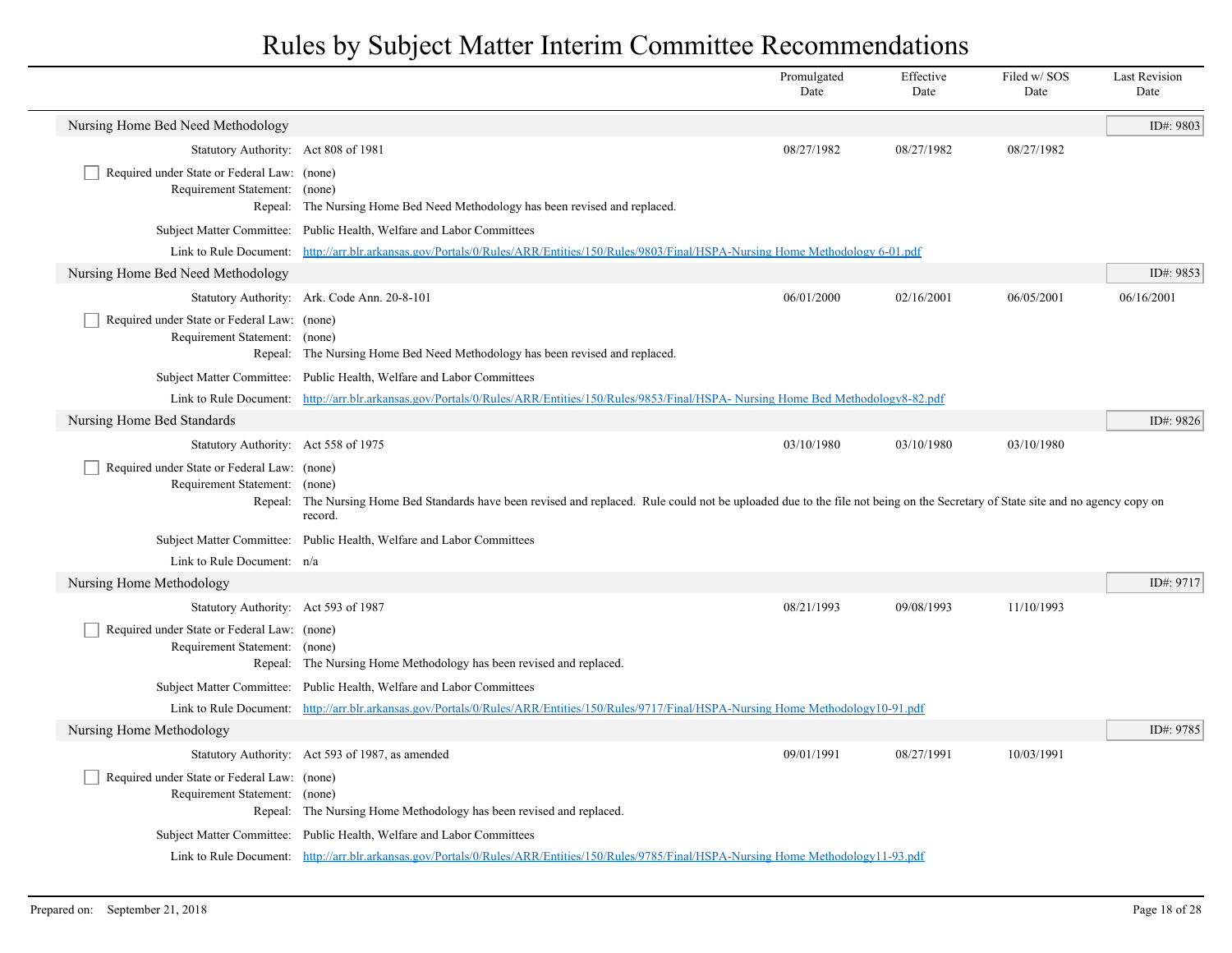|                                                                              |                                                                                                                                                                                       | Promulgated<br>Date | Effective<br>Date | Filed w/SOS<br>Date | <b>Last Revision</b><br>Date |
|------------------------------------------------------------------------------|---------------------------------------------------------------------------------------------------------------------------------------------------------------------------------------|---------------------|-------------------|---------------------|------------------------------|
| Nursing Home Methodology Revision                                            |                                                                                                                                                                                       |                     |                   |                     | ID#: 9731                    |
|                                                                              | Statutory Authority: Act 593 of 1987, as amended                                                                                                                                      | 08/04/1995          | 11/27/1995        | 11/17/1995          | 11/10/1993                   |
| Required under State or Federal Law: (none)<br>Requirement Statement: (none) | Repeal: The Nursing Home Methodology has been revised and replaced.                                                                                                                   |                     |                   |                     |                              |
|                                                                              | Subject Matter Committee: Public Health, Welfare and Labor Committees                                                                                                                 |                     |                   |                     |                              |
|                                                                              | Link to Rule Document: http://arr.blr.arkansas.gov/Portals/0/Rules/ARR/Entities/150/Rules/9731/Final/HSPA-Nursing Home MethodologyRevision12-95.pdf                                   |                     |                   |                     |                              |
| Official State Standards of Need for Acute Care Beds and Long Term Beds      |                                                                                                                                                                                       |                     |                   |                     | ID#: 9825                    |
| Statutory Authority: Act 558 of 1975                                         |                                                                                                                                                                                       | 03/08/1979          | 03/08/1979        | 03/08/1979          |                              |
| Required under State or Federal Law: (none)<br>Requirement Statement: (none) | Repeal: The official state standards of need for acute care beds and long term care beds has been revised and replaced.                                                               |                     |                   |                     |                              |
|                                                                              | Subject Matter Committee: Public Health, Welfare and Labor Committees                                                                                                                 |                     |                   |                     |                              |
|                                                                              | Link to Rule Document: http://arr.blr.arkansas.gov/Portals/0/Rules/ARR/Entities/150/Rules/9825/Final/HSPA-Official State Standards of Need for Acute Care Beds and Long Term Beds.pdf |                     |                   |                     |                              |
| Permit of Approval                                                           |                                                                                                                                                                                       |                     |                   |                     | ID#: 9779                    |
|                                                                              | Statutory Authority: Act 593 of 1987, as amended                                                                                                                                      | 01/17/1990          | 01/17/1990        | 01/19/1990          |                              |
| Required under State or Federal Law: (none)<br>Requirement Statement: (none) | Repeal: The Permit of Approval process has been revised and replaced.                                                                                                                 |                     |                   |                     |                              |
|                                                                              | Subject Matter Committee: Public Health, Welfare and Labor Committees                                                                                                                 |                     |                   |                     |                              |
|                                                                              | Link to Rule Document: http://arr.blr.arkansas.gov/Portals/0/Rules/ARR/Entities/150/Rules/9779/Final/HSPA-Permit of Approval1-90.pdf                                                  |                     |                   |                     |                              |
| Permit of Approval Applications for Home Health Agencies                     |                                                                                                                                                                                       |                     |                   |                     | ID#: 9775                    |
|                                                                              | Statutory Authority: Act 593 of 1987, as amended                                                                                                                                      | 12/13/1991          | 11/18/1991        | 01/10/1992          |                              |
| Required under State or Federal Law: (none)<br>Requirement Statement: (none) | Repeal: The Permit of Approval applications for Home Health Agencies have been revised and replaced.                                                                                  |                     |                   |                     |                              |
|                                                                              | Subject Matter Committee: Public Health, Welfare and Labor Committees                                                                                                                 |                     |                   |                     |                              |
|                                                                              | Link to Rule Document: http://arr.blr.arkansas.gov/Portals/0/Rules/ARR/Entities/150/Rules/9775/Final/HSPA-Permit of Approval Applications for Home Health Agencies11-91.pdf           |                     |                   |                     |                              |
| Permit of Approval Review                                                    |                                                                                                                                                                                       |                     |                   |                     | ID#: 9780                    |
|                                                                              | Statutory Authority: Act 593 of 1987, as amended by Act 40 of the First Extraordinary Session, 1987                                                                                   | 02/25/1990          | 03/29/1990        | 03/27/1990          |                              |
| Required under State or Federal Law: (none)<br>Requirement Statement: (none) | Repeal: The Permit of Approval Review process has been revised and replaced.                                                                                                          |                     |                   |                     |                              |
|                                                                              | Subject Matter Committee: Public Health, Welfare and Labor Committees                                                                                                                 |                     |                   |                     |                              |
|                                                                              | Link to Rule Document: http://arr.blr.arkansas.gov/Portals/0/Rules/ARR/Entities/150/Rules/9780/Final/HSPA-Permit of Approval Review.pdf                                               |                     |                   |                     |                              |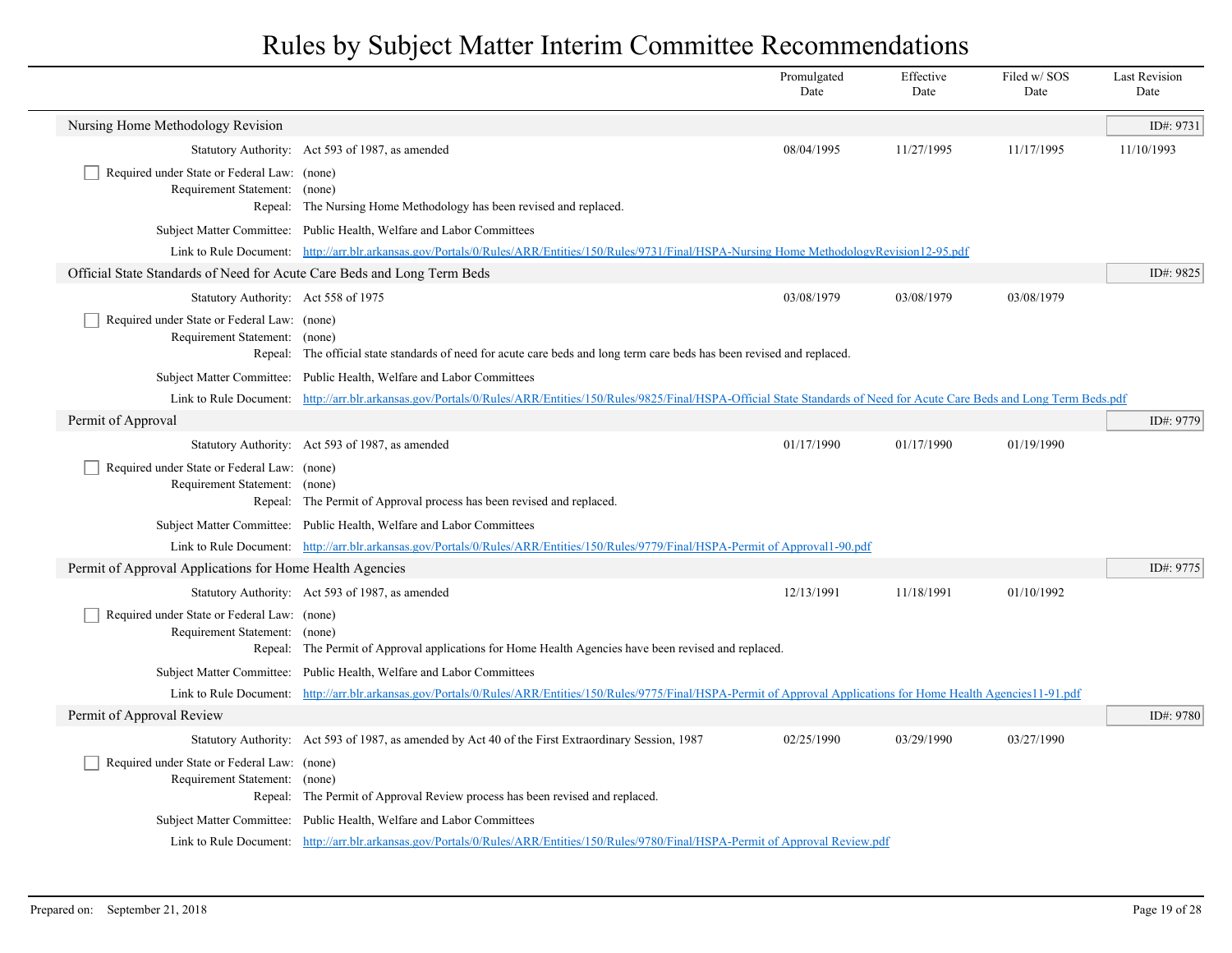|                                                                              |                                                                                                                                                                                                                                       | Promulgated<br>Date | Effective<br>Date | Filed w/SOS<br>Date | <b>Last Revision</b><br>Date |
|------------------------------------------------------------------------------|---------------------------------------------------------------------------------------------------------------------------------------------------------------------------------------------------------------------------------------|---------------------|-------------------|---------------------|------------------------------|
| Permit of Approval Review                                                    |                                                                                                                                                                                                                                       |                     |                   |                     | ID#: 9837                    |
|                                                                              | Statutory Authority: Act 593 of 1987, as amended                                                                                                                                                                                      | 09/17/1987          | 09/21/1987        | 09/21/1987          |                              |
| Required under State or Federal Law: (none)                                  |                                                                                                                                                                                                                                       |                     |                   |                     |                              |
| Requirement Statement: (none)                                                | Repeal: The Permit of Approval Review process has been revised and replaced.                                                                                                                                                          |                     |                   |                     |                              |
|                                                                              | Subject Matter Committee: Public Health, Welfare and Labor Committees                                                                                                                                                                 |                     |                   |                     |                              |
|                                                                              | Link to Rule Document: http://arr.blr.arkansas.gov/Portals/0/Rules/ARR/Entities/150/Rules/9837/Final/HSPA-Permit of Approval Review 9-87.pdf                                                                                          |                     |                   |                     |                              |
| Permit of Approval Rulebook - Implementing a Permit of Approval              |                                                                                                                                                                                                                                       |                     |                   |                     | ID#: 9846                    |
|                                                                              | Statutory Authority: Ark. Code Ann. 20-8-103                                                                                                                                                                                          | 11/15/2006          | 11/15/2006        | 11/15/2006          |                              |
| Required under State or Federal Law: (none)                                  |                                                                                                                                                                                                                                       |                     |                   |                     |                              |
| Requirement Statement: (none)                                                |                                                                                                                                                                                                                                       |                     |                   |                     |                              |
|                                                                              | Repeal: The Permit of Approval Rulebook has been revised and replaced.                                                                                                                                                                |                     |                   |                     |                              |
|                                                                              | Subject Matter Committee: Public Health, Welfare and Labor Committees                                                                                                                                                                 |                     |                   |                     |                              |
|                                                                              | Link to Rule Document: http://arr.blr.arkansas.gov/Portals/0/Rules/ARR/Entities/150/Rules/9846/Final/HSPA-Permit of Approval Rulebook-Implementing a Permit of Approval.pdf                                                           |                     |                   |                     |                              |
| Permit of Approval/Exemption from Review                                     |                                                                                                                                                                                                                                       |                     |                   |                     | ID#: 9730                    |
|                                                                              | Statutory Authority: Act 593 of 1987, as amended                                                                                                                                                                                      | 12/15/1995          | 12/21/1995        | 12/21/1995          |                              |
| Required under State or Federal Law: (none)<br>Requirement Statement: (none) | Repeal: The Psychiatric Residential Treatment Facility (PRTF) Methodology has been revised and replaced.                                                                                                                              |                     |                   |                     |                              |
|                                                                              | Subject Matter Committee: Public Health, Welfare and Labor Committees                                                                                                                                                                 |                     |                   |                     |                              |
|                                                                              | Link to Rule Document: http://arr.blr.arkansas.gov/Portals/0/Rules/ARR/Entities/150/Rules/9730/Final/HSPA-Permit of Approval-Exemptionfrom Review.pdf                                                                                 |                     |                   |                     |                              |
| Policies and Procedures for Permit of Approval Review                        |                                                                                                                                                                                                                                       |                     |                   |                     | ID#: 9715                    |
|                                                                              | Statutory Authority: Act 593 of 1987                                                                                                                                                                                                  | 08/21/1993          | 09/08/1993        | 11/05/1993          |                              |
| Required under State or Federal Law: (none)<br>Requirement Statement: (none) | Repeal: The Policies and Procedures for Permit of Approval Review have been revised and replaced.                                                                                                                                     |                     |                   |                     |                              |
|                                                                              | Subject Matter Committee: Public Health, Welfare and Labor Committees                                                                                                                                                                 |                     |                   |                     |                              |
|                                                                              | Link to Rule Document: http://arr.blr.arkansas.gov/Portals/0/Rules/ARR/Entities/150/Rules/9715/Final/HSPA-Policies and Procedures for Permit of Approval Review.pdf                                                                   |                     |                   |                     |                              |
|                                                                              | Policies for Certificate of Need Review, Capital Expenditure Review and New Institutional Health Services Review                                                                                                                      |                     |                   |                     | ID#: 9798                    |
|                                                                              | Statutory Authority: Act 558 of 1975                                                                                                                                                                                                  | 03/31/1981          | 03/31/1981        | 03/10/1981          |                              |
| Required under State or Federal Law: (none)<br>Requirement Statement: (none) | Repeal: The Certificate of Need is no longer used in the state. Review procedures have been revised and replaced by the Permit of Approval process.                                                                                   |                     |                   |                     |                              |
|                                                                              | Subject Matter Committee: Public Health, Welfare and Labor Committees                                                                                                                                                                 |                     |                   |                     |                              |
|                                                                              | Link to Rule Document: http://arr.blr.arkansas.gov/Portals/0/Rules/ARR/Entities/150/Rules/9798/Final/HSPA-Policies for Certificate of Need Review, Capital Expenditure Review and New Institutional<br>Health Services Review3-81.pdf |                     |                   |                     |                              |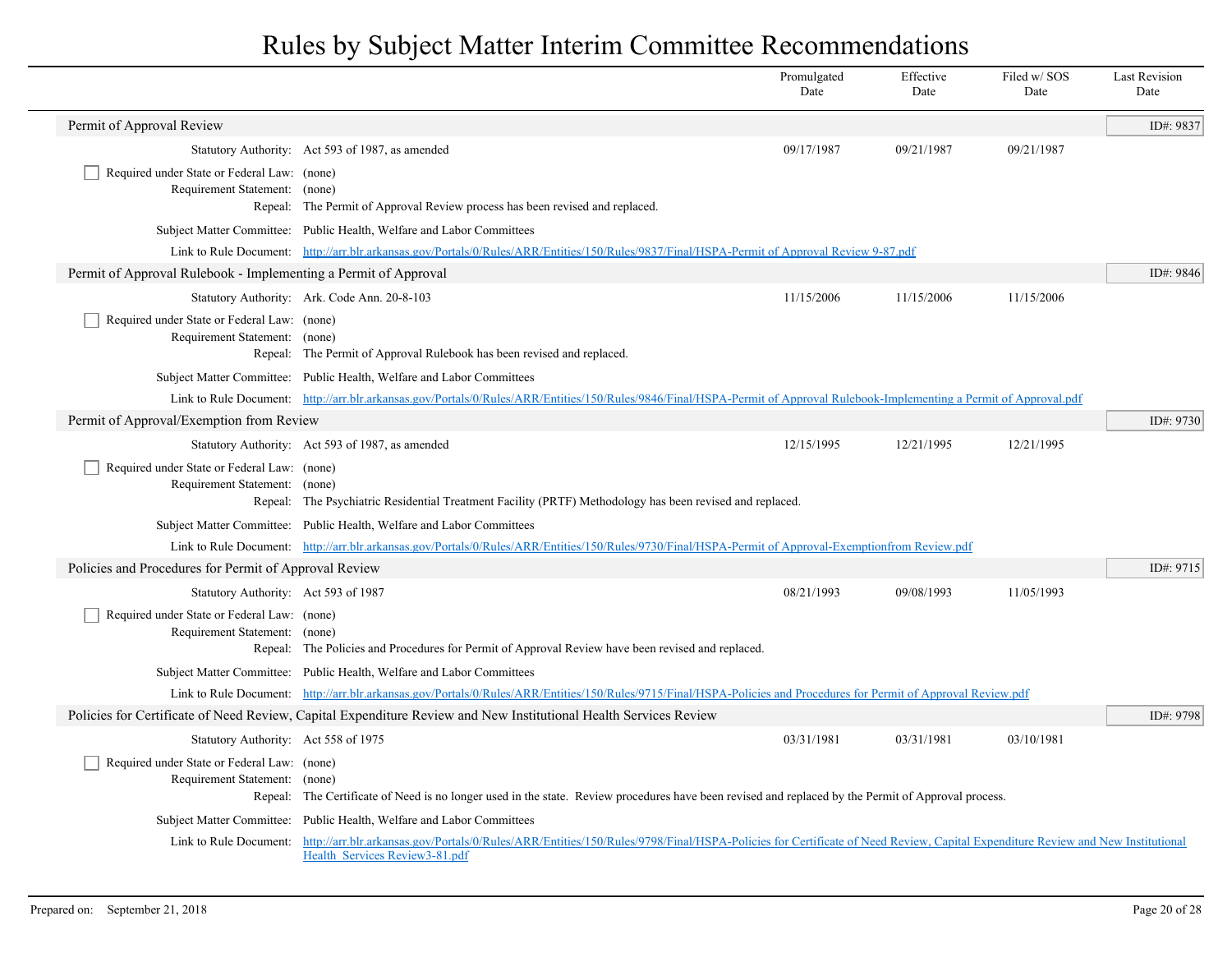|                                                                                         |                                                                                                                                                                                                                     | Promulgated<br>Date | Effective<br>Date | Filed w/SOS<br>Date | <b>Last Revision</b><br>Date |
|-----------------------------------------------------------------------------------------|---------------------------------------------------------------------------------------------------------------------------------------------------------------------------------------------------------------------|---------------------|-------------------|---------------------|------------------------------|
|                                                                                         | Policies for Certificate of New Review, Capital Expenditure Review and New Institutional Health Services Review                                                                                                     |                     |                   |                     | ID#: 9819                    |
| Statutory Authority: Act 558 of 1975                                                    |                                                                                                                                                                                                                     | 07/07/1977          | 07/07/1977        | 07/07/1977          |                              |
| Required under State or Federal Law: (none)<br>Requirement Statement: (none)            | Repeal: The Certificate of Need is no longer used in the state. Review procedures have been revised and replaced by the Permit of Approval process.                                                                 |                     |                   |                     |                              |
|                                                                                         | Subject Matter Committee: Public Health, Welfare and Labor Committees                                                                                                                                               |                     |                   |                     |                              |
| Link to Rule Document:                                                                  | http://arr.blr.arkansas.gov/Portals/0/Rules/ARR/Entities/150/Rules/9819/Final/HSPA-Policies for Certificate of New Review.Capital Expenditure Review, and New Institutional<br><b>Health Services Review.pdf</b>    |                     |                   |                     |                              |
|                                                                                         | Procedures Document for Appropriateness Review or Existing Institutional Health Services                                                                                                                            |                     |                   |                     | ID#: 9827                    |
| Statutory Authority: Act 558 of 1975                                                    |                                                                                                                                                                                                                     | 08/19/1980          | 08/19/1980        | 08/19/1980          |                              |
| Required under State or Federal Law: (none)<br>Requirement Statement: (none)            | Repeal: This rule was under the State Health Planning Development Agency which no longer exists. The now named Arkansas Health Services Permit Agency does not conduct<br>appropriateness reviews.                  |                     |                   |                     |                              |
|                                                                                         | Subject Matter Committee: Public Health, Welfare and Labor Committees                                                                                                                                               |                     |                   |                     |                              |
| Link to Rule Document:                                                                  | http://arr.blr.arkansas.gov/Portals/0/Rules/ARR/Entities/150/Rules/9827/Final/HSPA-Procedures Document for Appropriateness Review or Existing Institutional Health<br>Services.pdf                                  |                     |                   |                     |                              |
|                                                                                         | Procedures Document for Review and Approval/Disapproval on the Proposed use of Federal Funds (PUFF Reviews) and State Plans                                                                                         |                     |                   |                     | ID#: 9797                    |
| Statutory Authority: Act 558 of 1975                                                    |                                                                                                                                                                                                                     | 03/29/1981          | 03/29/1981        | 03/09/1981          |                              |
| Required under State or Federal Law: (none)<br>Requirement Statement: (none)<br>Repeal: | The agency does not receive federal funds for PUFF Reviews. Statewide Health Coordinating Council which no longer exists received these funds.                                                                      |                     |                   |                     |                              |
|                                                                                         | Subject Matter Committee: Public Health, Welfare and Labor Committees                                                                                                                                               |                     |                   |                     |                              |
| Link to Rule Document:                                                                  | http://arr.blr.arkansas.gov/Portals/0/Rules/ARR/Entities/150/Rules/9797/Final/HSPA-Procedures Document for Review and Approval-Disapproval on the Proposed use of Federal<br>Funds (PUFF Reviw) and State Plans.pdf |                     |                   |                     |                              |
| Psychiatric Acute Care Beds and Acute Care Beds                                         |                                                                                                                                                                                                                     |                     |                   |                     | ID#: 9813                    |
| Statutory Authority: Act 808 of 1981                                                    |                                                                                                                                                                                                                     | 04/03/1986          | 04/03/1986        | 04/03/1986          |                              |
| Required under State or Federal Law: (none)<br>Requirement Statement: (none)            | Repeal: Moratorium ended.Rule could not be uploaded due to the file not being on the Secretary of State site and no agency copy on record.                                                                          |                     |                   |                     |                              |
|                                                                                         | Subject Matter Committee: Public Health, Welfare and Labor Committees                                                                                                                                               |                     |                   |                     |                              |
| Link to Rule Document: n/a                                                              |                                                                                                                                                                                                                     |                     |                   |                     |                              |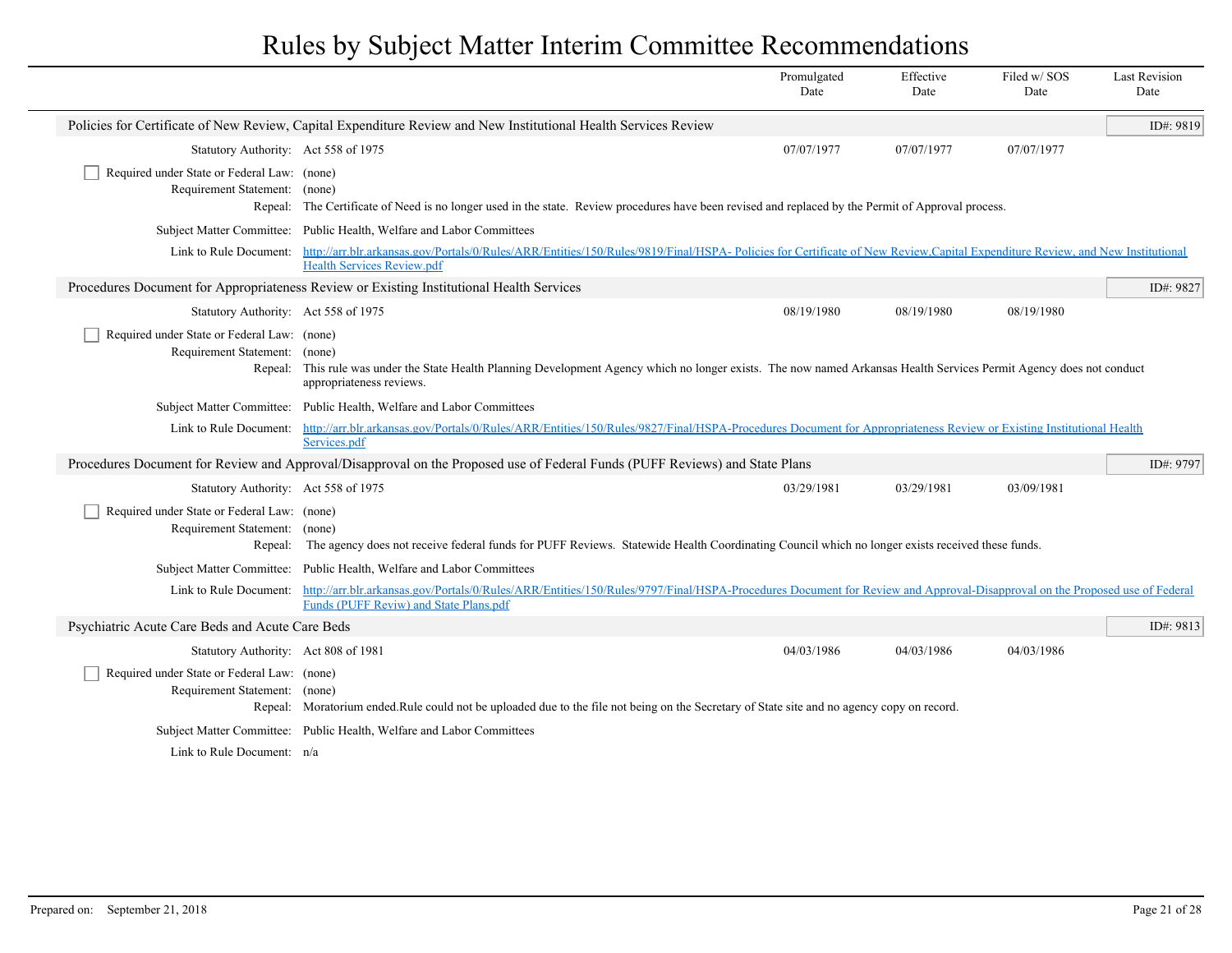|                                                                              |                                                                                                                                                                          | Promulgated<br>Date | Effective<br>Date | Filed w/SOS<br>Date | <b>Last Revision</b><br>Date |
|------------------------------------------------------------------------------|--------------------------------------------------------------------------------------------------------------------------------------------------------------------------|---------------------|-------------------|---------------------|------------------------------|
| Psychiatric Residential Treatment Facilities                                 |                                                                                                                                                                          |                     |                   |                     | ID#: 9729                    |
|                                                                              | Statutory Authority: Act 593 of 1987, as amended                                                                                                                         | 08/04/1995          | 11/26/1995        | 11/17/1995          |                              |
| Required under State or Federal Law: (none)<br>Requirement Statement: (none) | Repeal: The Psychiatric Residential Treatment Facilities rule has been revised and replaced.                                                                             |                     |                   |                     |                              |
|                                                                              | Subject Matter Committee: Public Health, Welfare and Labor Committees                                                                                                    |                     |                   |                     |                              |
|                                                                              | Link to Rule Document: http://arr.blr.arkansas.gov/Portals/0/Rules/ARR/Entities/150/Rules/9729/Final/HSPA-Psychiatric Residential Treatment Facility11-95.pdf            |                     |                   |                     |                              |
| Reg. 001 Health Services Commission Policies and Procedures                  |                                                                                                                                                                          |                     |                   |                     | ID#: 9738                    |
|                                                                              | Statutory Authority: Act 593 of 1987, as amended                                                                                                                         | 04/28/1996          | 07/01/1996        | 06/21/1996          |                              |
| Required under State or Federal Law: (none)<br>Requirement Statement: (none) | Repeal: The Commission is no longer the Health Services Commission. Policies and procedures revised.                                                                     |                     |                   |                     |                              |
|                                                                              | Subject Matter Committee: Public Health, Welfare and Labor Committees                                                                                                    |                     |                   |                     |                              |
|                                                                              | Link to Rule Document: http://arr.blr.arkansas.gov/Portals/0/Rules/ARR/Entities/150/Rules/9738/Final/HSPA-Reg.001 Health Services Commission Policies and Procedures.pdf |                     |                   |                     |                              |
| Reg. 002 Bylaws of the Health Services Commission                            |                                                                                                                                                                          |                     |                   |                     | ID#: 9739                    |
| Statutory Authority: A.C.A 20-8-101                                          |                                                                                                                                                                          | 04/28/1996          | 07/01/1996        | 06/21/1996          |                              |
| Required under State or Federal Law: (none)<br>Requirement Statement: (none) | Repeal: The Commission is no longer the Health Services Commission. Bylaws revised.                                                                                      |                     |                   |                     |                              |
|                                                                              | Subject Matter Committee: Public Health, Welfare and Labor Committees                                                                                                    |                     |                   |                     |                              |
|                                                                              | Link to Rule Document: http://arr.blr.arkansas.gov/Portals/0/Rules/ARR/Entities/150/Rules/9739/Final/HSPA-Reg.002 Bylaws of the Health Services Commission.pdf           |                     |                   |                     |                              |
| Reg. 120PP.OAR-Permit of Approval/Exemption from Review                      |                                                                                                                                                                          |                     |                   |                     | ID#: 9735                    |
|                                                                              | Statutory Authority: Act 593 of 1987, as amended                                                                                                                         | 03/08/1996          | 05/26/1996        | 05/17/1996          |                              |
| Required under State or Federal Law: (none)<br>Requirement Statement: (none) | Repeal: Rule revised and replaced.                                                                                                                                       |                     |                   |                     |                              |
|                                                                              | Subject Matter Committee: Public Health, Welfare and Labor Committees                                                                                                    |                     |                   |                     |                              |
|                                                                              | Link to Rule Document: http://arr.blr.arkansas.gov/Portals/0/Rules/ARR/Entities/150/Rules/9735/Final/HSPA-Reg. 120PP.OAR-Permit of Approval-Exemption from Review.pdf    |                     |                   |                     |                              |
| Reg. 200M-Residential Care Facility                                          |                                                                                                                                                                          |                     |                   |                     | ID#: 9733                    |
|                                                                              | Statutory Authority: Arkansas Act 593 of 1987, as amended                                                                                                                | 08/04/1995          | 01/14/1996        | 01/05/1996          |                              |
| Required under State or Federal Law: (none)<br>Requirement Statement: (none) | Repeal: The Residential Care Facility Methodology has been revised and replaced.                                                                                         |                     |                   |                     |                              |
|                                                                              | Subject Matter Committee: Public Health, Welfare and Labor Committees                                                                                                    |                     |                   |                     |                              |
|                                                                              | Link to Rule Document: http://arr.blr.arkansas.gov/Portals/0/Rules/ARR/Entities/150/Rules/9733/Final/HSPA-Reg. 200M-Residential Care Facility.pdf                        |                     |                   |                     |                              |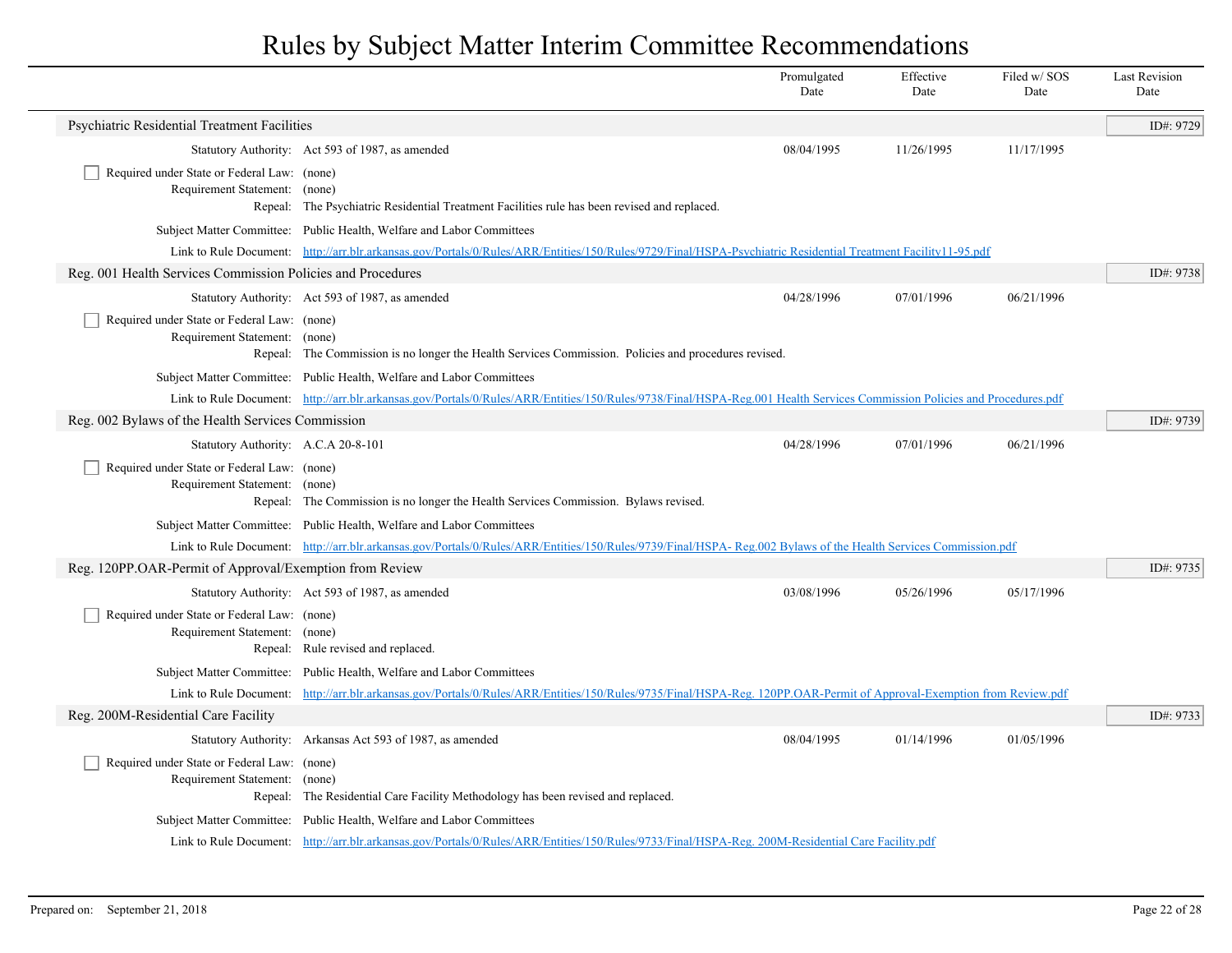|                                                                              |                                                                                                                                                                                                                                                                                                                           | Promulgated<br>Date | Effective<br>Date | Filed w/SOS<br>Date | <b>Last Revision</b><br>Date |
|------------------------------------------------------------------------------|---------------------------------------------------------------------------------------------------------------------------------------------------------------------------------------------------------------------------------------------------------------------------------------------------------------------------|---------------------|-------------------|---------------------|------------------------------|
| Reg. 300M Home Health Methodology Amendment                                  |                                                                                                                                                                                                                                                                                                                           |                     |                   |                     | ID#: 9736                    |
| Statutory Authority: A.C.A. 20-8-101                                         |                                                                                                                                                                                                                                                                                                                           | 03/08/1996          | 05/26/1996        | 05/17/1996          |                              |
| Required under State or Federal Law: (none)<br>Requirement Statement: (none) | Repeal: The Home Health Methodology has been revised and replaced.                                                                                                                                                                                                                                                        |                     |                   |                     |                              |
|                                                                              | Subject Matter Committee: Public Health, Welfare and Labor Committees                                                                                                                                                                                                                                                     |                     |                   |                     |                              |
|                                                                              | Link to Rule Document: http://arr.blr.arkansas.gov/Portals/0/Rules/ARR/Entities/150/Rules/9736/Final/HSPA-Reg. 300M Home Health Methodology Amendment.pdf                                                                                                                                                                 |                     |                   |                     |                              |
| Reg.011PPE-Permitof Approval/Exempt for Review                               |                                                                                                                                                                                                                                                                                                                           |                     |                   |                     | ID#: 9734                    |
|                                                                              | Statutory Authority: Act.593 of 1987, as amended                                                                                                                                                                                                                                                                          | 02/20/1996          | 02/26/1996        | 02/26/1996          |                              |
| Required under State or Federal Law: (none)<br>Requirement Statement: (none) | Repeal: The Permit of Approval/Exempt for Review piece has been revised and replaced.                                                                                                                                                                                                                                     |                     |                   |                     |                              |
|                                                                              | Subject Matter Committee: Public Health, Welfare and Labor Committees                                                                                                                                                                                                                                                     |                     |                   |                     |                              |
|                                                                              | Link to Rule Document: http://arr.blr.arkansas.gov/Portals/0/Rules/ARR/Entities/150/Rules/9734/Final/HSPA-Reg. 011 PPE-Permit Approval-Exempt for Review PRTF.pdf                                                                                                                                                         |                     |                   |                     |                              |
| Regulation 200M - Residential Care Facility (RCF) Methodology                |                                                                                                                                                                                                                                                                                                                           |                     |                   |                     | ID#: 9764                    |
|                                                                              | Statutory Authority: Ark. Code Ann. 20-8-101                                                                                                                                                                                                                                                                              | 01/29/2002          | 03/08/2002        | 04/11/2002          | 04/25/2002                   |
| Required under State or Federal Law: (none)<br>Requirement Statement: (none) | Repeal: The Residential Care Facility Methodology has been revised and replaced.                                                                                                                                                                                                                                          |                     |                   |                     |                              |
|                                                                              | Subject Matter Committee: Public Health, Welfare and Labor Committees                                                                                                                                                                                                                                                     |                     |                   |                     |                              |
|                                                                              | Link to Rule Document: http://arr.blr.arkansas.gov/Portals/0/Rules/ARR/Entities/150/Rules/9764/Final/HSPA-Regulation 200M- Residential Care Facility (RCF) Methodology.pdf                                                                                                                                                |                     |                   |                     |                              |
| Regulations of the Certificate of Need Appeals                               |                                                                                                                                                                                                                                                                                                                           |                     |                   |                     | ID#: 9830                    |
| Statutory Authority: Act 558 of 1975                                         |                                                                                                                                                                                                                                                                                                                           | 03/02/1986          | 05/20/1986        | 06/02/1986          |                              |
| $ \mathbf{v} $ Required under State or Federal Law: Public Law 93-641        | Requirement Statement: the National Health Planning and Resources Development Act of 1974. Act 558 of 1975 established the State Health Planning and Development Agency as the official agency of<br>the State of Arkansas to administer and supervise the State's responsibilities regarding health planning activities. |                     |                   |                     |                              |
|                                                                              | Repeal: State no longer uses the Certificate of Need. It is a Permit of Approval appeals process.                                                                                                                                                                                                                         |                     |                   |                     |                              |
|                                                                              | Subject Matter Committee: Public Health, Welfare and Labor Committees                                                                                                                                                                                                                                                     |                     |                   |                     |                              |
|                                                                              | Link to Rule Document: http://arr.blr.arkansas.gov/Portals/0/Rules/ARR/Entities/150/Rules/9830/Final/HSPA-Regulations of the Certificate of Need Appeals.pdf                                                                                                                                                              |                     |                   |                     |                              |
|                                                                              | Repeal of 3/22/99 Emergency Rule-Population Based Nursing Home Methodology                                                                                                                                                                                                                                                |                     |                   |                     | ID#: 9749                    |
| Required under State or Federal Law: (none)<br>Requirement Statement: (none) | Statutory Authority: Act 593 of 1987, as amended<br>Repeal: Emergency rule has ended.                                                                                                                                                                                                                                     | 06/17/1999          | 06/17/1999        | 06/17/1999          | 03/22/1999                   |
|                                                                              | Subject Matter Committee: Public Health, Welfare and Labor Committees                                                                                                                                                                                                                                                     |                     |                   |                     |                              |
|                                                                              | Link to Rule Document: http://arr.blr.arkansas.gov/Portals/0/Rules/ARR/Entities/150/Rules/9749/Final/HSPA-Repeal of 3-22-99 Emergency Rule-Population Based Nursing Home Methodology.pdf                                                                                                                                  |                     |                   |                     |                              |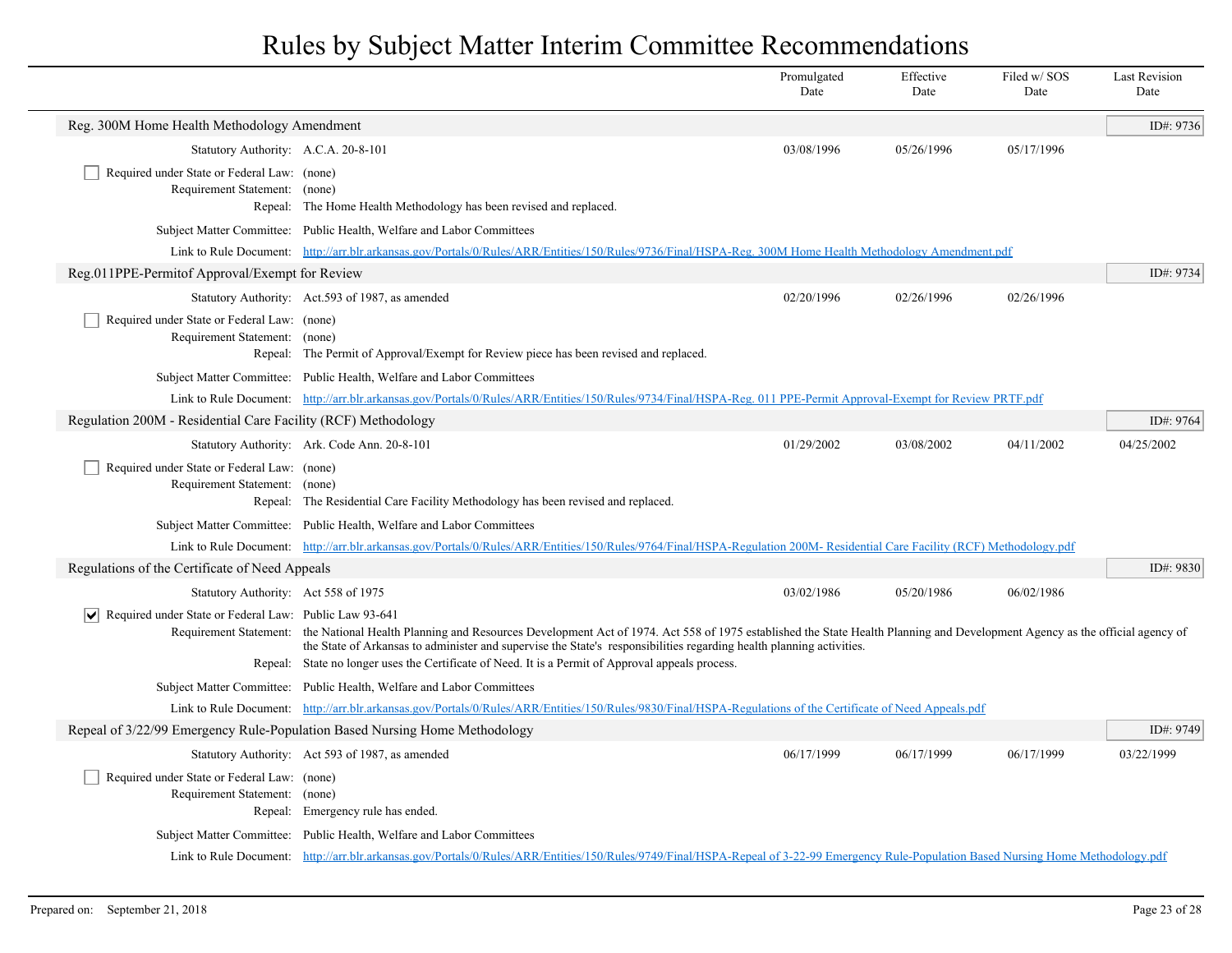|                                                                              |                                                                                                                                                                                                                | Promulgated<br>Date | Effective<br>Date | Filed w/SOS<br>Date | <b>Last Revision</b><br>Date |
|------------------------------------------------------------------------------|----------------------------------------------------------------------------------------------------------------------------------------------------------------------------------------------------------------|---------------------|-------------------|---------------------|------------------------------|
| <b>Residential Care Facilities</b>                                           |                                                                                                                                                                                                                |                     |                   |                     | ID#: 9782                    |
|                                                                              | Statutory Authority: Act 593 of 1987, as amended                                                                                                                                                               | 09/15/1999          | 07/15/1990        | 10/08/1990          |                              |
| Required under State or Federal Law: (none)<br>Requirement Statement:        | (none)<br>Repeal: The Residential Care Facility Methodology has been revised and replaced.Rule could not be uploaded due to the file not being on the Secretary of State site and no agency copy on<br>record. |                     |                   |                     |                              |
|                                                                              | Subject Matter Committee: Public Health, Welfare and Labor Committees                                                                                                                                          |                     |                   |                     |                              |
|                                                                              | Link to Rule Document: http://arr.blr.arkansas.gov/Portals/0/Rules/ARR/Entities/150/Rules/9782/Final/HSPA-Residential Care Facilities 10-90.pdf                                                                |                     |                   |                     |                              |
| <b>Residential Care Facilities</b>                                           |                                                                                                                                                                                                                |                     |                   |                     | ID#: 9784                    |
|                                                                              | Statutory Authority: Act 593 of 1987, as amended                                                                                                                                                               | 02/14/1991          | 06/13/1991        | 05/23/1991          |                              |
| Required under State or Federal Law: (none)<br>Requirement Statement: (none) | Repeal: The Residential Care Facility Methodology has been revised and replaced.                                                                                                                               |                     |                   |                     |                              |
|                                                                              | Subject Matter Committee: Public Health, Welfare and Labor Committees                                                                                                                                          |                     |                   |                     |                              |
|                                                                              | Link to Rule Document: http://arr.blr.arkansas.gov/Portals/0/Rules/ARR/Entities/150/Rules/9784/Final/HSPA-Residential Care Facilities 05-91.pdf                                                                |                     |                   |                     |                              |
| <b>Residential Care Facilities</b>                                           |                                                                                                                                                                                                                |                     |                   |                     | ID#: 9841                    |
|                                                                              | Statutory Authority: Act 593 of 1987, as amended                                                                                                                                                               | 11/23/1988          | 12/14/1988        | 12/15/1988          |                              |
| Required under State or Federal Law: (none)<br>Requirement Statement: (none) | Repeal: The Residential Care Facility Methodology has been revised and replaced.                                                                                                                               |                     |                   |                     |                              |
|                                                                              | Subject Matter Committee: Public Health, Welfare and Labor Committees                                                                                                                                          |                     |                   |                     |                              |
|                                                                              | Link to Rule Document: http://arr.blr.arkansas.gov/Portals/0/Rules/ARR/Entities/150/Rules/9841/Final/HSPA-Residential Care Facilities 10-90.pdf                                                                |                     |                   |                     |                              |
| Residential Care Facilities Methodology                                      |                                                                                                                                                                                                                |                     |                   |                     | ID#: 9720                    |
|                                                                              | Statutory Authority: Act 593 of 1987, as amended                                                                                                                                                               | 08/21/1993          | 02/10/1994        | 01/21/1994          |                              |
| Required under State or Federal Law: (none)<br>Requirement Statement: (none) | Repeal: The Residential Care Facility Methodology has been revised and replaced.                                                                                                                               |                     |                   |                     |                              |
|                                                                              | Subject Matter Committee: Public Health, Welfare and Labor Committees                                                                                                                                          |                     |                   |                     |                              |
|                                                                              | Link to Rule Document: http://arr.blr.arkansas.gov/Portals/0/Rules/ARR/Entities/150/Rules/9720/Final/HSPA-Residential Care Facilities Methodology 01-94.pdf                                                    |                     |                   |                     |                              |
| Residential Care Facility Methodology                                        |                                                                                                                                                                                                                |                     |                   |                     | ID#: $9850$                  |
|                                                                              | Statutory Authority: Ark. Code Ann. 20-8-103                                                                                                                                                                   | 10/26/2002          | 12/06/2002        | 12/11/2002          | 12/23/2002                   |
| Required under State or Federal Law: (none)<br>Requirement Statement: (none) | Repeal: The Residential Care Facility Methodology has been revised and replaced.                                                                                                                               |                     |                   |                     |                              |
|                                                                              | Subject Matter Committee: Public Health, Welfare and Labor Committees                                                                                                                                          |                     |                   |                     |                              |
|                                                                              | Link to Rule Document: http://arr.blr.arkansas.gov/Portals/0/Rules/ARR/Entities/150/Rules/9850/Final/HSPA-Residential Care Facilities Methodology 10-02.pdf                                                    |                     |                   |                     |                              |

 $\overline{\phantom{a}}$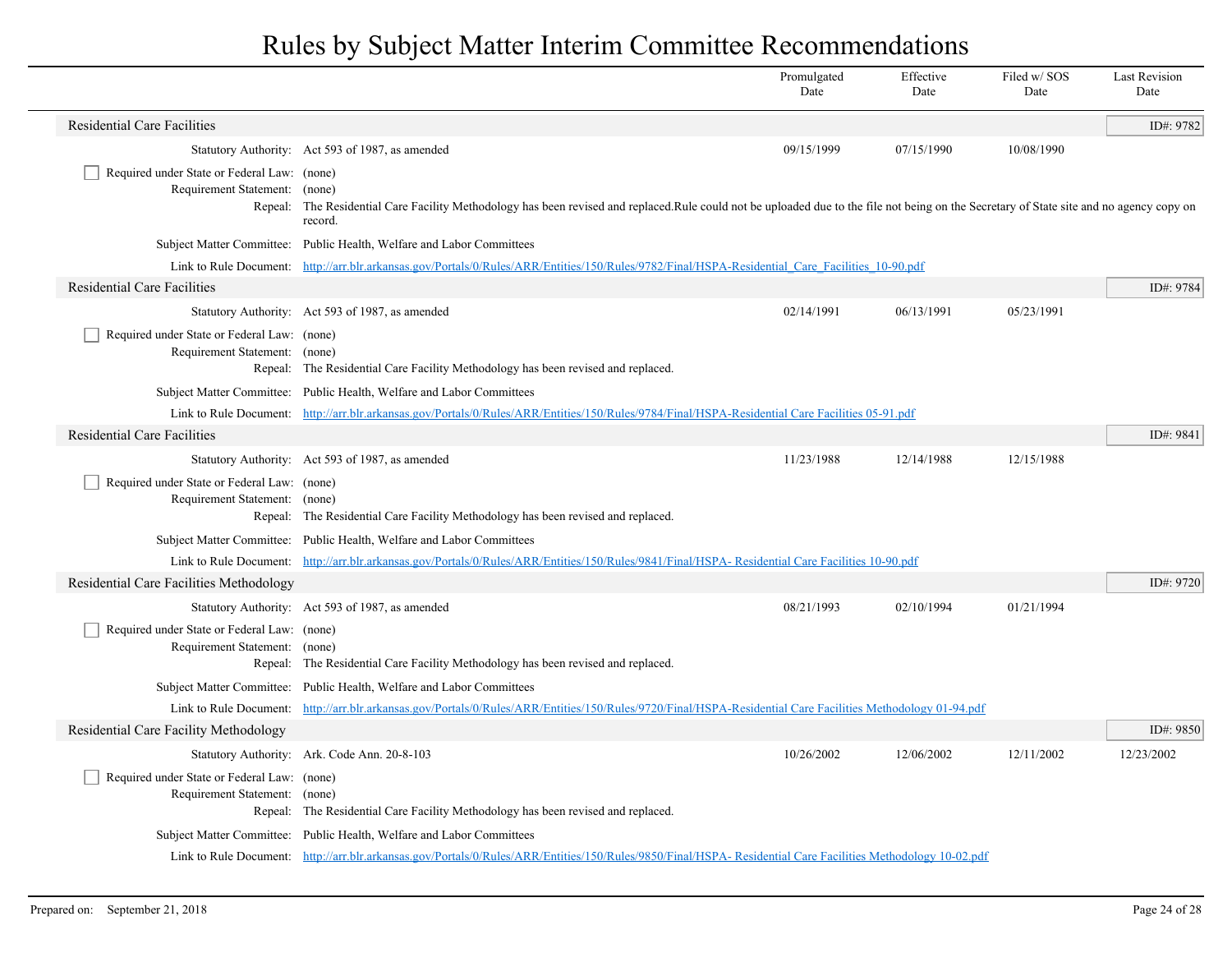|                                                                                                                                                                   |                                                                                                                                                                                                                                                                                                                                                                | Promulgated<br>Date | Effective<br>Date | Filed w/SOS<br>Date | <b>Last Revision</b><br>Date |
|-------------------------------------------------------------------------------------------------------------------------------------------------------------------|----------------------------------------------------------------------------------------------------------------------------------------------------------------------------------------------------------------------------------------------------------------------------------------------------------------------------------------------------------------|---------------------|-------------------|---------------------|------------------------------|
| Residential Care Facility Methodology (Reg. 200M.A1)                                                                                                              |                                                                                                                                                                                                                                                                                                                                                                |                     |                   |                     | ID#: 9741                    |
|                                                                                                                                                                   | Statutory Authority: Act 593 of 1987, as amended                                                                                                                                                                                                                                                                                                               | 10/15/1996          | 11/17/1996        | 11/07/1996          | 01/25/1996                   |
| Required under State or Federal Law: (none)<br>Requirement Statement: (none)                                                                                      | Repeal: The Residential Care Facility Methodology has been revised and replaced.                                                                                                                                                                                                                                                                               |                     |                   |                     |                              |
|                                                                                                                                                                   | Subject Matter Committee: Public Health, Welfare and Labor Committees                                                                                                                                                                                                                                                                                          |                     |                   |                     |                              |
| Link to Rule Document: http://arr.blr.arkansas.gov/Portals/0/Rules/ARR/Entities/150/Rules/9741/Final/HSPA-Residential Care Facility Methodology (Reg.200M.A1).pdf |                                                                                                                                                                                                                                                                                                                                                                |                     |                   |                     |                              |
| Revision to Rule 11.1 Procedures for State Agency Review, Review Schedule                                                                                         |                                                                                                                                                                                                                                                                                                                                                                |                     |                   |                     | ID#: 9799                    |
| Statutory Authority: Act 808 of 1981                                                                                                                              |                                                                                                                                                                                                                                                                                                                                                                | 04/28/1981          | 04/28/1981        | 04/28/1981          |                              |
| Required under State or Federal Law: (none)<br>Requirement Statement: (none)                                                                                      | Repeal: Rule 11.1 no longer exists in the agency rulebook.                                                                                                                                                                                                                                                                                                     |                     |                   |                     |                              |
|                                                                                                                                                                   | Subject Matter Committee: Public Health, Welfare and Labor Committees                                                                                                                                                                                                                                                                                          |                     |                   |                     |                              |
|                                                                                                                                                                   | Link to Rule Document: http://arr.blr.arkansas.gov/Portals/0/Rules/ARR/Entities/150/Rules/9799/Final/HSPA-Revision to Rule 11.1 Procedures for State Agency Review, Review Schedule.pdf                                                                                                                                                                        |                     |                   |                     |                              |
| Revisions of Bylaws of the Health Coordinating Council                                                                                                            |                                                                                                                                                                                                                                                                                                                                                                |                     |                   |                     | ID#: 9793                    |
| Statutory Authority: Act 558 of 1975                                                                                                                              |                                                                                                                                                                                                                                                                                                                                                                | 05/04/1978          | 05/04/1978        | 05/04/1978          |                              |
| Required under State or Federal Law: (none)<br>Requirement Statement:                                                                                             | (none)<br>Repeal: Commission is no longer called the Health Coordinating Council. Bylaws revised and replaced.Rule could not be uploaded due to the file not being on the Secretary of State site<br>and no agency copy on record.                                                                                                                             |                     |                   |                     |                              |
|                                                                                                                                                                   | Subject Matter Committee: Public Health, Welfare and Labor Committees                                                                                                                                                                                                                                                                                          |                     |                   |                     |                              |
| Link to Rule Document: $n/a$                                                                                                                                      |                                                                                                                                                                                                                                                                                                                                                                |                     |                   |                     |                              |
|                                                                                                                                                                   | Revisions to Policies for Certificate of Need Reviews, Capital Expenditure Review and New Institutional Health                                                                                                                                                                                                                                                 |                     |                   |                     | ID#: 9804                    |
| Statutory Authority: Act 808 of 1981                                                                                                                              |                                                                                                                                                                                                                                                                                                                                                                | 08/22/1983          | 08/22/1983        | 08/22/1983          |                              |
|                                                                                                                                                                   | Required under State or Federal Law: (none)<br>Requirement Statement:<br>(none)<br>The Certificate of Need is no longer used in the state. Review procedures have been revised and replaced by the Permit of Approval process. Rule could not be uploaded due to the<br>Repeal:<br>file not being on the Secretary of State site and no agency copy on record. |                     |                   |                     |                              |
|                                                                                                                                                                   | Subject Matter Committee: Public Health, Welfare and Labor Committees                                                                                                                                                                                                                                                                                          |                     |                   |                     |                              |
| Link to Rule Document: $n/a$                                                                                                                                      |                                                                                                                                                                                                                                                                                                                                                                |                     |                   |                     |                              |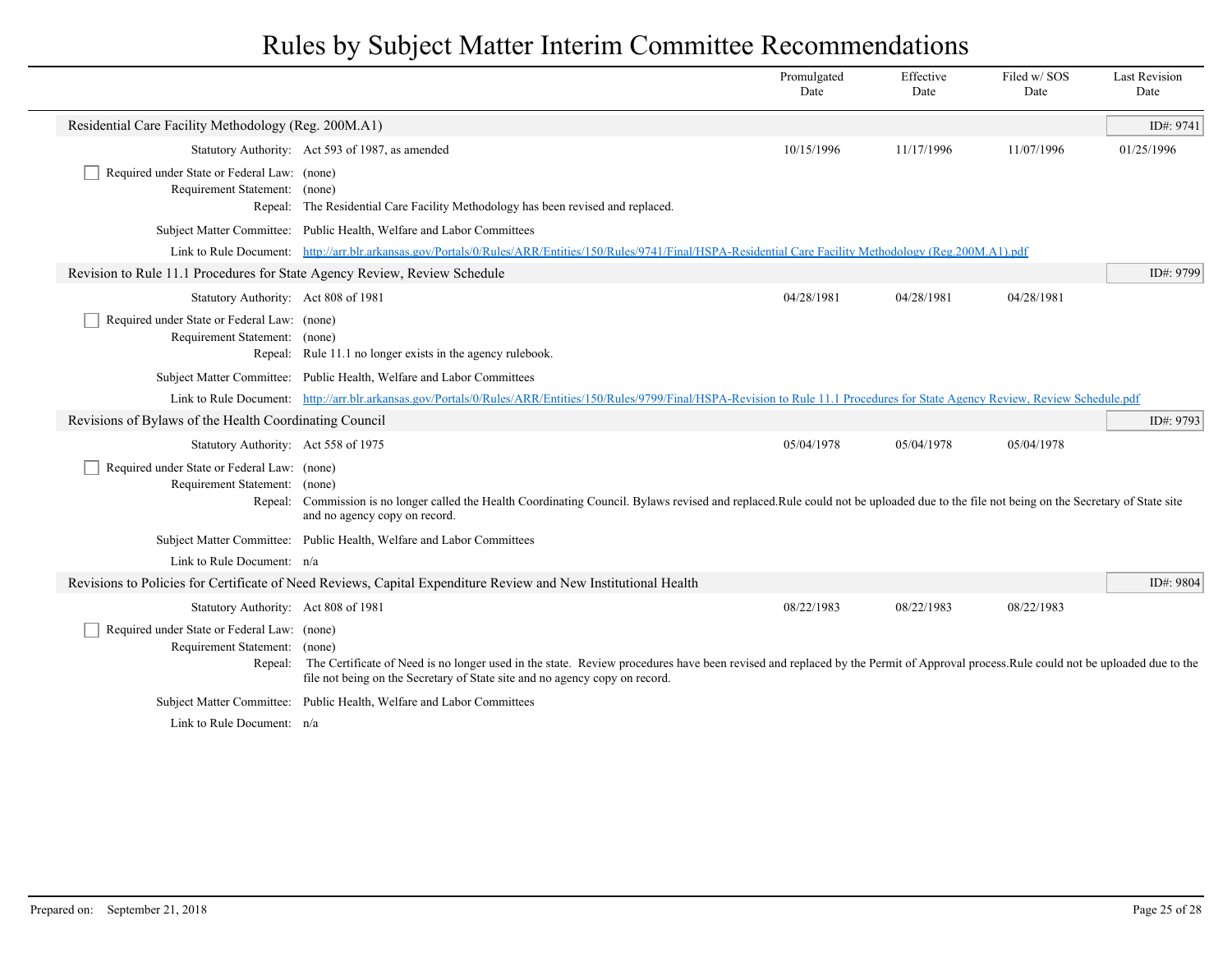|                                                                                         |                                                                                                                                                                                                                                                                | Promulgated<br>Date | Effective<br>Date | Filed w/ SOS<br>Date | <b>Last Revision</b><br>Date |
|-----------------------------------------------------------------------------------------|----------------------------------------------------------------------------------------------------------------------------------------------------------------------------------------------------------------------------------------------------------------|---------------------|-------------------|----------------------|------------------------------|
| Rules and Regulations of the Health & Planning Development Agency                       |                                                                                                                                                                                                                                                                |                     |                   |                      | ID#: 9817                    |
| Statutory Authority: Act 558 of 1975                                                    |                                                                                                                                                                                                                                                                | 08/27/1976          | 08/27/1976        | 08/27/1976           |                              |
| Required under State or Federal Law: (none)<br>Requirement Statement:<br>Repeal:        | (none)<br>Agency is no longer called the Health & Planning Development Agency. Rules and Regulations have been revised and replaced. Rule could not be uploaded due to the file not<br>being on the Secretary of State site and no agency copy on record.      |                     |                   |                      |                              |
|                                                                                         | Subject Matter Committee: Public Health, Welfare and Labor Committees                                                                                                                                                                                          |                     |                   |                      |                              |
| Link to Rule Document: n/a                                                              |                                                                                                                                                                                                                                                                |                     |                   |                      |                              |
| Rules for Plan Amendment                                                                |                                                                                                                                                                                                                                                                |                     |                   |                      | ID#: 9818                    |
| Statutory Authority: Act 558 of 1975                                                    |                                                                                                                                                                                                                                                                | 06/21/1977          | 06/21/1977        | 06/21/1977           |                              |
| Required under State or Federal Law: (none)<br>Requirement Statement: (none)            | Repeal: Rules have been revised and replaced.                                                                                                                                                                                                                  |                     |                   |                      |                              |
|                                                                                         | Subject Matter Committee: Public Health, Welfare and Labor Committees                                                                                                                                                                                          |                     |                   |                      |                              |
|                                                                                         | Link to Rule Document: http://arr.blr.arkansas.gov/Portals/0/Rules/ARR/Entities/150/Rules/9818/Final/HSPA-Rules for Plan Amendment.pdf                                                                                                                         |                     |                   |                      |                              |
|                                                                                         | Standard for Establishing Arkansas Children's Hospital as a Separate Service Area and Revision the Certificate of Need Policies and Procedures Manual                                                                                                          |                     |                   |                      | ID#: 9810                    |
| Statutory Authority: Act 808 of 1981                                                    |                                                                                                                                                                                                                                                                | 11/06/1985          | 11/06/1985        | 11/06/1985           |                              |
| Required under State or Federal Law: (none)<br>Requirement Statement: (none)            | Repeal: Agency no longer regulates hospital service area.                                                                                                                                                                                                      |                     |                   |                      |                              |
|                                                                                         | Subject Matter Committee: Public Health, Welfare and Labor Committees                                                                                                                                                                                          |                     |                   |                      |                              |
|                                                                                         | Link to Rule Document: http://arr.blr.arkansas.gov/Portals/0/Rules/ARR/Entities/150/Rules/9810/Final/HSPA-Standard for Establishing Arkansas Children's Hospital as a Separate Service Area and<br>Revision the Certificate o Need Policies and Procedures.pdf |                     |                   |                      |                              |
| Standard of Need Home Health                                                            |                                                                                                                                                                                                                                                                |                     |                   |                      | ID#: 9843                    |
|                                                                                         | Statutory Authority: Act 593 of 1987, as amended                                                                                                                                                                                                               | 06/04/1989          | 07/12/1989        | 07/14/1989           |                              |
| Required under State or Federal Law: (none)<br>Requirement Statement: (none)            | Repeal: The Standard of Need for Home Health has been revised and replaced.                                                                                                                                                                                    |                     |                   |                      |                              |
|                                                                                         | Subject Matter Committee: Public Health, Welfare and Labor Committees                                                                                                                                                                                          |                     |                   |                      |                              |
|                                                                                         | Link to Rule Document: http://arr.blr.arkansas.gov/Portals/0/Rules/ARR/Entities/150/Rules/9843/Final/HSPA- Standard of Need Home Health.pdf                                                                                                                    |                     |                   |                      |                              |
| Standards and Criteria for Alcohol/Drug Abuse Inpatient Treatment Centers               |                                                                                                                                                                                                                                                                |                     |                   |                      | ID#: 9811                    |
| Statutory Authority: Act 808 of 1981                                                    |                                                                                                                                                                                                                                                                | 01/06/1986          | 01/06/1986        | 01/06/1986           |                              |
| Required under State or Federal Law: (none)<br>Requirement Statement: (none)<br>Repeal: | Agency no longer regulates Alcohol/Drug abuse Inpatient Treatment Centers.                                                                                                                                                                                     |                     |                   |                      |                              |
|                                                                                         | Subject Matter Committee: Public Health, Welfare and Labor Committees                                                                                                                                                                                          |                     |                   |                      |                              |
|                                                                                         | Link to Rule Document: http://arr.blr.arkansas.gov/Portals/0/Rules/ARR/Entities/150/Rules/9811/Final/HSPA-Standards and Criteria for Alcohol-Drug Abuse Inpatient Treatment Centers.pdf                                                                        |                     |                   |                      |                              |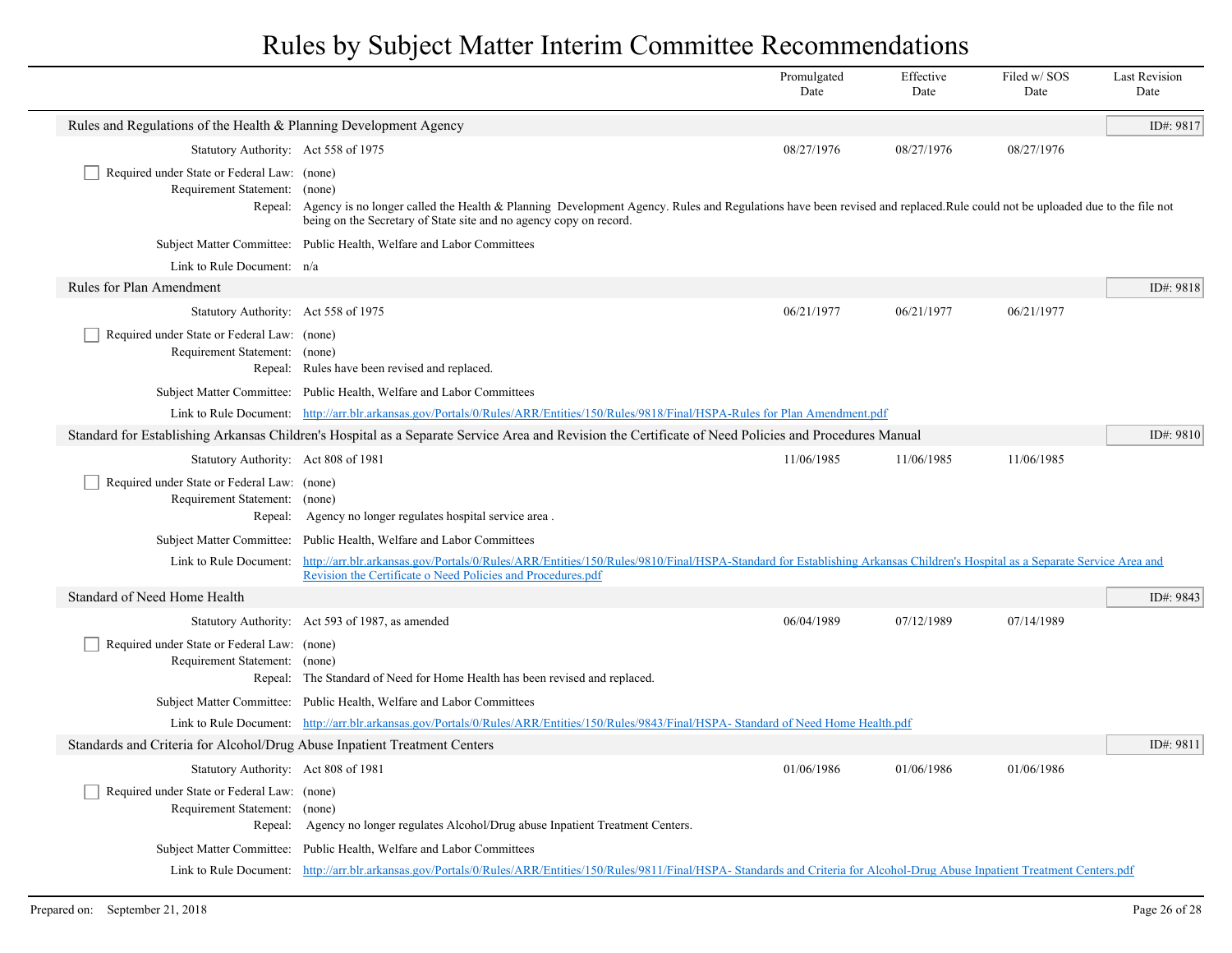|                                                                              |                                                                                                                                                                                                       | Promulgated<br>Date | Effective<br>Date | Filed w/SOS<br>Date | <b>Last Revision</b><br>Date |
|------------------------------------------------------------------------------|-------------------------------------------------------------------------------------------------------------------------------------------------------------------------------------------------------|---------------------|-------------------|---------------------|------------------------------|
|                                                                              | Standards and Criteria for Home Health and Cardiac Catheterization for Certificate of Need Review                                                                                                     |                     |                   |                     | ID#: 9809                    |
| Statutory Authority: Act 808 of 1981                                         |                                                                                                                                                                                                       | 07/24/1985          | 07/24/1985        | 07/24/1985          |                              |
| Required under State or Federal Law: (none)<br>Requirement Statement: (none) | Repeal: Agency no longer regulates Cardiac Catheterization for certificate of need reviews. Standards and Criteria for Home Health have been revised and replaced.                                    |                     |                   |                     |                              |
|                                                                              | Subject Matter Committee: Public Health, Welfare and Labor Committees                                                                                                                                 |                     |                   |                     |                              |
| Link to Rule Document:                                                       | http://arr.blr.arkansas.gov/Portals/0/Rules/ARR/Entities/150/Rules/9809/Final/HSPA-Standards and Criteria for Home Health and Cardiac Catherization for Certificate of Need<br>Review.pdf             |                     |                   |                     |                              |
| Standards and Criteria for Hospital Recuperation Centers                     |                                                                                                                                                                                                       |                     |                   |                     | ID#: 9815                    |
| Statutory Authority: Act 808 of 1981                                         |                                                                                                                                                                                                       | 05/22/1986          | 05/22/1986        | 05/22/1986          |                              |
| Required under State or Federal Law: (none)<br>Requirement Statement: (none) | Repeal: Agency no longer regulates Hospital Recuperation Centers.                                                                                                                                     |                     |                   |                     |                              |
|                                                                              | Subject Matter Committee: Public Health, Welfare and Labor Committees                                                                                                                                 |                     |                   |                     |                              |
|                                                                              | Link to Rule Document: http://arr.blr.arkansas.gov/Portals/0/Rules/ARR/Entities/150/Rules/9815/Final/HSPA-Standards and Criteria for Hospital Recuperation Center5-86.pdf                             |                     |                   |                     |                              |
|                                                                              | Standards and Criteria for Hospital Recuperation Centers to be used for Certificate of Need Review Activities                                                                                         |                     |                   |                     | ID#: 9807                    |
| Statutory Authority: Act 808 of 1981                                         |                                                                                                                                                                                                       | 06/05/1984          | 06/05/1984        | 06/05/1984          |                              |
| Required under State or Federal Law: (none)<br>Requirement Statement: (none) | Repeal: Agency no longer regulates Hospital Recuperation Centers.                                                                                                                                     |                     |                   |                     |                              |
|                                                                              | Subject Matter Committee: Public Health, Welfare and Labor Committees                                                                                                                                 |                     |                   |                     |                              |
| Link to Rule Document:                                                       | http://arr.blr.arkansas.gov/Portals/0/Rules/ARR/Entities/150/Rules/9807/Final/Standards and Criteria for HospitalRecuperation Centers to be used for Certificate of Need Review<br>Activities5-84.pdf |                     |                   |                     |                              |
|                                                                              | Standards and Criteria for Mobile and Fixed Base CT Scanners for Certificate of Need Review                                                                                                           |                     |                   |                     | ID#: 9806                    |
| Statutory Authority: Act 808 of 1981                                         |                                                                                                                                                                                                       | 02/29/1984          | 02/29/1984        | 02/29/1984          |                              |
| Required under State or Federal Law: (none)<br>Requirement Statement: (none) | Repeal: Agency no longer regulates Mobile and Fixed Base CT Scanners.                                                                                                                                 |                     |                   |                     |                              |
|                                                                              | Subject Matter Committee: Public Health, Welfare and Labor Committees                                                                                                                                 |                     |                   |                     |                              |
|                                                                              | Link to Rule Document: http://arr.blr.arkansas.gov/Portals/0/Rules/ARR/Entities/150/Rules/9806/Final/Standards and Criteria for Mobile and Fixed Base CT Scanners for Certificate of Need Review.pdf  |                     |                   |                     |                              |